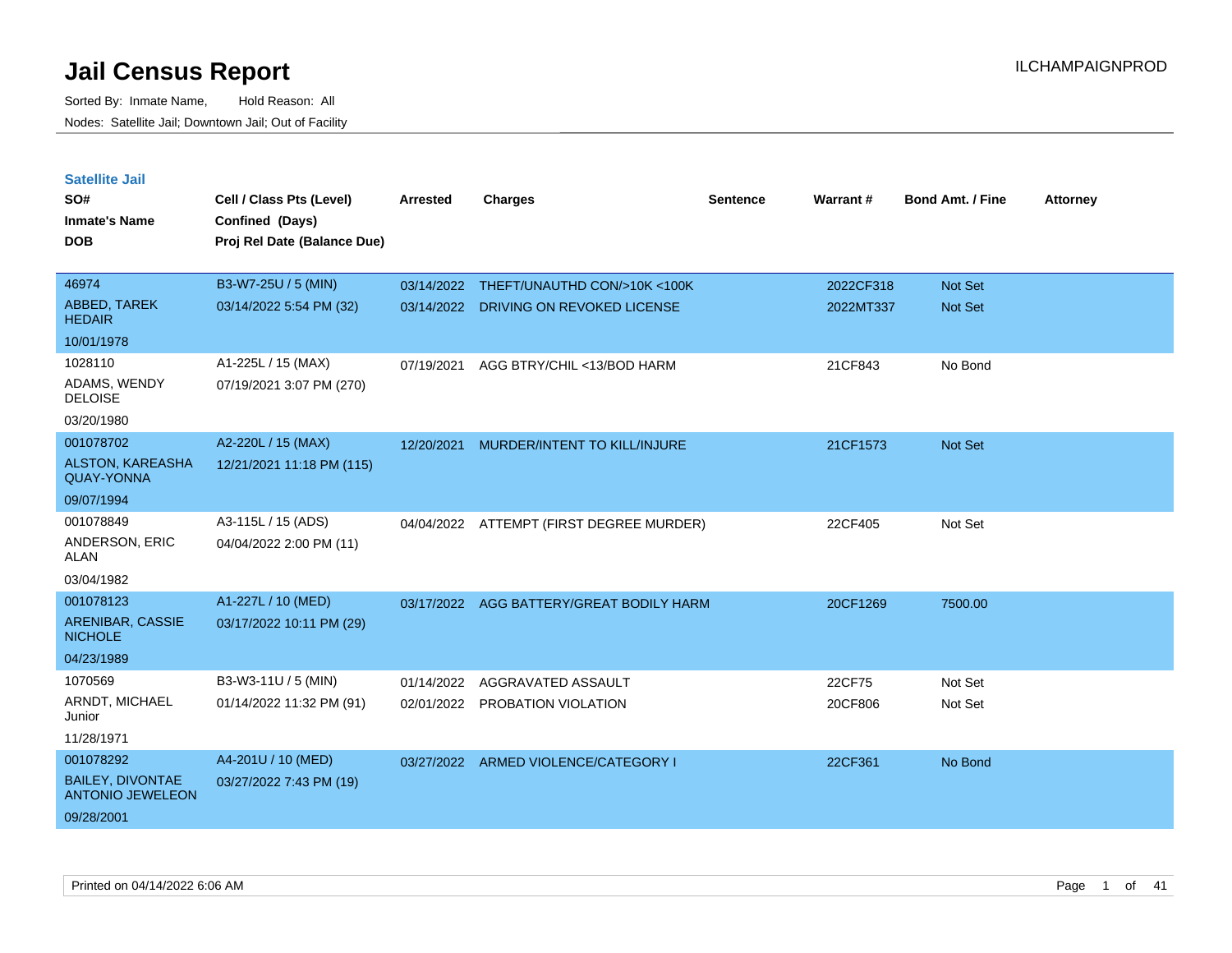| SO#<br><b>Inmate's Name</b><br><b>DOB</b>                                               | Cell / Class Pts (Level)<br>Confined (Days)<br>Proj Rel Date (Balance Due) | <b>Arrested</b>                                                                                | <b>Charges</b>                                                                                                                                                                                                                                       | <b>Sentence</b> | <b>Warrant#</b>                                                                     | <b>Bond Amt. / Fine</b>                                                       | <b>Attorney</b> |
|-----------------------------------------------------------------------------------------|----------------------------------------------------------------------------|------------------------------------------------------------------------------------------------|------------------------------------------------------------------------------------------------------------------------------------------------------------------------------------------------------------------------------------------------------|-----------------|-------------------------------------------------------------------------------------|-------------------------------------------------------------------------------|-----------------|
| 001079027<br><b>BANKS, GRANZLEE</b>                                                     | B1-105U / 10 (MED)<br>04/07/2022 3:10 PM (8)                               | 04/07/2022                                                                                     | AGG UNLAWFUL USE OF WEAPON                                                                                                                                                                                                                           |                 | 2022CF425                                                                           | <b>Not Set</b>                                                                |                 |
| 01/13/1993                                                                              |                                                                            |                                                                                                |                                                                                                                                                                                                                                                      |                 |                                                                                     |                                                                               |                 |
| 001078565<br>BARBER, MARK<br>ANTHONY, Junior<br>09/24/2003                              | B1-104U / 15 (MAX)<br>11/05/2021 7:40 AM (161)                             | 11/05/2021<br>11/05/2021<br>11/05/2021                                                         | POSSESSION OF STOLEN FIREARM<br>RECEIVE/POSS/SELL STOLEN VEH<br><b>BURGLARY</b>                                                                                                                                                                      |                 | 21CF1366<br>2021CF1309<br>21CF1369                                                  | Not Set<br>25000.00<br>Not Set                                                |                 |
| 518851<br><b>BARKER, ALEXANDER</b><br><b>MASSIE</b><br>09/24/1986                       | A4-104L / 10 (MED)<br>01/11/2022 2:37 PM (94)                              | 01/11/2022<br>01/11/2022<br>01/11/2022<br>01/11/2022<br>01/11/2022<br>01/11/2022<br>01/11/2022 | DRIVING ON REVOKED LICENSE<br>OBSTRUCTING IDENTIFICATION<br><b>FELON POSS/USE WEAPON/FIREARM</b><br>POSS AMT CON SUB EXCEPT(A)/(D)<br><b>BAD CHK/OBTAIN CON PROP/&gt;150</b><br><b>BAD CHK/OBTAIN CON PROP/&gt;150</b><br>METH DELIVERY/15<100 GRAMS | 20y (DOC)       | 2020TR16539<br>2020CM222<br>20CF361<br>2020CF863<br>20CF192<br>19CF1686<br>20CF1383 | 1500.00<br>1500.00<br>15000.00<br>15000.00<br>15000.00<br>15000.00<br>No Bond |                 |
| 969121<br><b>BECKLEY, ANTHONY</b><br><b>PATRICK</b><br>06/30/1989                       | A4-206L / 15 (MAX)<br>11/25/2021 7:16 PM (141)                             | 11/25/2021<br>11/25/2021                                                                       | HOME INVASION/GREAT BOD HARM<br><b>CRIM TRESPASS TO RESIDENCE</b>                                                                                                                                                                                    | 4y (DOC)        | 2021CF840<br>21CF1444                                                               | No Bond<br>Not Set                                                            |                 |
| 001077327<br>BENJAMIN, CLARENCE 04/10/2022 5:16 AM (5)<br><b>HAFIZ EL</b><br>11/07/1985 | A3-212U / 10 (ADS)                                                         | 04/10/2022                                                                                     | <b>DOMESTIC BATTERY</b><br>04/10/2022 RESIST/OBSTRUCTING A PEACE OFFICE                                                                                                                                                                              |                 | 21CM826<br>22CM102                                                                  | 1000.00<br>100.00                                                             |                 |
| 001078969<br>BEVERLY, SAYVION<br><b>LAMONTE</b><br>11/20/2002                           | B1-104L / 10 (MED)<br>03/22/2022 10:20 PM (24)                             | 03/22/2022                                                                                     | AGG UNLAWFUL USE WEAPON/PERSON                                                                                                                                                                                                                       |                 | 22CF345                                                                             | Not Set                                                                       |                 |
| 993169<br><b>BRAATEN, KAYLAN</b><br><b>AMBER</b><br>10/29/1990                          | A1-226L / 10 (MED)<br>03/04/2022 9:40 AM (42)                              |                                                                                                | 03/04/2022 RESIDENTIAL BURGLARY                                                                                                                                                                                                                      | 6y (DOC)        | 21CF1059                                                                            | No Bond                                                                       |                 |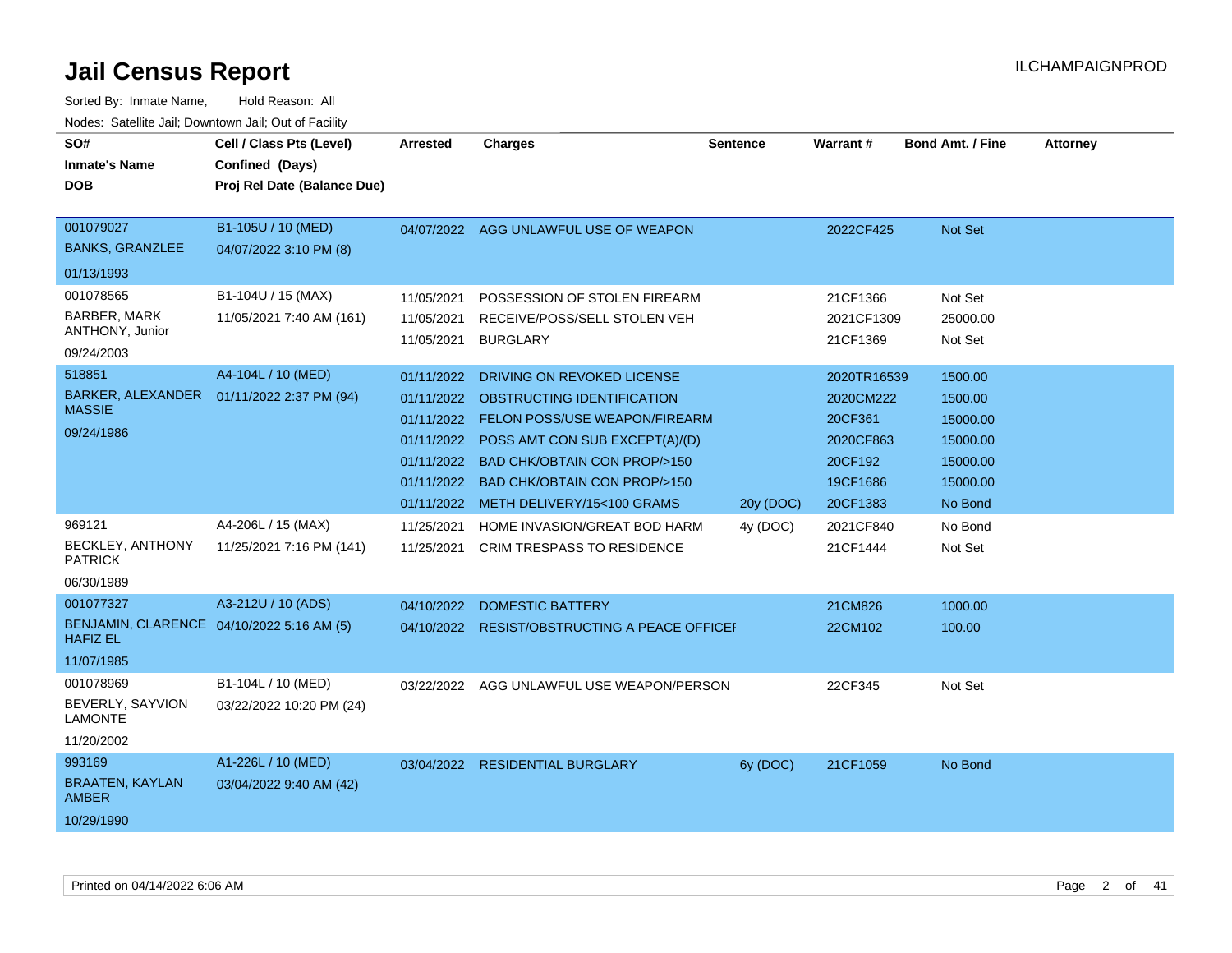| roaco. Oatomto dan, Downtown dan, Oat or Fability |                             |                   |                                           |                 |            |                         |                 |
|---------------------------------------------------|-----------------------------|-------------------|-------------------------------------------|-----------------|------------|-------------------------|-----------------|
| SO#                                               | Cell / Class Pts (Level)    | <b>Arrested</b>   | <b>Charges</b>                            | <b>Sentence</b> | Warrant#   | <b>Bond Amt. / Fine</b> | <b>Attorney</b> |
| <b>Inmate's Name</b>                              | Confined (Days)             |                   |                                           |                 |            |                         |                 |
| <b>DOB</b>                                        | Proj Rel Date (Balance Due) |                   |                                           |                 |            |                         |                 |
|                                                   |                             |                   |                                           |                 |            |                         |                 |
| 923208                                            | B3-W3-12L / 10 (MED)        |                   | 01/22/2022 CRIM TRES TO RES/PERS PRESENT  |                 | 22CF92     | Not Set                 |                 |
| BREADY, ANDREW<br><b>NICHOLAS</b>                 | 01/22/2022 7:43 PM (83)     |                   |                                           |                 |            |                         |                 |
| 06/08/1988                                        |                             |                   |                                           |                 |            |                         |                 |
| 001079000                                         | A4-201L / 15 (MAX)          |                   | 04/01/2022 MURDER/STRONG PROB KILL/INJURE |                 | 22CF102    | 2000000.00              |                 |
| BROCK, TONY LAMAR                                 | 04/01/2022 9:02 AM (14)     |                   |                                           |                 |            |                         |                 |
|                                                   |                             |                   |                                           |                 |            |                         |                 |
| 04/01/2004                                        |                             |                   |                                           |                 |            |                         |                 |
| 61675                                             | B1-202L / 10 (MED)          |                   | 02/10/2022 AGG DISCHARGE FIREARM/OCC BLDG |                 | 20CF374    | 100000.00               |                 |
| <b>BROWN, ANTONIO</b><br><b>BURNETT</b>           | 02/10/2022 3:28 PM (64)     |                   |                                           |                 |            |                         |                 |
| 03/04/1983                                        |                             |                   |                                           |                 |            |                         |                 |
| 51247                                             | B1-202U / 10 (MED)          | 04/15/2021        | FELON POSS/USE WEAPON/FIREARM             |                 | 21CF411    | Not Set                 |                 |
| <b>BROWN, DANTE</b><br><b>MAURICE</b>             | 04/15/2021 6:24 PM (365)    |                   |                                           |                 |            |                         |                 |
| 04/19/1979                                        |                             |                   |                                           |                 |            |                         |                 |
| 1028357                                           | A4-107L / 15 (MAX)          | 03/23/2022        | DOMESTIC BATTERY/OTHER PRIOR              |                 | 22CF348    | Not Set                 |                 |
| <b>BROWN, MARCUS</b><br><b>RICKELL</b>            | 03/23/2022 7:13 PM (23)     |                   | 03/23/2022 FELON POSS/USE WEAPON/FIREARM  |                 | 22CF349    | No Bond                 |                 |
| 01/06/1995                                        |                             |                   |                                           |                 |            |                         |                 |
| 990921                                            | B4-121L / 15 (MAX)          | 01/20/2022        | MFG/DEL 1<15 GR COCAINE/ANLG              |                 | 19CF369    | 25000.00                |                 |
| <b>BROWN, QUINTIN</b><br><b>MARSHAUN</b>          | 01/20/2022 7:19 PM (85)     |                   | 01/20/2022 ARMED HABITUAL CRIMINAL        |                 | 21CF935    | 750000.00               |                 |
| 09/26/1991                                        |                             |                   |                                           |                 |            |                         |                 |
| 29957                                             | B4-222L / 15 (MAX)          | 11/13/2021        | FELON POSS/USE WEAPON/FIREARM             |                 | 21CF1390   | Not Set                 |                 |
| <b>BROWN, RODNEY</b><br><b>LOUIS</b>              | 11/13/2021 8:57 PM (153)    | 11/13/2021        | AGG CRIM SX AB/>5 YR OLDER VIC            |                 | 2019CF0718 | 250000.00               |                 |
| 01/07/1968                                        |                             |                   |                                           |                 |            |                         |                 |
| 981645                                            | B4-225L / 15 (MAX)          | 01/27/2022 MURDER |                                           |                 | 22CF114    | 1000000.00              |                 |
| BRUMFIELD,<br>JONATHAN EZEKEIL                    | 01/27/2022 8:15 PM (78)     |                   |                                           |                 |            |                         |                 |
| 08/03/1989                                        |                             |                   |                                           |                 |            |                         |                 |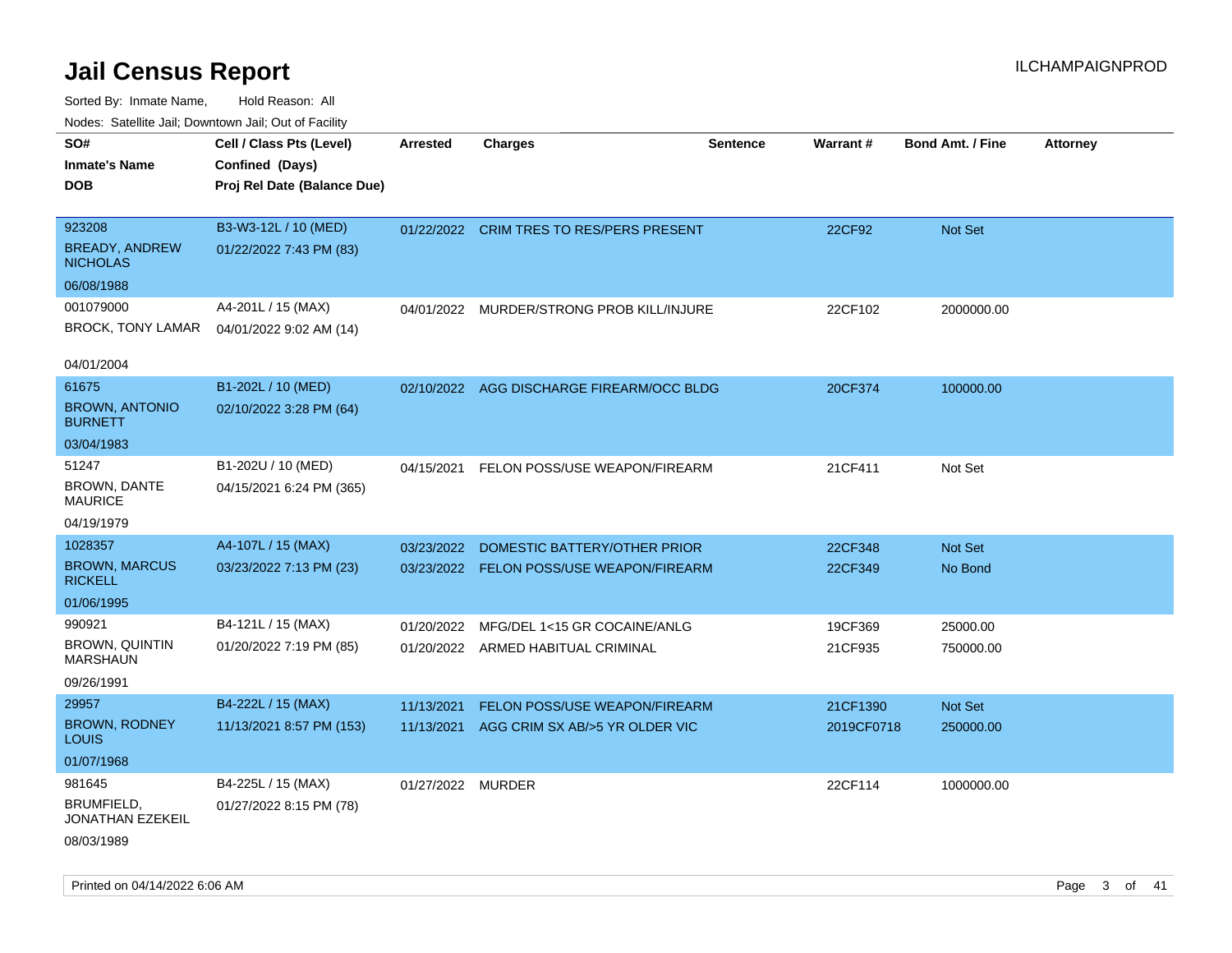Sorted By: Inmate Name, Hold Reason: All

Nodes: Satellite Jail; Downtown Jail; Out of Facility

| SO#                                       | Cell / Class Pts (Level)    | <b>Arrested</b> | <b>Charges</b>                              | <b>Sentence</b> | <b>Warrant#</b> | <b>Bond Amt. / Fine</b> | <b>Attorney</b> |
|-------------------------------------------|-----------------------------|-----------------|---------------------------------------------|-----------------|-----------------|-------------------------|-----------------|
| <b>Inmate's Name</b>                      | Confined (Days)             |                 |                                             |                 |                 |                         |                 |
| <b>DOB</b>                                | Proj Rel Date (Balance Due) |                 |                                             |                 |                 |                         |                 |
|                                           |                             |                 |                                             |                 |                 |                         |                 |
| 1047579                                   | A1-124L / 10 (MED)          |                 | 02/24/2022 ARMED ROBBERY/NO FIREARM         |                 | 22CF232         | Not Set                 |                 |
| <b>BUTLER, TAMYRA</b><br><b>COSHAWN</b>   | 02/24/2022 5:40 AM (50)     |                 |                                             |                 |                 |                         |                 |
| 07/06/1988                                |                             |                 |                                             |                 |                 |                         |                 |
| 39474                                     | B1-101U / 10 (ADS)          | 07/06/2021      | MFG/DEL 15<100 GR HEROIN/ANLG               |                 | 21CF792         | Not Set                 |                 |
| CAMPBELL, AARON<br><b>JACOB</b>           | 07/06/2021 11:56 PM (283)   |                 |                                             |                 |                 |                         |                 |
| 07/18/1974                                |                             |                 |                                             |                 |                 |                         |                 |
| 001078953                                 | A4-202L / 10 (MED)          |                 | 03/15/2022 POSSESSION OF STOLEN FIREARM     |                 | 2022CF319       | Not Set                 |                 |
| CAMPBELL,<br><b>MOHAMMED BURNELL</b>      | 03/15/2022 10:50 PM (31)    |                 |                                             |                 |                 |                         |                 |
| 09/25/1991                                |                             |                 |                                             |                 |                 |                         |                 |
| 1045467                                   | A4-104U / 10 (ADS)          | 04/01/2022      | MFG/DEL CANNABIS/30-500 GRAMS               |                 | 20CF87          | 100000.00 / 34.00       |                 |
| CARPENTER-MOORE,<br>JOSEPH CARL, Junior   | 04/02/2022 5:22 PM (13)     |                 | 04/01/2022 MFG/DEL CANNABIS/30-500 GRAMS    |                 | 19CF1770        | 100000.00 / 34.00       |                 |
| 04/18/1992                                |                             |                 |                                             |                 |                 |                         |                 |
| 1060436                                   | B1-106U / 10 (MED)          | 01/06/2022      | AGGRAVATED UNLAWFUL RESTRAINT               |                 | 22CF29          | Not Set                 |                 |
| <b>CARTER, DERESHEO</b><br><b>DEWAYNE</b> | 01/06/2022 8:43 PM (99)     |                 | 01/06/2022 FELON ESCAPE/PEACE OFFICER       |                 | 22CF28          | Not Set                 |                 |
| 09/10/1991                                |                             |                 |                                             |                 |                 |                         |                 |
| 1064838                                   | BOOKH-3                     | 04/13/2022      | <b>VIOLATE OP/OTHER PRIOR</b>               |                 | 2022CM68        | 5000.00                 |                 |
| CARTER, JAMAL                             | 04/13/2022 6:34 PM (2)      | 04/13/2022      | DRIVING DURING SUSPENSION                   |                 | 2022MT403       | 5000.00                 |                 |
| <b>ANTONIO</b>                            |                             |                 | 04/13/2022    FELON POSS/USE WEAPON/FIREARM |                 | 2022CFAWOW      | Not Set                 |                 |
| 09/25/1997                                |                             |                 |                                             |                 |                 |                         |                 |
| 001077353                                 | B1-106L / 15 (MAX)          | 02/12/2022      | FELON POSS/USE WEAPON/FIREARM               |                 | 22CF173         | No Bond                 |                 |
| <b>CARTER, JAMES</b><br><b>IVORY</b>      | 02/13/2022 1:19 AM (61)     |                 | 02/12/2022 ALCOHOL SALES - MINOR 19-20      |                 | 2020OV127       | 1000.00                 |                 |
| 08/12/2000                                |                             |                 |                                             |                 |                 |                         |                 |
| 979443                                    | B1-205U / 10 (MED)          |                 | 04/05/2022 BURGLARY                         |                 | 22CF410         | No Bond                 |                 |
| CASTELO, SHANE<br><b>ROBERT</b>           | 04/05/2022 1:35 PM (10)     |                 |                                             |                 |                 |                         |                 |
| 03/17/1994                                |                             |                 |                                             |                 |                 |                         |                 |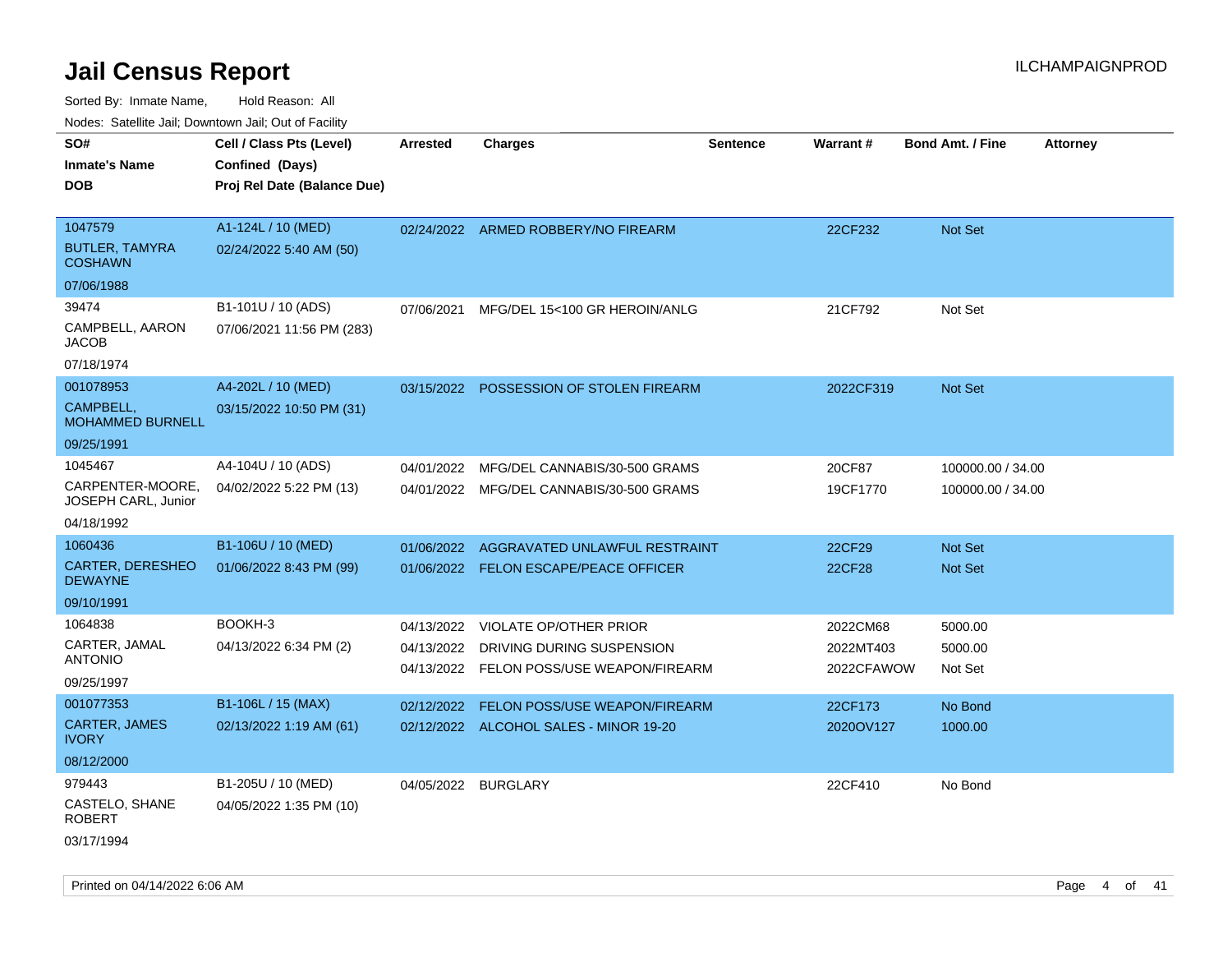| SO#<br><b>Inmate's Name</b>               | Cell / Class Pts (Level)<br>Confined (Days)  | <b>Arrested</b>   | <b>Charges</b>                           | <b>Sentence</b> | Warrant#   | <b>Bond Amt. / Fine</b> | <b>Attorney</b> |
|-------------------------------------------|----------------------------------------------|-------------------|------------------------------------------|-----------------|------------|-------------------------|-----------------|
| <b>DOB</b>                                | Proj Rel Date (Balance Due)                  |                   |                                          |                 |            |                         |                 |
| 001077451                                 | <b>BOOKH-8 / 10 (ADS)</b>                    | 04/10/2022        | <b>DOMESTIC BATTERY</b>                  |                 | 22DV57     | Not Set                 |                 |
| <b>CATHEY, THOMAS</b><br><b>EARL</b>      | 04/11/2022 12:18 AM (4)                      |                   | 04/11/2022 DRIVING ON REVOKED LICENSE    |                 | 2020TR3943 | No Bond                 |                 |
| 04/02/1966                                | 4/20/2022 (0.00)                             |                   |                                          |                 |            |                         |                 |
| 957936                                    | A4-103U / 15 (MAX)                           | 03/10/2022        | DELIVERY OF OR POSSESSION OF W/INT       |                 | 22CF295    | Not Set                 |                 |
| CAVETTE, JUSTIN<br><b>EUGENE</b>          | 03/10/2022 12:10 PM (36)                     |                   |                                          |                 |            |                         |                 |
| 08/02/1988                                |                                              |                   |                                          |                 |            |                         |                 |
| 1029088                                   | B1-107L / 10 (MED)                           | 12/21/2021        | FELON POSS/USE FIREARM PRIOR             |                 | 21CF1338   | 250000.00               |                 |
| <b>CHAPPLE, MALIK</b><br><b>BIANCO</b>    | 12/22/2021 10:02 AM (114)                    |                   |                                          |                 |            |                         |                 |
| 10/25/1994                                |                                              |                   |                                          |                 |            |                         |                 |
| 001078812                                 | B1-207U / 15 (MAX)                           |                   | 02/01/2022 ARMED ROBBERY/ARMED W/FIREARM |                 | 22CF145    | Not Set                 |                 |
| COBB, SINTRAE<br>SANCHEZ                  | 02/01/2022 8:33 PM (73)                      |                   |                                          |                 |            |                         |                 |
| 07/05/2002                                |                                              |                   |                                          |                 |            |                         |                 |
| 001077485                                 | A1-227U / 15 (MAX)                           | 12/21/2021        | MURDER/INTENT TO KILL/INJURE             |                 | 2021CF1282 | 1000000.00              |                 |
| <b>COLBERT, ARIEANA</b><br><b>FELICIA</b> | 12/21/2021 2:08 PM (115)                     |                   |                                          |                 |            |                         |                 |
| 12/13/2000                                |                                              |                   |                                          |                 |            |                         |                 |
| 34805                                     | B4-227U / 15 (MAX)                           | 10/01/2021        | DOMESTIC BATTERY                         |                 | 21CF1183   | Not Set                 |                 |
|                                           | CONERLY, KIN JOSEPH 10/01/2021 1:53 AM (196) | 10/01/2021        | ARMED HABITUAL CRIMINAL                  |                 | 21CF1184   | Not Set                 |                 |
|                                           |                                              | 10/06/2021        | POSS STOLEN VEHICLE > \$25,000           |                 | 19CF1786   | Not Set                 |                 |
| 11/16/1971                                |                                              |                   |                                          |                 |            |                         |                 |
| 1074319                                   | B2-DR / 15 (SPH)                             | 10/12/2021        | AGGRAVATED CRUELTY TO ANIMALS            |                 | 21CF1238   | Not Set                 |                 |
| <b>CRAIG, DAVUCCI</b><br><b>DAVION</b>    | 10/12/2021 11:36 AM (185)                    | 10/14/2021 MURDER |                                          |                 | 21CF1239   | Not Set                 |                 |
| 08/02/2001                                |                                              |                   |                                          |                 |            |                         |                 |
| 1008150                                   | BOOKH-7                                      |                   | 04/13/2022 PAROLE REVOCATION             |                 | CH2201900  | No Bond                 |                 |
| CRAIG, MARCUS<br><b>DEVEL</b>             | 04/13/2022 9:18 AM (2)                       |                   |                                          |                 |            |                         |                 |
| 07/20/1989                                |                                              |                   |                                          |                 |            |                         |                 |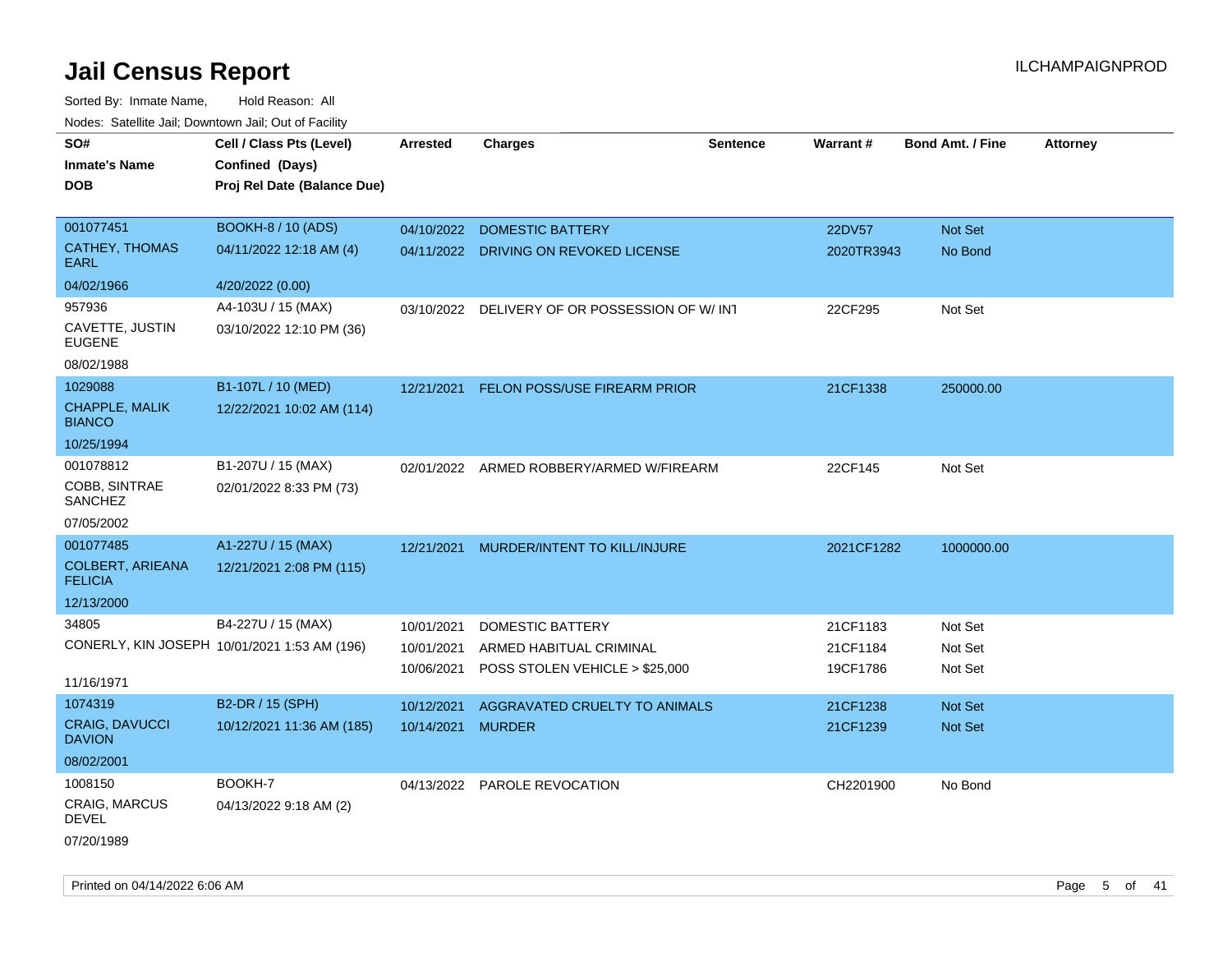| Noues. Salemie Jan, Downlown Jan, Out of Facility |                             |                      |                                          |                 |            |                         |                 |
|---------------------------------------------------|-----------------------------|----------------------|------------------------------------------|-----------------|------------|-------------------------|-----------------|
| SO#                                               | Cell / Class Pts (Level)    | <b>Arrested</b>      | <b>Charges</b>                           | <b>Sentence</b> | Warrant#   | <b>Bond Amt. / Fine</b> | <b>Attorney</b> |
| <b>Inmate's Name</b>                              | Confined (Days)             |                      |                                          |                 |            |                         |                 |
| <b>DOB</b>                                        | Proj Rel Date (Balance Due) |                      |                                          |                 |            |                         |                 |
|                                                   |                             |                      |                                          |                 |            |                         |                 |
| 001077549                                         | B2-T3-10L / 10 (SPH)        |                      | 12/22/2020 PRED CRIM SEX ASLT/VICTIM <13 |                 | 2020CF1469 | Not Set                 |                 |
| CRISTOBAL-MATEO,<br><b>CRISTOBAL</b>              | 12/22/2020 1:17 PM (479)    |                      |                                          |                 |            |                         |                 |
| 12/02/1988                                        |                             |                      |                                          |                 |            |                         |                 |
| 988538                                            | B3-W7-26L / 10 (MED)        | 12/21/2021           | AGGRAVATED DOMESTIC BATTERY              |                 | 21CF1564   | Not Set                 |                 |
| DAVIDSON, HARLEY<br><b>KYLE SCOTT</b>             | 12/21/2021 5:45 AM (115)    |                      |                                          |                 |            |                         |                 |
| 08/05/1990                                        | 4/18/2022 (0.00)            |                      |                                          |                 |            |                         |                 |
| 1023587                                           | A4-102L / 15 (MAX)          | 09/24/2021           | MFG/DEL CANNABIS/2.5-10 GRAMS            |                 | 21CF1155   | Not Set                 |                 |
| <b>DAVIS, MARTIN</b><br><b>DENNIS</b>             | 09/24/2021 9:38 PM (203)    | 09/24/2021           | ARMED HABITUAL CRIMINAL                  |                 | 2021-CF681 | 500000.00               |                 |
| 12/02/1994                                        |                             |                      |                                          |                 |            |                         |                 |
| 56972                                             | B3-W8-32L / 10 (MED)        | 08/30/2021           | POSS STOLEN VEHICLE > \$25,000           |                 | 21CF1044   | Not Set                 |                 |
| DAY, DANIEL JOSEPH                                | 08/30/2021 3:07 PM (228)    | 09/04/2021           | <b>BURGLARY</b>                          |                 | 21CF1054   | Not Set                 |                 |
|                                                   |                             |                      |                                          |                 |            |                         |                 |
| 10/16/1982                                        |                             |                      |                                          |                 |            |                         |                 |
| 64070                                             | A4-203U / 10 (MED)          | 02/18/2022 BURGLARY  |                                          |                 | 21CF1176   | 20000.00                |                 |
| DECKER, ANTHONY V                                 | 02/18/2022 6:52 PM (56)     |                      |                                          |                 |            |                         |                 |
|                                                   |                             |                      |                                          |                 |            |                         |                 |
| 11/27/1982                                        |                             |                      |                                          |                 |            |                         |                 |
| 62982                                             | BOOKH-8 / 5 (ADS)           | 04/07/2022           | DRIVING ON REVOKED LICENSE               | 60d (CJ)        |            | No Bond                 |                 |
| DEGARMO, ARTHUR<br>JOSEPH                         | 04/07/2022 12:36 PM (8)     |                      | 04/07/2022 DRIVING ON REVOKED LICENSE    |                 |            | No Bond                 |                 |
| 03/27/1978                                        | 5/6/2022 (0.00)             |                      |                                          |                 |            |                         |                 |
| 001079047                                         | A3-212L / 10 (ADS)          |                      | 04/10/2022 HOME INVASION/CAUSE INJURY    |                 | 22CF432    | Not Set                 |                 |
| DILLARD, WILDON<br><b>JEROME</b>                  | 04/11/2022 1:54 AM (4)      |                      |                                          |                 |            |                         |                 |
| 03/27/1971                                        |                             |                      |                                          |                 |            |                         |                 |
| 36298                                             | BOOKH-5 / 5 (SPH)           | 03/11/2022 AGG DUI/3 |                                          |                 | 21CF380    | Not Set                 |                 |
| DUCEY, SCOTT<br><b>ROBERT</b>                     | 03/11/2022 12:49 PM (35)    |                      |                                          |                 |            |                         |                 |
| 04/02/1969                                        |                             |                      |                                          |                 |            |                         |                 |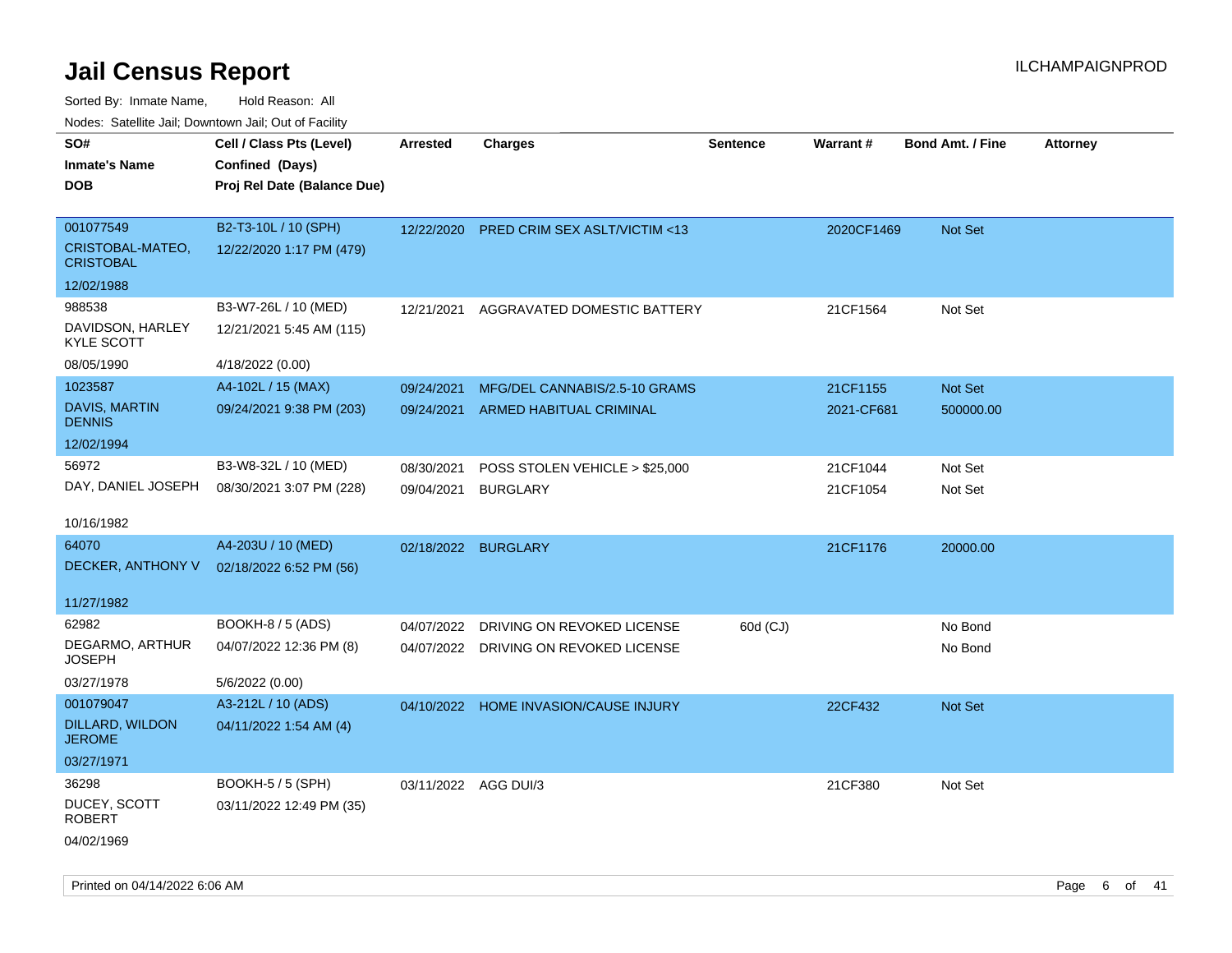| rougs. Calcing Jan, Downtown Jan, Out of Facinty |                                              |                   |                                          |                 |            |                         |                 |
|--------------------------------------------------|----------------------------------------------|-------------------|------------------------------------------|-----------------|------------|-------------------------|-----------------|
| SO#                                              | Cell / Class Pts (Level)                     | <b>Arrested</b>   | <b>Charges</b>                           | <b>Sentence</b> | Warrant#   | <b>Bond Amt. / Fine</b> | <b>Attorney</b> |
| <b>Inmate's Name</b>                             | Confined (Days)                              |                   |                                          |                 |            |                         |                 |
| <b>DOB</b>                                       | Proj Rel Date (Balance Due)                  |                   |                                          |                 |            |                         |                 |
|                                                  |                                              |                   |                                          |                 |            |                         |                 |
| 1024895                                          | B1-103L / 10 (MED)                           | 12/15/2021        | MFG/DEL 100<400 GR COCA/ANLG             |                 | 21CF1535   | Not Set                 |                 |
| <b>EDWARDS, GEORGE</b><br><b>CORTEZ</b>          | 12/15/2021 12:26 PM (121)                    | 12/15/2021        | AGGRAVATED BATTERY                       |                 | 21CF1536   | Not Set                 |                 |
| 06/19/1994                                       |                                              |                   |                                          |                 |            |                         |                 |
| 1074720                                          | B2-T4-13U / 15 (SPH)                         | 01/19/2022        | PRED CRIM SEX ASLT/VICTIM <13            |                 | 21CF1414   | 500000.00               |                 |
| ELVIR-REYES, JORGE<br>LEONARDO                   | 01/19/2022 1:43 PM (86)                      |                   |                                          |                 |            |                         |                 |
| 06/03/1988                                       |                                              |                   |                                          |                 |            |                         |                 |
| 43977                                            | B2-T1-02L / 5 (SPH)                          | 12/20/2021        | AGG FLEEING POLICE/21 MPH OVER           |                 | 21CF1566   | Not Set                 |                 |
| <b>EMKES, DOUGLAS</b><br>ALAN                    | 12/20/2021 9:59 AM (116)                     | 12/20/2021        | <b>PAROLE REVOCATION</b>                 |                 |            | No Bond                 |                 |
| 06/08/1959                                       |                                              |                   |                                          |                 |            |                         |                 |
| 987328                                           | A2-123L / 10 (MED)                           | 12/11/2021        | AGG ASLT PEACE OFF/FIRE/ER WRK           |                 | 21CF1515   | Not Set                 |                 |
| ERVIN, DEIDRA ANN<br><b>RUTH</b>                 | 12/11/2021 8:48 PM (125)                     |                   |                                          |                 |            |                         |                 |
| 04/15/1991                                       |                                              |                   |                                          |                 |            |                         |                 |
| 1026175                                          | B3-W4-14L / 10 (MED)                         | 02/06/2022        | FELON FAIL/RETURN FRM FURLOUGH           |                 | 21CF1554   | No Bond                 |                 |
| FALCONER, AVERY                                  | 02/06/2022 4:49 AM (68)                      |                   | 02/06/2022 CITY OV ARREST                |                 | 2021-OV-65 | 1000.00                 |                 |
| <b>FOX</b>                                       |                                              |                   | 02/07/2022 MFG/DEL 1<15 GR COCAINE/ANLG  | 6y (DOC)        | 2019CF1617 | No Bond                 |                 |
| 04/07/1989                                       |                                              |                   |                                          |                 |            |                         |                 |
| 66468                                            | A4-106L / 15 (MAX)                           | 03/06/2022 MURDER |                                          |                 | 22CF273    | 1000000.00              |                 |
| FERRELL, BRIAN<br>JAMAL                          | 03/06/2022 9:04 PM (40)                      |                   |                                          |                 |            |                         |                 |
| 11/15/1985                                       |                                              |                   |                                          |                 |            |                         |                 |
| 962759                                           | B2-DR / 15 (SPH)                             | 07/16/2021        | <b>METH DELIVERY&lt;5 GRAMS</b>          |                 | 21CF833    | Not Set                 |                 |
|                                                  | FINLEY, KEVIN DANTE 07/16/2021 9:44 PM (273) | 07/29/2021        | AGG CRIM SEX ASSAULT/FELONY              |                 | 21CF891    | No Bond                 |                 |
| 12/28/1988                                       |                                              |                   |                                          |                 |            |                         |                 |
| 001078961                                        | B1-206U / 10 (MED)                           |                   | 03/21/2022 AGG BATTERY/DISCHARGE FIREARM |                 | 22CF39     | 750000.00               |                 |
| <b>FISCHER, KYRE</b><br>ORLANDO                  | 03/21/2022 1:21 PM (25)                      |                   |                                          |                 |            |                         |                 |
| 04/14/2002                                       |                                              |                   |                                          |                 |            |                         |                 |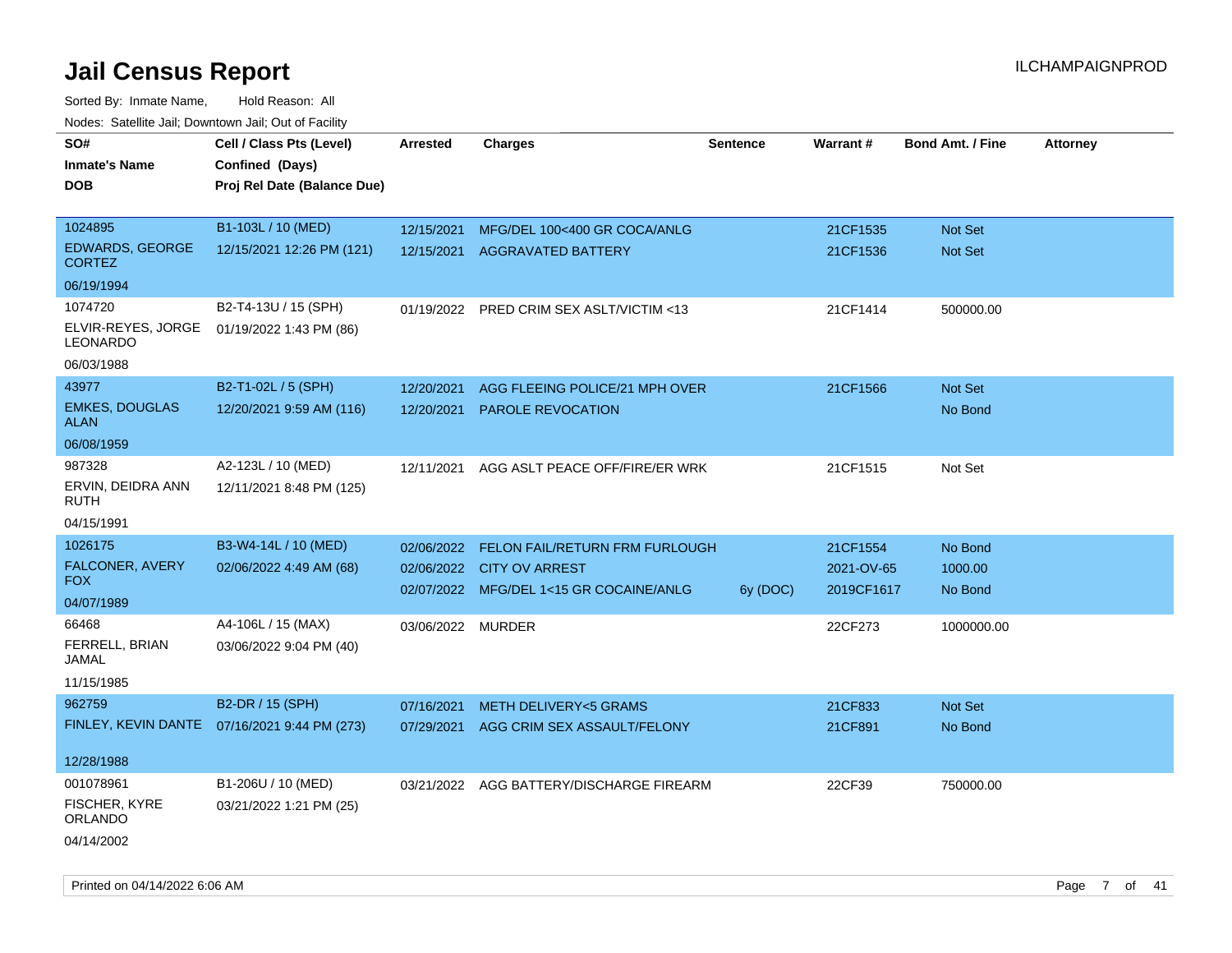Sorted By: Inmate Name, Hold Reason: All Nodes: Satellite Jail; Downtown Jail; Out of Facility

| SO#                                        | Cell / Class Pts (Level)                    | <b>Arrested</b>   | <b>Charges</b>                          | <b>Sentence</b> | Warrant#   | <b>Bond Amt. / Fine</b> | <b>Attorney</b> |
|--------------------------------------------|---------------------------------------------|-------------------|-----------------------------------------|-----------------|------------|-------------------------|-----------------|
| <b>Inmate's Name</b>                       | Confined (Days)                             |                   |                                         |                 |            |                         |                 |
| <b>DOB</b>                                 | Proj Rel Date (Balance Due)                 |                   |                                         |                 |            |                         |                 |
|                                            |                                             |                   |                                         |                 |            |                         |                 |
| 1039744                                    | B4-225U / 15 (MAX)                          | 12/06/2021 MURDER |                                         |                 | 20CF959    | 1000000.00              |                 |
| <b>FONVILLE, TREVOY</b><br><b>JERMAINE</b> | 12/06/2021 10:52 AM (130)                   |                   |                                         |                 |            |                         |                 |
| 01/13/1996                                 |                                             |                   |                                         |                 |            |                         |                 |
| 001077819                                  | BOOKH-2 / 15 (ADS)                          |                   | 04/06/2022 MURDER/INTENT TO KILL/INJURE |                 | 22CF416    | Not Set                 |                 |
| FORTUNE, DOMINIC<br><b>AUGUSTUS</b>        | 04/06/2022 7:15 AM (9)                      |                   |                                         |                 |            |                         |                 |
| 02/16/1999                                 |                                             |                   |                                         |                 |            |                         |                 |
| 001078863                                  | B4-122L / 15 (MAX)                          | 02/19/2022        | POSSESSION OF STOLEN FIREARM            |                 | 22CF203    | <b>Not Set</b>          |                 |
| FOSTER, JOHN<br><b>CARELL</b>              | 02/19/2022 6:01 AM (55)                     |                   |                                         |                 |            |                         |                 |
| 03/13/1981                                 |                                             |                   |                                         |                 |            |                         |                 |
| 518395                                     | B2-T3-12L / 15 (SPH)                        | 07/07/2020        | CRIMINAL SEXUAL ASSAULT                 |                 | 2020-CF735 | 250000.00               |                 |
|                                            | FRANDLE, MARK RYAN 07/07/2020 3:42 PM (647) |                   |                                         |                 |            |                         |                 |
|                                            |                                             |                   |                                         |                 |            |                         |                 |
| 09/10/1985                                 |                                             |                   |                                         |                 |            |                         |                 |
| 001079034                                  | A3-213U / 10 (MED)                          | 04/08/2022        | POSS FIR FOID EXPIRED/NOT ELIG          |                 | 22CF434    | No Bond                 |                 |
| FRANKLIN, MICHAEL<br><b>ANDRAE</b>         | 04/08/2022 1:53 PM (7)                      |                   |                                         |                 |            |                         |                 |
| 12/18/1997                                 |                                             |                   |                                         |                 |            |                         |                 |
| 001077934                                  | A1-125L / 10 (MED)                          | 08/22/2021        | AGG DUI/ACCIDENT/DEATH                  |                 | 21CF1024   | Not Set                 |                 |
| FREED, LOGAN<br><b>SUZANNE</b>             | 08/22/2021 11:45 PM (236)                   | 08/22/2021        | <b>DOMESTIC BATTERY</b>                 |                 | 21 CM 172  | 10000.00                |                 |
| 08/18/1996                                 |                                             |                   |                                         |                 |            |                         |                 |
| 001078290                                  | A1-224L / 10 (ADS)                          | 08/19/2021        | MACHINE GUN/AUTO WEAPON/VEH             |                 | 21CF1012   | Not Set                 |                 |
| FREEMAN, ANGEL<br><b>JANILA KAY</b>        | 08/19/2021 1:26 AM (239)                    |                   |                                         |                 |            |                         |                 |
| 12/25/1995                                 |                                             |                   |                                         |                 |            |                         |                 |
| 591514                                     | B2-T2-07U / 10 (SPH)                        |                   | 02/25/2022 AGG CRIM SEX ABUSE/VIC 13-17 |                 | 22CF230    | 100000.00               |                 |
| GAMBLE, SCOTT PAUL 02/25/2022 6:08 PM (49) |                                             |                   |                                         |                 |            |                         |                 |

09/06/1968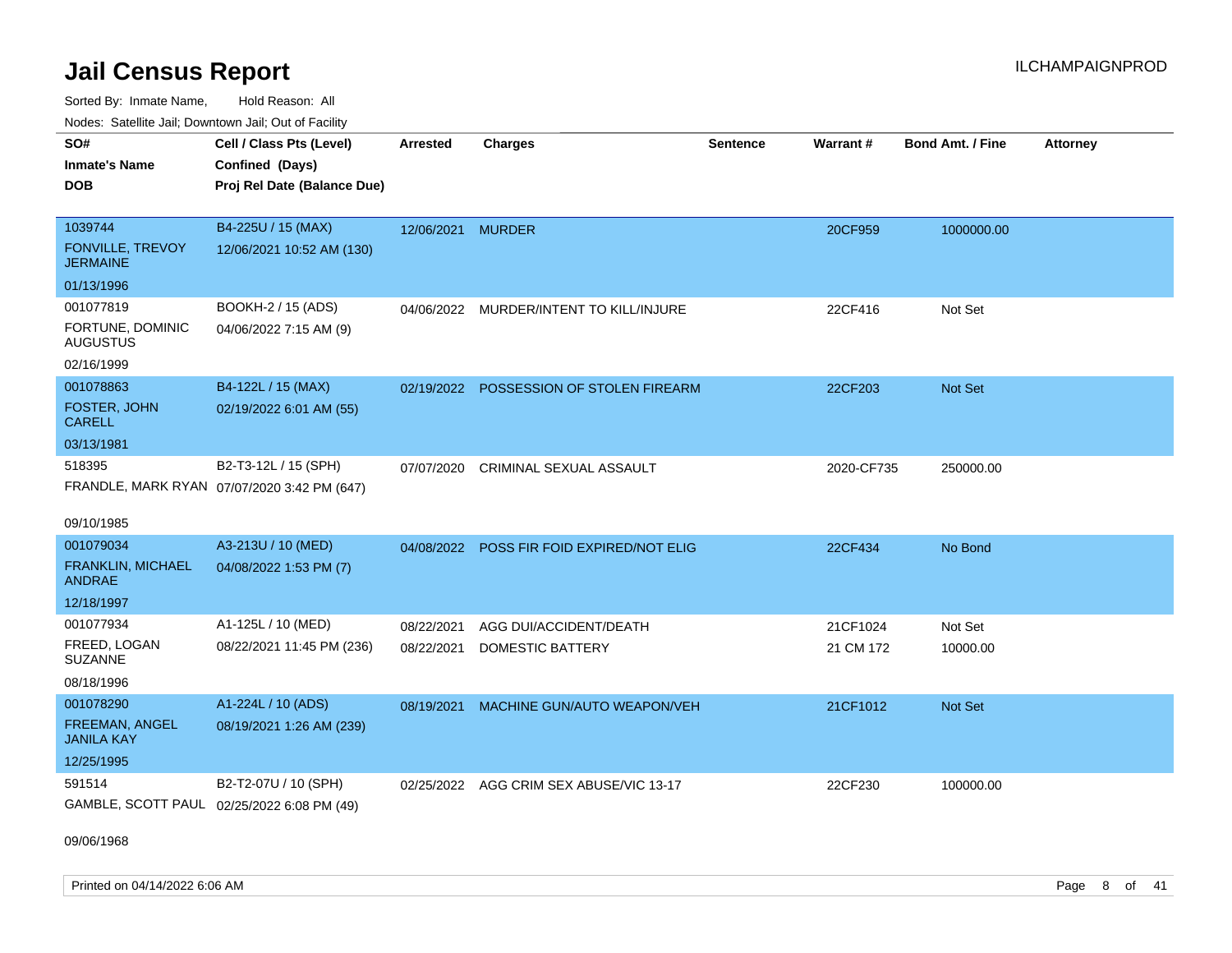| SO#                                       | Cell / Class Pts (Level)    | <b>Arrested</b> | <b>Charges</b>                           | <b>Sentence</b> | Warrant#     | <b>Bond Amt. / Fine</b> | <b>Attorney</b> |
|-------------------------------------------|-----------------------------|-----------------|------------------------------------------|-----------------|--------------|-------------------------|-----------------|
| <b>Inmate's Name</b>                      | Confined (Days)             |                 |                                          |                 |              |                         |                 |
| <b>DOB</b>                                | Proj Rel Date (Balance Due) |                 |                                          |                 |              |                         |                 |
|                                           |                             |                 |                                          |                 |              |                         |                 |
| 1075614                                   | A4-105L / 15 (MAX)          | 03/19/2022      | AGGRAVATED DOMESTIC BATTERY              |                 | 22CF333      | Not Set                 |                 |
| <b>GANT, TEVIN</b><br><b>ODELROW</b>      | 03/19/2022 5:29 PM (27)     |                 | 03/19/2022 PAROLE REVOCATION             |                 | CM2201590    | No Bond                 |                 |
| 03/03/1991                                |                             |                 |                                          |                 |              |                         |                 |
| 001078154                                 | B4-223L / 10 (MED)          | 01/09/2022      | DRVG UNDER INFLU OF ALCOHOL              |                 | 2021 DT 182  | 5000.00                 |                 |
| <b>GENTRY, DAMON</b><br><b>LIONEL</b>     | 01/09/2022 4:41 PM (96)     |                 | 01/09/2022 AGG DOMESTIC BATTERY/STRANGLE |                 | 2021 CF 1396 | 50000.00                |                 |
| 12/25/1971                                |                             |                 |                                          |                 |              |                         |                 |
| 1075681                                   | A3-216L / 10 (ADS)          | 04/09/2022      | <b>DOMESTIC BATTERY</b>                  |                 | 22DV58       | No Bond                 |                 |
| <b>GONZALEZ, CARLOS</b><br><b>GERARDO</b> | 04/09/2022 2:55 PM (6)      |                 |                                          |                 |              |                         |                 |
| 11/14/1996                                |                             |                 |                                          |                 |              |                         |                 |
| 001078633                                 | B2-T4-15U / 25 (SPH)        | 12/01/2021      | <b>PRED CRIM SEX ASLT/VICTIM &lt;13</b>  |                 | 21CF1416     | 250000.00               |                 |
| GONZALEZ-GUILLEN,<br><b>EDWARD</b>        | 12/01/2021 12:08 PM (135)   |                 |                                          |                 |              |                         |                 |
| 08/25/2002                                |                             |                 |                                          |                 |              |                         |                 |
| 001078607                                 | B4-221L / 15 (MAX)          | 11/22/2021      | FELON POSS/USE FIREARM/PAROLE            |                 | 21CF1437     | <b>Not Set</b>          |                 |
| <b>GRAY, WILLIAM</b><br><b>DA'VON</b>     | 11/22/2021 2:57 PM (144)    | 11/22/2021      | ATTEMPT (FIRST DEGREE MURDER)            |                 | 21CF1435     | Not Set                 |                 |
| 04/18/1984                                |                             |                 |                                          |                 |              |                         |                 |
| 56342                                     | B1-206L / 10 (MED)          | 10/21/2021      | THEFT CONTROL INTENT <\$500              |                 | 17CF1451     | 10000.00                |                 |
| <b>GRIFFIN, NATHAN</b>                    | 10/21/2021 4:20 PM (176)    | 10/21/2021      | DRIVING ON REVOKED LICENSE               |                 | 20TR1979     | 3000.00                 |                 |
| <b>EUGENE</b>                             |                             | 10/21/2021      | ARMED HABITUAL CRIMINAL                  |                 | 21CF1279     | Not Set                 |                 |
| 02/24/1969                                |                             |                 |                                          |                 |              |                         |                 |
| 975293                                    | B2-T4-14L / 15 (SPH)        | 07/21/2021      | VIO ORDER/PRIOR VIO OF ORDER             |                 | 21CF914      | No Bond                 |                 |
| <b>HILL, JACOB MILES</b>                  | 07/21/2021 8:43 PM (268)    | 07/21/2021      | <b>STALKING</b>                          |                 | 2021CF863    | <b>Not Set</b>          |                 |
|                                           |                             | 07/25/2021      | <b>PAROLE REVOCATION</b>                 |                 | CH2104646    | <b>Not Set</b>          |                 |
| 02/06/1988                                |                             | 08/18/2021      | <b>HARASS WITNESS/FAMILY MBR/REP</b>     |                 | 21CF992      | <b>Not Set</b>          |                 |
|                                           |                             | 09/09/2021      | AGG STALKING/BODILY HARM                 |                 | 21CF1073     | <b>Not Set</b>          |                 |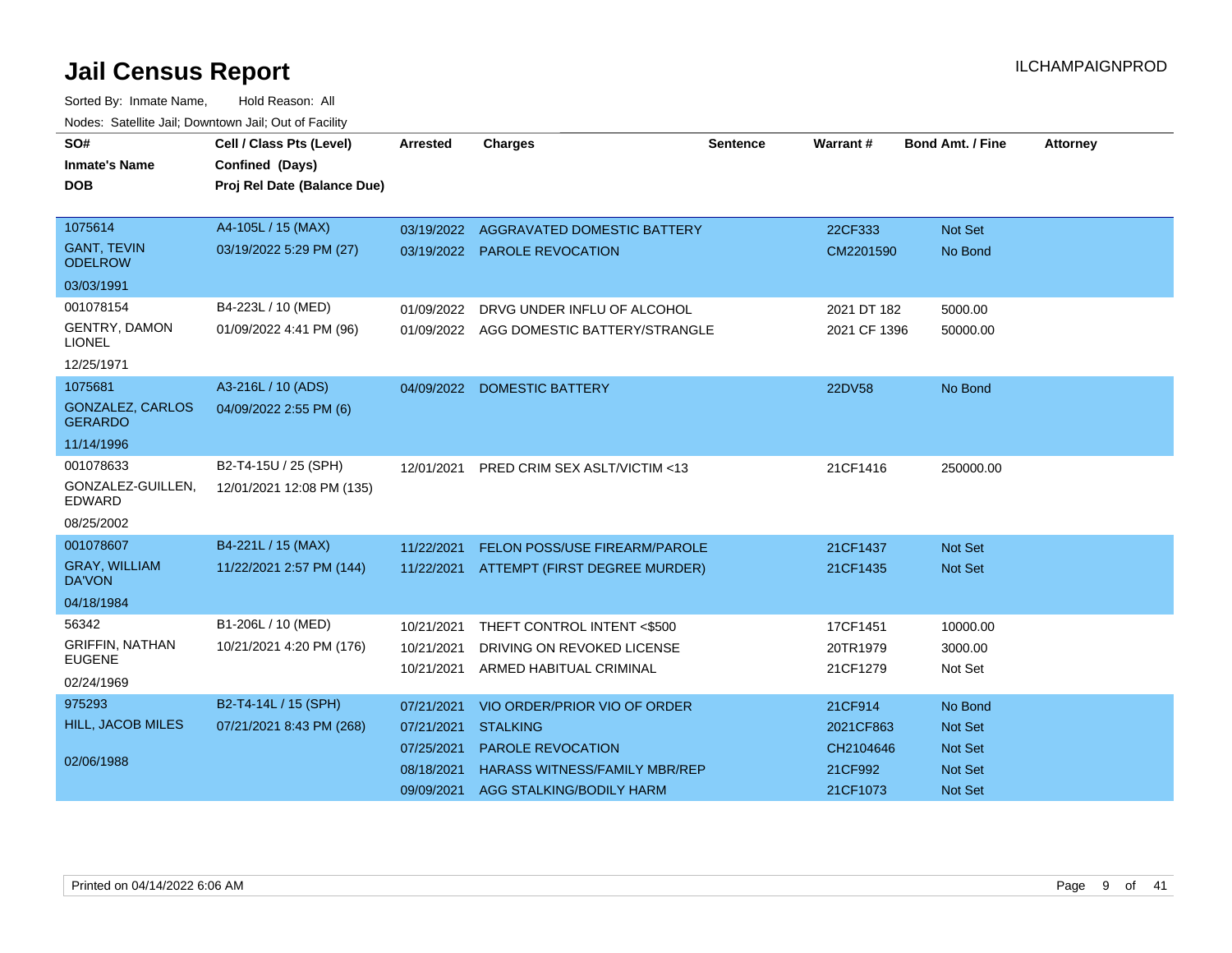Sorted By: Inmate Name, Hold Reason: All

| Nodes: Satellite Jail; Downtown Jail; Out of Facility |  |
|-------------------------------------------------------|--|
|                                                       |  |

| SO#<br><b>Inmate's Name</b><br><b>DOB</b>                      | Cell / Class Pts (Level)<br>Confined (Days)<br>Proj Rel Date (Balance Due) | <b>Arrested</b> | <b>Charges</b>                            | <b>Sentence</b> | Warrant#   | Bond Amt. / Fine | <b>Attorney</b> |
|----------------------------------------------------------------|----------------------------------------------------------------------------|-----------------|-------------------------------------------|-----------------|------------|------------------|-----------------|
| 980939                                                         | B3-W6-23U / 10 (MED)                                                       |                 | 03/25/2022 RECEIVE/POSS/SELL STOLEN VEH   |                 | 22CF357    | Not Set          |                 |
| <b>HILL, XAVIER</b><br><b>LENSHAUN</b>                         | 03/25/2022 11:15 AM (21)                                                   |                 |                                           |                 |            |                  |                 |
| 06/18/1988                                                     |                                                                            |                 |                                           |                 |            |                  |                 |
| 001079060                                                      | BOOKF-2                                                                    |                 | 04/13/2022 AGG UNLAWFUL USE WEAPON/PERSON |                 | 2022CFAWOW | Not Set          |                 |
| HOPE, HEAVEN MARIA 04/13/2022 7:46 PM (2)<br><b>ANTOINETTE</b> |                                                                            |                 |                                           |                 |            |                  |                 |
| 08/20/2003                                                     |                                                                            |                 |                                           |                 |            |                  |                 |
| 1072876                                                        | A1-226U / 5 (MIN)                                                          |                 | 02/10/2022 METH DELIVERY/5<15 GRAMS       | 4y (DOC)        | 21CF143    | No Bond          |                 |
| <b>BELL</b>                                                    | HOUTCHINS, SAVANNA 02/10/2022 5:10 PM (64)                                 |                 |                                           |                 |            |                  |                 |
| 07/10/1996                                                     | 2/17/2022 (0.00)                                                           |                 |                                           |                 |            |                  |                 |
| 51028                                                          | B3-W5-17U / 10 (MED)                                                       | 02/23/2022      | POSS STOLEN VEHICLE                       |                 | 20-CF-377  | No Bond          |                 |
| HUFFMAN, MICHAEL<br>LEONARD                                    | 02/23/2022 3:14 AM (51)                                                    |                 | 02/23/2022 AGG FLEEING/2+ CON DEVICES     |                 | 19CF1839   | 50000.00         |                 |
| 07/24/1980                                                     |                                                                            |                 |                                           |                 |            |                  |                 |
| 1061186                                                        | A1-224U / 15 (MAX)                                                         |                 | 03/16/2022 MURDER/STRONG PROB KILL/INJURE |                 | 22CF329    | No Bond          |                 |
| <b>INGRAM, CHERELL</b><br><b>LETRISE</b>                       | 03/16/2022 10:17 PM (30)                                                   |                 |                                           |                 |            |                  |                 |
| 10/01/1986                                                     |                                                                            |                 |                                           |                 |            |                  |                 |
| 38993                                                          | A4-101L / 15 (MAX)                                                         | 02/13/2021      | ATTEMPT (FIRST DEGREE MURDER)             |                 | 21CF181    | Not Set          |                 |
| JACKSON, LAMONT<br><b>JEREMIE</b>                              | 02/13/2021 7:45 AM (426)                                                   |                 |                                           |                 |            |                  |                 |
| 07/31/1973                                                     |                                                                            |                 |                                           |                 |            |                  |                 |
| 001078703                                                      | A1-124U / 15 (ADS)                                                         | 12/20/2021      | MURDER/INTENT TO KILL/INJURE              |                 | 21CF1574   | Not Set          |                 |
| <b>JOHNS, SHANIQUH</b><br><b>THERESA</b>                       | 12/22/2021 6:41 AM (114)                                                   |                 |                                           |                 |            |                  |                 |
| 04/03/1992                                                     |                                                                            |                 |                                           |                 |            |                  |                 |
| 1073894                                                        | BOOKH-6                                                                    | 04/07/2022      | PROBATION VIOLATION                       |                 | 2021CF920  | Not Set          |                 |
| JOKICH, ANTON VEGO                                             | 04/07/2022 5:40 PM (8)                                                     |                 |                                           |                 |            |                  |                 |

05/30/1969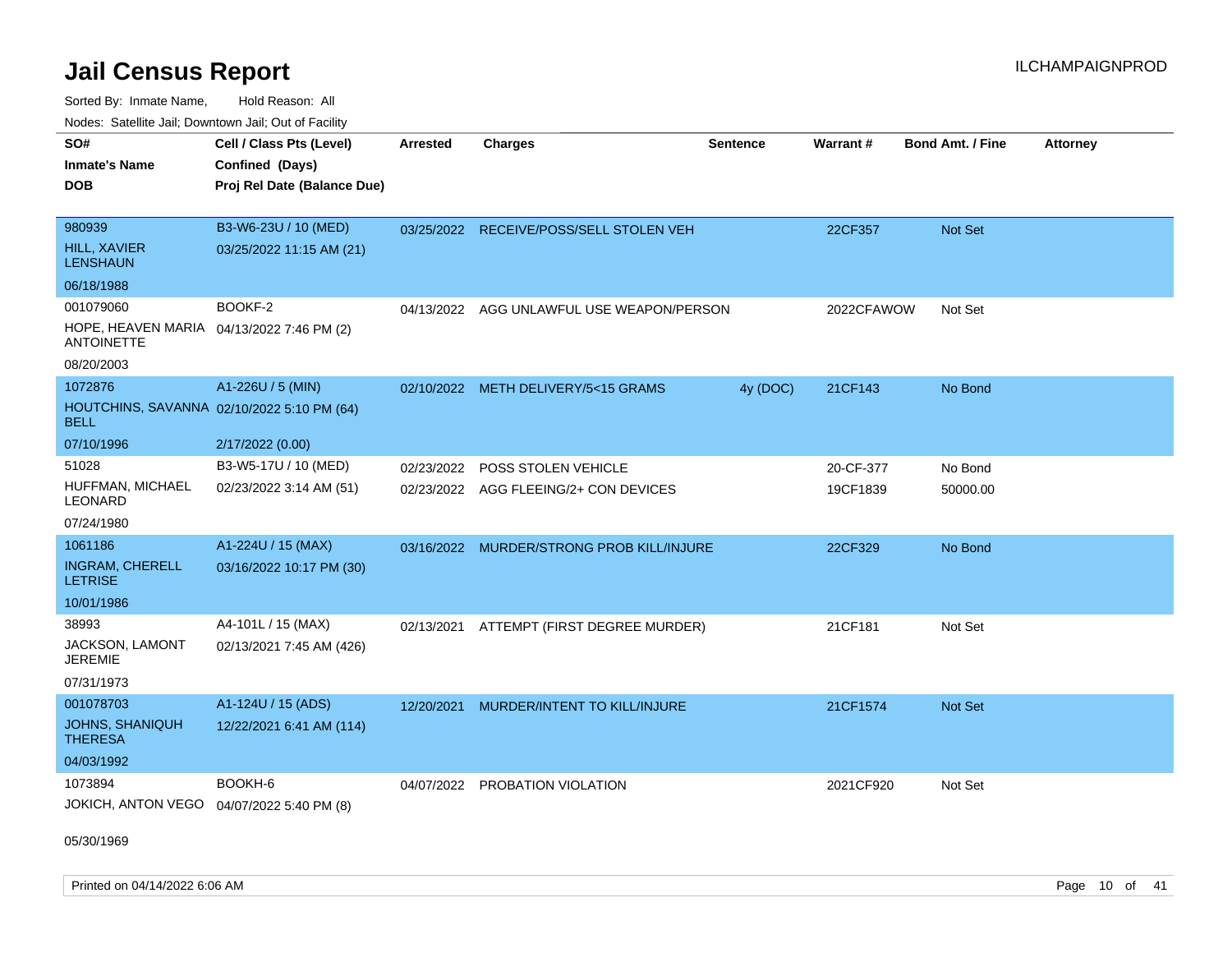| roaco. Calcinio dan, Downtown dan, Out or Fability |                             |                 |                                         |                 |            |                         |                 |
|----------------------------------------------------|-----------------------------|-----------------|-----------------------------------------|-----------------|------------|-------------------------|-----------------|
| SO#                                                | Cell / Class Pts (Level)    | <b>Arrested</b> | <b>Charges</b>                          | <b>Sentence</b> | Warrant#   | <b>Bond Amt. / Fine</b> | <b>Attorney</b> |
| <b>Inmate's Name</b>                               | Confined (Days)             |                 |                                         |                 |            |                         |                 |
| <b>DOB</b>                                         | Proj Rel Date (Balance Due) |                 |                                         |                 |            |                         |                 |
|                                                    |                             |                 |                                         |                 |            |                         |                 |
| 1042582                                            | B1-107U / 15 (MAX)          |                 | 03/10/2022 VIOLATE ORDER PROTECTION     |                 | 22CM61     | Not Set                 |                 |
| <b>JONES, DEONTA</b><br><b>DANTRAL</b>             | 03/10/2022 4:50 AM (36)     |                 |                                         |                 |            |                         |                 |
| 02/01/1993                                         |                             |                 |                                         |                 |            |                         |                 |
| 001078645                                          | B3-W1-01U / 10 (MED)        | 12/02/2021      | AGG DISCHARGE FIREARM                   |                 | 21CF1478   | No Bond                 |                 |
| <b>JONES, KELVIN</b><br><b>KHYRIC</b>              | 12/02/2021 6:56 PM (134)    |                 |                                         |                 |            |                         |                 |
| 02/27/2001                                         |                             |                 |                                         |                 |            |                         |                 |
| 956822                                             | A4-101U / 15 (MAX)          | 11/25/2021      | AGGRAVATED DOMESTIC BATTERY             |                 | 21CF1442   | Not Set                 |                 |
| JONES, MARIO                                       | 11/25/2021 10:37 AM (141)   | 11/25/2021      | <b>PAROLE REVOCATION</b>                |                 | CH2106361  | No Bond                 |                 |
| <b>NATHANIEL</b>                                   |                             | 11/25/2021      | <b>UNLAWFUL RESTRAINT</b>               |                 | 21CF1443   | <b>Not Set</b>          |                 |
| 10/27/1987                                         |                             |                 |                                         |                 |            |                         |                 |
| 59668                                              | B2-T1-04L / 10 (SPH)        | 02/11/2022      | FAIL TO RPT CHNG ADDRESS/EMPL           |                 | 20 CF 1241 | 75000.00                |                 |
| JONES, MARTELL<br><b>DEANGELO</b>                  | 02/11/2022 3:19 PM (63)     |                 | 02/11/2022 AGGRAVATED ARSON/BODILY HARM |                 | 22 CF 169  | 75000.00                |                 |
| 07/11/1983                                         |                             |                 |                                         |                 |            |                         |                 |
| 1008468                                            | B4-125L / 10 (MED)          | 12/01/2021      | <b>FELON POSS/USE WEAPON/FIREARM</b>    |                 | 21CF1472   | Not Set                 |                 |
| JONES, MARTEZ<br><b>LAMONTE</b>                    | 12/01/2021 1:28 PM (135)    | 12/02/2021      | PROBATION VIOLATION                     |                 | 20CF1151   | Not Set                 |                 |
| 06/22/1993                                         |                             |                 |                                         |                 |            |                         |                 |
| 1068786                                            | B3-W2-06L / 10 (MED)        | 03/04/2022      | DOMESTIC BATTERY/OTHER PRIOR            |                 | 22CF270    | Not Set                 |                 |
| LACY, MALIK SHAKUR                                 | 03/04/2022 7:25 PM (42)     | 03/04/2022      | DOMESTIC BATTERY/HARM/VIO O/P           |                 | 18CM478    | 2500.00                 |                 |
|                                                    |                             |                 | 03/04/2022 WARRANT OUT OF COUNTY        |                 | 20TR4604   | 3000.00                 |                 |
| 12/01/1996                                         |                             |                 |                                         |                 |            |                         |                 |
| 1041648                                            | A4-206U / 15 (MAX)          | 01/11/2022      | ARMED HABITUAL CRIMINAL                 | 6y (DOC)        | 22CF41     | Not Set                 |                 |
| LANE, DEMETRIUS<br><b>LAQUAN</b>                   | 01/11/2022 5:27 AM (94)     |                 | 01/11/2022 PAROLE REVOCATION            |                 | CH2200221  | Not Set                 |                 |
| 07/04/1996                                         |                             |                 |                                         |                 |            |                         |                 |
| 1070011                                            | B4-124U / 10 (MED)          | 08/03/2021      | AGG DISCH FIREARM/1ST AID PERS          | 10y (DOC)       | 21CF929    | Not Set                 |                 |
| LAWS, WILLIAM<br>ZARAK, Third                      | 08/03/2021 3:53 PM (255)    |                 |                                         |                 |            |                         |                 |
| 07/06/1999                                         |                             |                 |                                         |                 |            |                         |                 |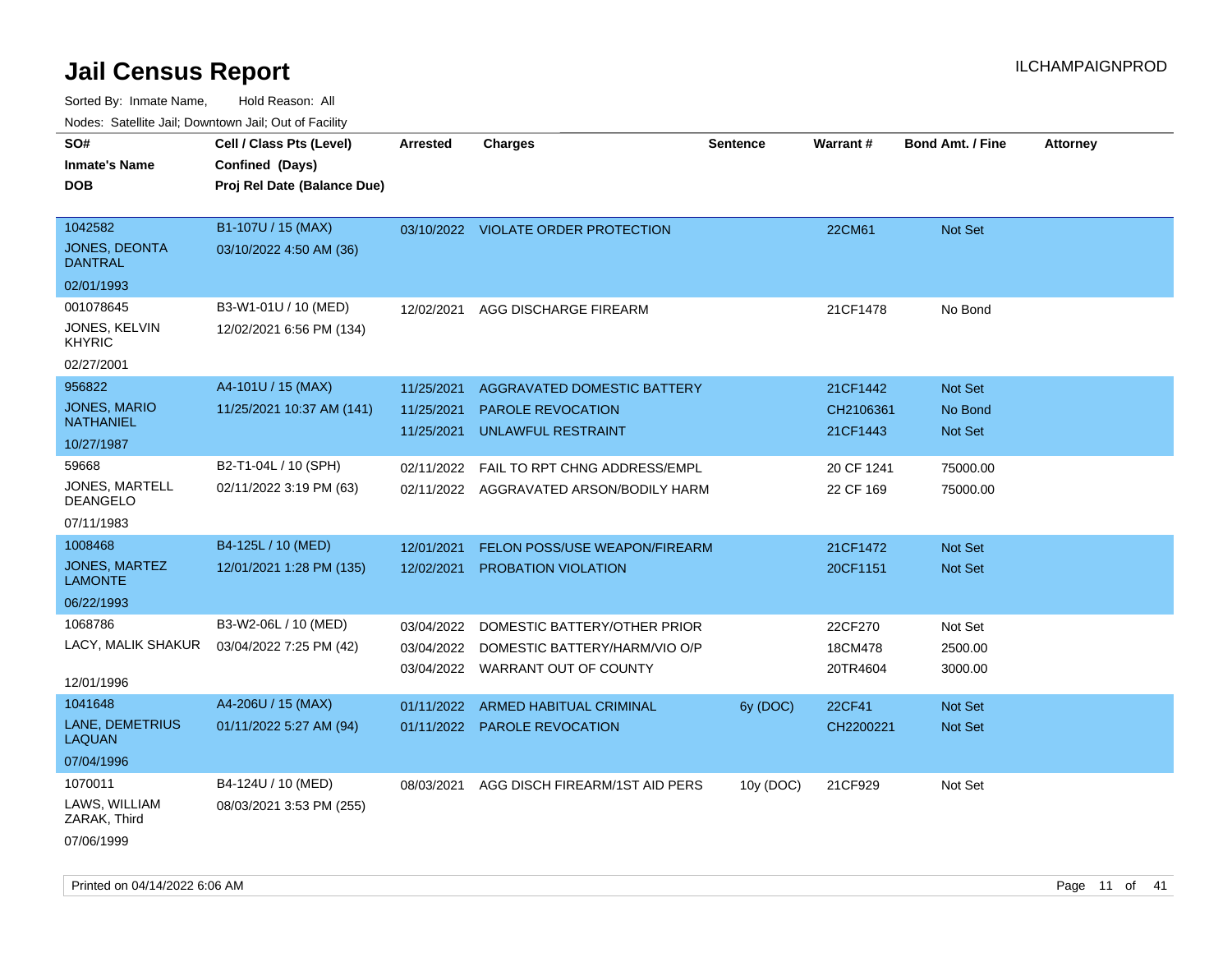| roaco. Calcinio dan, Downtown dan, Cal or Fability |                             |                          |                                                 |                 |                        |                         |                 |
|----------------------------------------------------|-----------------------------|--------------------------|-------------------------------------------------|-----------------|------------------------|-------------------------|-----------------|
| SO#                                                | Cell / Class Pts (Level)    | <b>Arrested</b>          | <b>Charges</b>                                  | <b>Sentence</b> | <b>Warrant#</b>        | <b>Bond Amt. / Fine</b> | <b>Attorney</b> |
| Inmate's Name                                      | Confined (Days)             |                          |                                                 |                 |                        |                         |                 |
| DOB                                                | Proj Rel Date (Balance Due) |                          |                                                 |                 |                        |                         |                 |
|                                                    |                             |                          |                                                 |                 |                        |                         |                 |
| 548089                                             | B1-204U / 15 (MAX)          |                          | 12/04/2020 ATTEMPT (FIRST DEGREE MURDER)        |                 | 20CF1378               | Not Set                 |                 |
| <b>LEWIS, LAWRENCE</b><br>PAUL, Third              | 12/04/2020 4:42 AM (497)    |                          |                                                 |                 |                        |                         |                 |
| 02/08/1993                                         |                             |                          |                                                 |                 |                        |                         |                 |
| 001078924                                          | A4-205L / 10 (MED)          | 03/09/2022               | DOMESTIC BATTERY/OTHER PRIOR                    |                 | 22CF289                | Not Set                 |                 |
| LIVINGSTON, MASON<br>RICHARD                       | 03/09/2022 4:13 AM (37)     | 03/09/2022               | WARRANT OUT OF COUNTY                           |                 | 2019 CM 230            | 5000.00                 |                 |
| 08/23/1988                                         |                             |                          |                                                 |                 |                        |                         |                 |
| 983917                                             | A3-217L / 5 (ADS)           | 04/07/2022               | LEAVING THE SCENE INVOLV VEHICLE                |                 | 2022MT484              | 2470.00                 |                 |
| LOPEZ-AGUILAR,<br><b>SERGIO</b>                    | 04/08/2022 12:35 AM (7)     | 04/07/2022               | AGG DUI/NO VALID DL                             |                 | 2008CF329              | 50000.00                |                 |
| 09/10/1981                                         |                             |                          |                                                 |                 |                        |                         |                 |
| 001078320                                          | A3-215L / 5 (MIN)           | 04/03/2022               | <b>BURGLARY</b>                                 |                 | 22CF395                | Not Set                 |                 |
| MARSH, PAUL<br>OLUFUNMILAYO                        | 04/03/2022 8:37 PM (12)     | 04/03/2022               | <b>BURGLARY</b>                                 |                 | 22CF396                | Not Set                 |                 |
| 07/13/1994                                         |                             |                          |                                                 |                 |                        |                         |                 |
| 1038892                                            | B2-DR / 10 (MED)            | 02/16/2022               | <b>PRED CRIM SEX ASLT/BODILY HARM</b>           |                 | 22CF199                | No Bond                 |                 |
| MCCAULEY, TIMOTHY<br>WILLIAM                       | 02/16/2022 8:49 PM (58)     |                          |                                                 |                 |                        |                         |                 |
| 03/05/1989                                         |                             |                          |                                                 |                 |                        |                         |                 |
| 48792                                              | B4-126L / 10 (MED)          | 11/19/2021               | AGG BATTERY/DISCHARGE FIREARM                   |                 | 21CF1425               | Not Set                 |                 |
| MCCLAIN, HURCHEL<br>JOSEPH                         | 11/20/2021 4:11 AM (146)    |                          |                                                 |                 |                        |                         |                 |
| 05/01/1979                                         |                             |                          |                                                 |                 |                        |                         |                 |
| 001077938                                          | <b>BOOKH-4 / 15 (ADS)</b>   | 05/10/2021               | AGG KIDNAPING DISCH FIR/HARM                    |                 | 21CF532                | <b>Not Set</b>          |                 |
| MCGAHA,<br>CHRISTOPHER D                           | 05/10/2021 7:02 PM (340)    | 05/11/2021<br>05/27/2021 | <b>MURDER</b><br>ESCAPE FROM DEPT OF CORRECTION |                 | 2021-CF-215<br>21CF600 | No Bond<br>Not Set      |                 |
| 07/27/1991                                         |                             |                          |                                                 |                 |                        |                         |                 |
| 66710                                              | A4-207U / 15 (ADS)          |                          | 01/19/2022 ARMED VIOLENCE/CATEGORY I            |                 | 22CF88                 | Not Set                 |                 |
| <b>MEEKS, CASSARIOUS</b><br>MONTE                  | 01/20/2022 11:40 AM (85)    |                          |                                                 |                 |                        |                         |                 |
| 06/22/1984                                         |                             |                          |                                                 |                 |                        |                         |                 |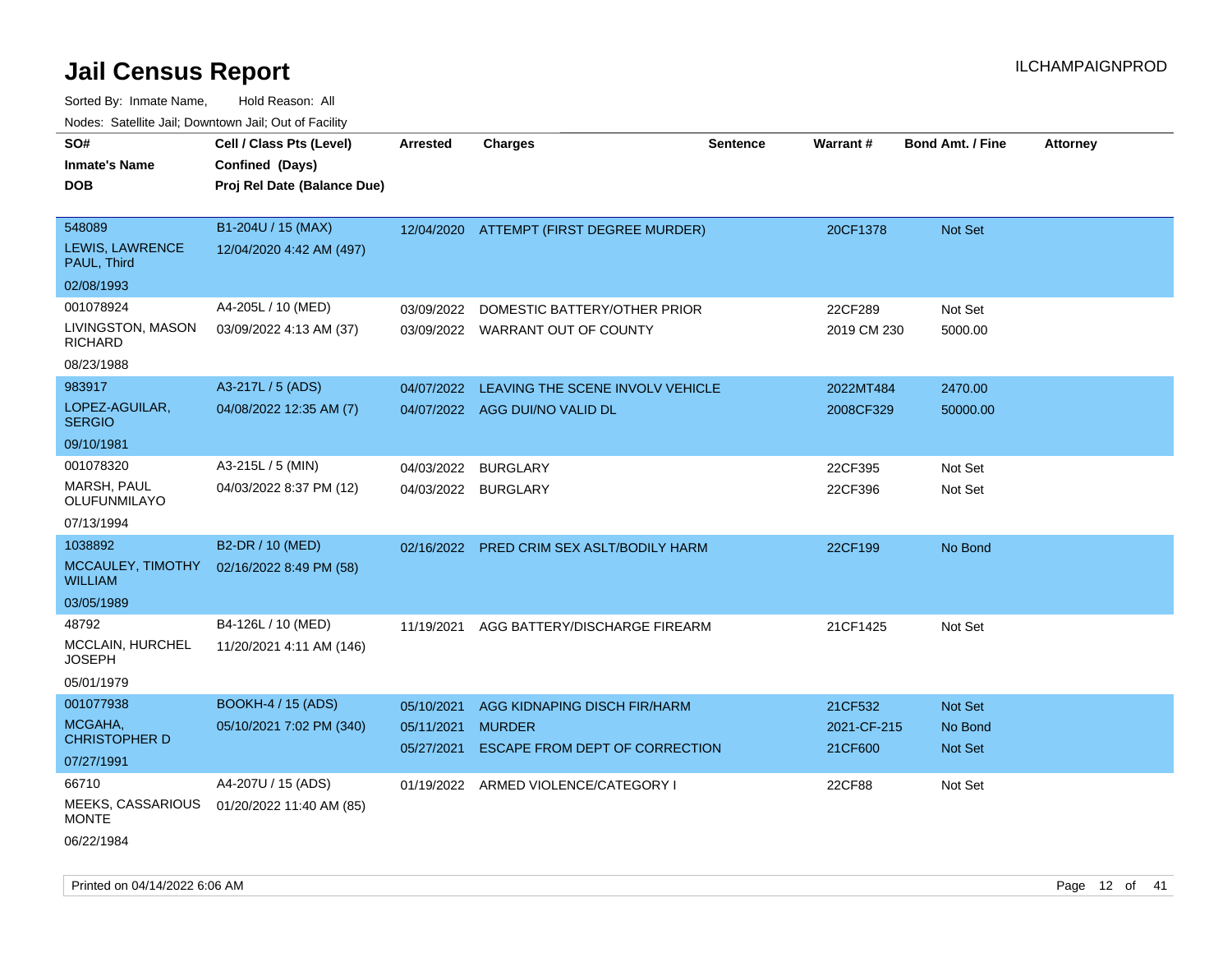Sorted By: Inmate Name, Hold Reason: All

Nodes: Satellite Jail; Downtown Jail; Out of Facility

| SO#                                     | Cell / Class Pts (Level)                     | <b>Arrested</b> | <b>Charges</b>                           | <b>Sentence</b> | Warrant#   | <b>Bond Amt. / Fine</b> | <b>Attorney</b> |
|-----------------------------------------|----------------------------------------------|-----------------|------------------------------------------|-----------------|------------|-------------------------|-----------------|
| <b>Inmate's Name</b>                    | Confined (Days)                              |                 |                                          |                 |            |                         |                 |
| <b>DOB</b>                              | Proj Rel Date (Balance Due)                  |                 |                                          |                 |            |                         |                 |
|                                         |                                              |                 |                                          |                 |            |                         |                 |
| 1043071                                 | A2-120L / 10 (MED)                           | 11/08/2021      | CRIM DMG/GOVT PROP/<\$500                |                 | 21CF1378   | <b>Not Set</b>          |                 |
| <b>MERRELL-</b><br>SUTHERLAND, ALICIA   | 11/08/2021 2:22 AM (158)                     |                 |                                          |                 |            |                         |                 |
| 11/26/1972                              |                                              |                 |                                          |                 |            |                         |                 |
| 968679                                  | A3-117U / 15 (ADS)                           |                 | 04/10/2022 ARMED VIOLENCE/CATEGORY I     |                 | 21CF911    | 750000.00               |                 |
| MILES, ANTHONY<br><b>MARCUS JERALE</b>  | 04/10/2022 9:29 PM (5)                       |                 |                                          |                 |            |                         |                 |
| 10/21/1985                              |                                              |                 |                                          |                 |            |                         |                 |
| 41584                                   | B4-227L / 15 (MAX)                           | 12/01/2021      | <b>ARMED HABITUAL CRIMINAL</b>           |                 | 21CF1467   | Not Set                 |                 |
|                                         | MILLER, JOSE LOVELL 12/02/2021 1:04 AM (134) |                 |                                          |                 |            |                         |                 |
|                                         |                                              |                 |                                          |                 |            |                         |                 |
| 10/07/1975                              |                                              |                 |                                          |                 |            |                         |                 |
| 1072561                                 | BOOKH-7                                      | 04/13/2022      | AGG FLEEING POLICE/21 MPH OVER           |                 | 2022CFAWOW | Not Set                 |                 |
| MINNIEWEATHER,<br><b>TERRAIN TANAZ</b>  | 04/13/2022 9:15 PM (2)                       | 04/13/2022      | <b>RESIST/OBSTRUCT WITH INJURY</b>       |                 | 2022CFAWOW | Not Set                 |                 |
|                                         |                                              | 04/13/2022      | MFG/DEL CANNABIS/10-30 GRAMS             |                 | 2022CFAWOW | Not Set                 |                 |
| 07/27/2000                              |                                              | 04/13/2022      | DRIVING DURING SUSPENSION                |                 | 2022TRAWOW | Not Set                 |                 |
|                                         |                                              | 04/13/2022      | UNLWFL DISP TTL/CERTIF/PLT-1ST           |                 | 2022CFAWOW | Not Set                 |                 |
|                                         |                                              | 04/13/2022      | TRANSP/CARRY ALC LIQ/DRIVER              |                 | 2022CFAWOW | Not Set                 |                 |
| 1052889                                 | B3-W2-05U / 10 (MED)                         | 03/31/2022      | AGGRAVATED DOMESTIC BATTERY              |                 | 22CF375    | No Bond                 |                 |
| <b>MOORE, JEREMIAH</b><br><b>THOMAS</b> | 03/31/2022 2:39 AM (15)                      |                 | 03/31/2022 DRIVING ON SUSPENDED LICENSE  |                 | 22MT388    | Not Set                 |                 |
| 07/21/1996                              |                                              |                 |                                          |                 |            |                         |                 |
| 539294                                  | B1-205L / 10 (MED)                           | 01/11/2022      | AGG DUI/NO VALID DL                      |                 | 22CF49     | Not Set                 |                 |
| MOSLEY, JAMES<br><b>CALVIN</b>          | 01/11/2022 9:43 PM (94)                      |                 | 01/11/2022 PAROLE REVOCATION             |                 | CH2200227  | No Bond                 |                 |
| 12/11/1985                              |                                              |                 |                                          |                 |            |                         |                 |
| 1012617                                 | A4-207L / 10 (MED)                           |                 | 04/01/2022 FELON POSS/USE WEAPON/FIREARM | $2y$ (CJ)       | 21CF889    | No Bond                 |                 |
| NEAL, ANDRE<br><b>LORENZO</b>           | 04/01/2022 11:56 AM (14)                     |                 |                                          |                 |            |                         |                 |
| 10/11/1993                              |                                              |                 |                                          |                 |            |                         |                 |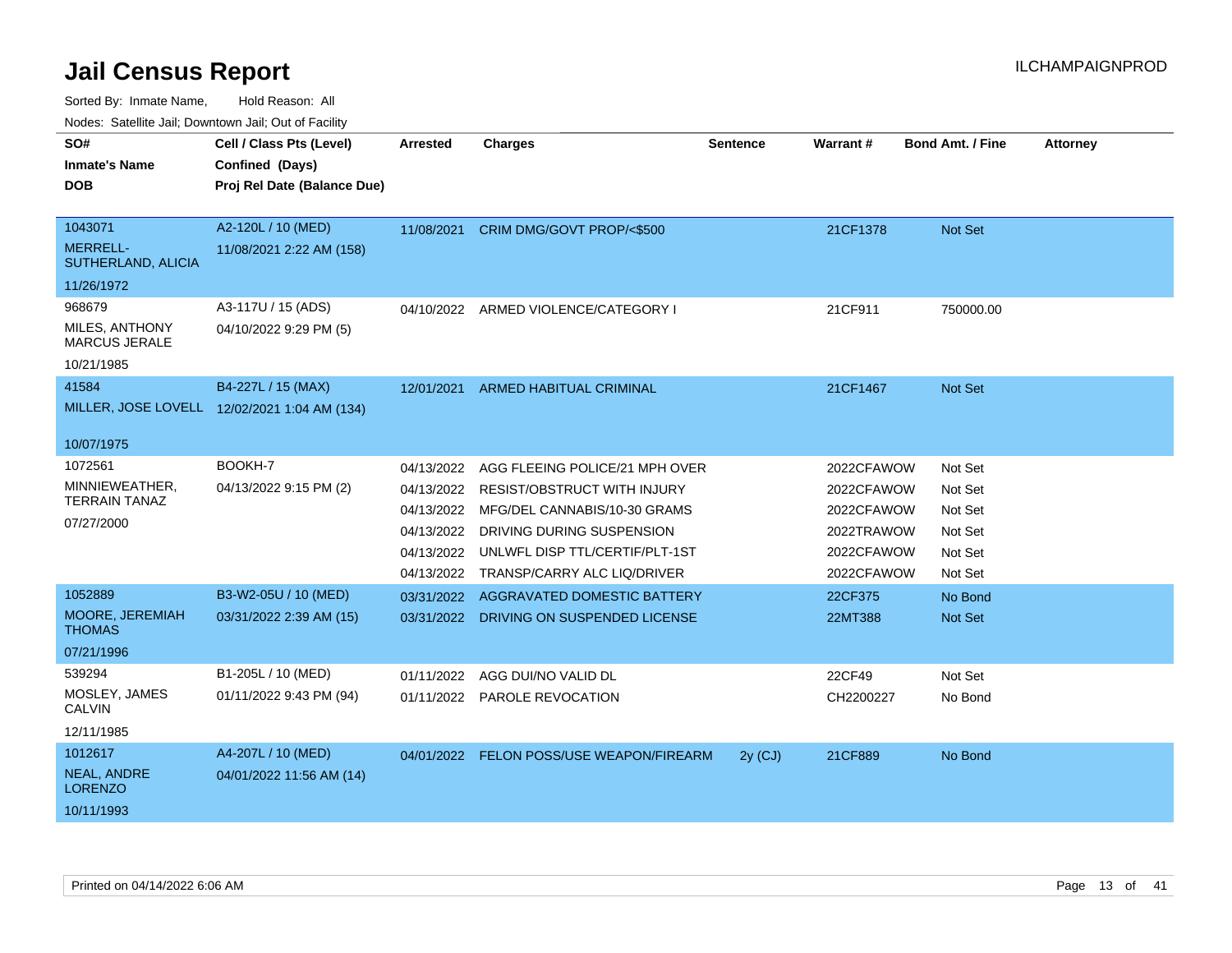| 10000. Catolino can, Domntonn can, Cat or I doint<br>SO#  | Cell / Class Pts (Level)    | <b>Arrested</b> | <b>Charges</b>                            | <b>Sentence</b> | Warrant#   | <b>Bond Amt. / Fine</b> | <b>Attorney</b> |
|-----------------------------------------------------------|-----------------------------|-----------------|-------------------------------------------|-----------------|------------|-------------------------|-----------------|
| Inmate's Name                                             | Confined (Days)             |                 |                                           |                 |            |                         |                 |
| DOB                                                       | Proj Rel Date (Balance Due) |                 |                                           |                 |            |                         |                 |
|                                                           |                             |                 |                                           |                 |            |                         |                 |
| 001078517                                                 | B1-102L / 15 (MAX)          |                 | 10/19/2021 ATTEMPT (FIRST DEGREE MURDER)  |                 | 21CF1267   | Not Set                 |                 |
| NELSON, RORY<br><b>DEMOND</b>                             | 10/19/2021 3:55 AM (178)    |                 |                                           |                 |            |                         |                 |
| 08/14/1984                                                |                             |                 |                                           |                 |            |                         |                 |
| 1073913                                                   | BOOKF-2                     | 04/13/2022      | <b>CRIMINAL TRESPASS TO VEHICLES</b>      |                 | 21CM423    | 2500.00                 |                 |
| OSBORNE, NICHOLE<br>MARIE                                 | 04/13/2022 8:28 PM (2)      |                 | 04/13/2022 CRIMINAL TRESPASS TO LAND      |                 | 21CM478    | 3000.00 / 75.00         |                 |
| 06/22/1979                                                |                             |                 |                                           |                 |            |                         |                 |
| 001078854                                                 | B2-T2-05U / 15 (MAX)        | 02/15/2022      | ARMED VIOLENCE/CATEGORY I                 |                 | 22CF190    | Not Set                 |                 |
| PATNAUDE, MARTY<br>WW.                                    | 02/15/2022 5:12 PM (59)     | 02/15/2022      | AGG BATTERY/DISCHARGE FIREARM             |                 | 2019JD22   | No Bond                 |                 |
| 08/26/2003                                                |                             |                 |                                           |                 |            |                         |                 |
| 969532                                                    | A3-116L                     |                 | 04/12/2022 BATTERY/MAKES PHYSICAL CONTACT |                 | 22CM103    | Not Set                 |                 |
| PAYNE, LUTHER                                             | 04/12/2022 2:56 AM (3)      |                 |                                           |                 |            |                         |                 |
| 01/30/1989                                                |                             |                 |                                           |                 |            |                         |                 |
| 26754                                                     | <b>BOOKH-7</b>              |                 | 04/13/2022 AGGRAVATED DOMESTIC BATTERY    |                 | 2005CF106  | <b>Not Set</b>          |                 |
| PETERSON, ANTHONY 04/13/2022 2:57 PM (2)<br><b>GEORGE</b> |                             |                 |                                           |                 |            |                         |                 |
| 02/22/1962                                                | 4/14/2022 (0.00)            |                 |                                           |                 |            |                         |                 |
| 61251                                                     | BOOKF-1 / 15 (ADS)          | 12/27/2021      | PRED CRIM SEX ASLT/VICTIM <13             |                 | 21CF651    | No Bond                 |                 |
| PETMECKY, JOHN<br><b>ROBERT</b>                           | 12/27/2021 1:52 PM (109)    |                 |                                           |                 |            |                         |                 |
| 03/09/1983                                                |                             |                 |                                           |                 |            |                         |                 |
| 1030954                                                   | B3-W4-16L / 10 (MED)        | 01/14/2022      | ARMED VIOLENCE/CATEGORY I                 |                 | 22CF76     | Not Set                 |                 |
| PETTIGREW,<br><b>MALCOME JAMIESON</b>                     | 01/15/2022 4:35 AM (90)     |                 | 01/14/2022 MFG/DEL CANNABIS/10-30 GRAMS   |                 | 2020CF9    | 15000.00                |                 |
| 02/20/1995                                                |                             |                 |                                           |                 |            |                         |                 |
| 1059394                                                   | B3-W1-04L / 5 (MIN)         |                 | 02/16/2022 AGG DUI/NO VALID DL            |                 | 2020CF1396 | No Bond                 |                 |
| PHILLIPS, ISAAC<br>TERRELL                                | 02/16/2022 9:00 AM (58)     |                 |                                           |                 |            |                         |                 |
| 12/27/1996                                                | 5/15/2022 (0.00)            |                 |                                           |                 |            |                         |                 |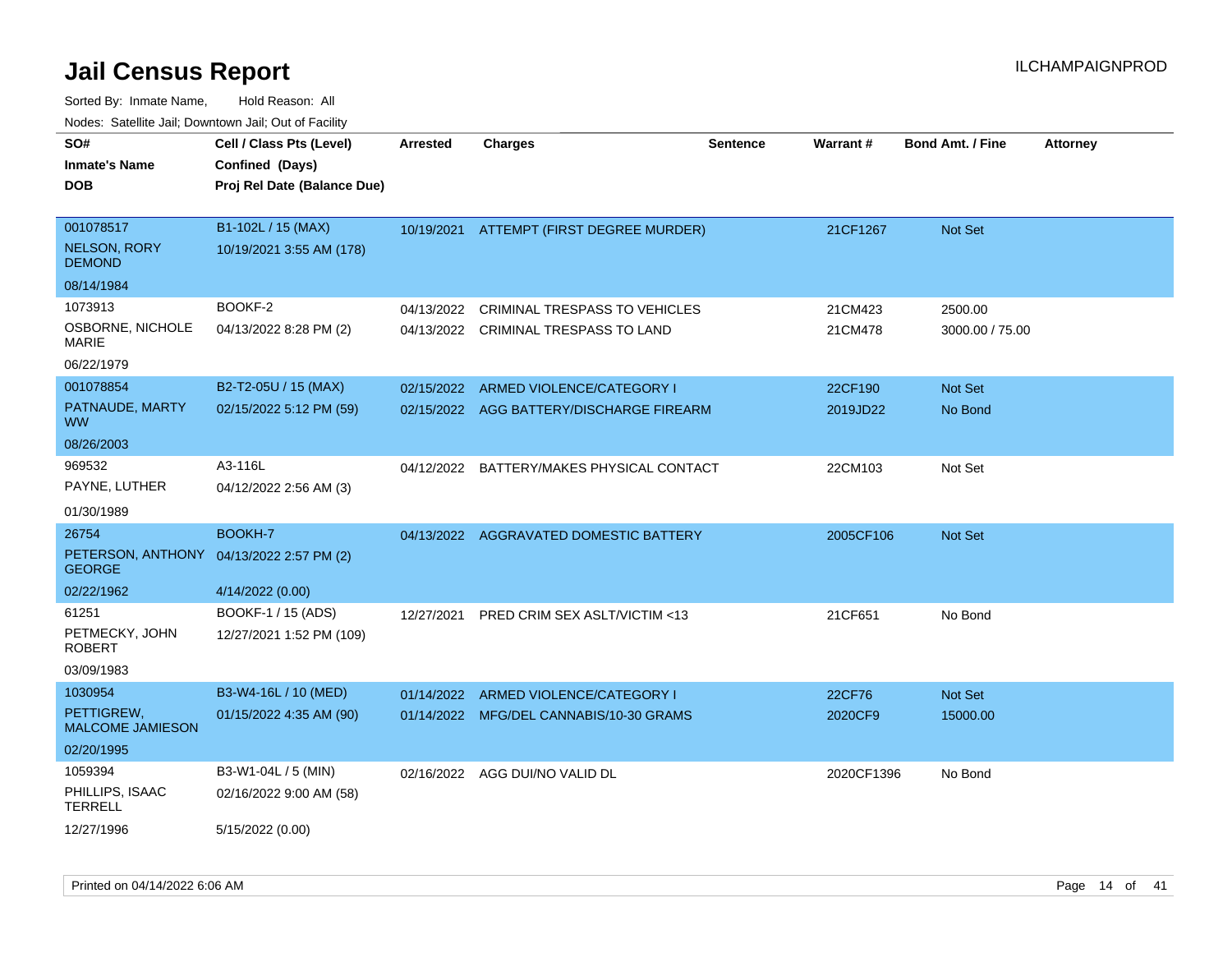Sorted By: Inmate Name, Hold Reason: All Nodes: Satellite Jail; Downtown Jail; Out of Facility

| roaco. Calcinio dan, Downtown dan, Oal or Fability |                                                                            |                     |                                           |                 |                 |                         |                 |
|----------------------------------------------------|----------------------------------------------------------------------------|---------------------|-------------------------------------------|-----------------|-----------------|-------------------------|-----------------|
| SO#<br><b>Inmate's Name</b><br>DOB                 | Cell / Class Pts (Level)<br>Confined (Days)<br>Proj Rel Date (Balance Due) | Arrested            | <b>Charges</b>                            | <b>Sentence</b> | <b>Warrant#</b> | <b>Bond Amt. / Fine</b> | <b>Attorney</b> |
| 1059512                                            | BOOKH-7 / 10 (ADS)                                                         | 04/12/2022          | <b>DOMESTIC BATTERY</b>                   | 2y (DOC)        | 2019-CF-589     | <b>Not Set</b>          |                 |
| PHILLIPS, LAMAR<br><b>DESHAWN</b>                  | 04/12/2022 5:15 PM (3)                                                     | 04/12/2022          | <b>RESIST/OBSTRUCT WITH INJURY</b>        |                 | 22CF451         | <b>Not Set</b>          |                 |
| 04/02/1996                                         |                                                                            |                     |                                           |                 |                 |                         |                 |
| 1069766                                            | A2-220U / 5 (ADS)                                                          | 04/05/2022          | POSS HYPO/SYRINGE/NEEDLES/2ND+            |                 | 20CF460         | 940.00                  |                 |
| PHILLIPS, REBEKAH<br>LOUISE                        | 04/05/2022 2:44 PM (10)                                                    |                     | 04/05/2022 DUI ANY AMOUNT OF DRUG         |                 | 17-DT-00267-1   | No Bond                 |                 |
| 09/06/1985                                         |                                                                            |                     |                                           |                 |                 |                         |                 |
| 1015033                                            | B1-207L / 10 (MED)                                                         | 03/05/2022          | POSSESSION OF STOLEN FIREARM              |                 | 21CF1172        | 500000.00               |                 |
| PICKENS, DANTE<br><b>DEVON</b>                     | 03/05/2022 4:01 AM (41)                                                    |                     | 03/05/2022 POSS AMT CON SUB EXCEPT(A)/(D) |                 | 20CF109         | 20000.00                |                 |
| 01/05/1993                                         |                                                                            |                     |                                           |                 |                 |                         |                 |
| 1022441                                            | B2-T1-03U / 10 (SPH)                                                       | 10/27/2021          | AGG BATTERY/PEACE OFFICER                 |                 | 2021 CF 12      | No Bond                 |                 |
| PICKENS, DONTRELL<br><b>DEMAR</b>                  | 10/27/2021 1:39 PM (170)                                                   |                     | 10/27/2021 AGG BATTERY/PEACE OFFICER      |                 | 2020 CF 1488    | No Bond                 |                 |
| 12/10/1993                                         |                                                                            |                     |                                           |                 |                 |                         |                 |
| 1069524                                            | B3-W5-18L / 10 (MED)                                                       | 08/08/2021          | MFG/DEL CANNABIS/30-500 GRAMS             | 5y (DOC)        | 21CF953         | Not Set                 |                 |
| RAY-DAVIS, KAMARI<br><b>DAYVON</b>                 | 08/09/2021 2:44 AM (249)                                                   |                     |                                           |                 |                 |                         |                 |
| 03/30/2000                                         |                                                                            |                     |                                           |                 |                 |                         |                 |
| 001078482                                          | B1-204L / 10 (MED)                                                         | 03/14/2022          | AGG DISCHARGE FIREARM/VEH/SCH             |                 |                 | 250000.00               |                 |
| <b>REED, MONTRES</b><br><b>ANTRON</b>              | 03/14/2022 12:06 PM (32)                                                   |                     |                                           |                 |                 |                         |                 |
| 02/26/2004                                         |                                                                            |                     |                                           |                 |                 |                         |                 |
| 982660                                             | A4-202U / 10 (MED)                                                         | 03/22/2022 BURGLARY |                                           |                 | 22CF339         | No Bond                 |                 |
| REYNOLDS, DAVID<br><b>ALLEN</b>                    | 03/22/2022 4:11 AM (24)                                                    |                     |                                           |                 |                 |                         |                 |
| 03/27/2002                                         |                                                                            |                     |                                           |                 |                 |                         |                 |
| 001079048                                          | A2-222U / 15 (ADS)                                                         | 04/10/2022          | <b>MURDER</b>                             |                 | 21CF649         | 1000000.00              |                 |
| ROBINSON, AMARI<br><b>MICHELLE TAMIRA</b>          | 04/10/2022 9:44 AM (5)                                                     | 04/10/2022          | AGGRAVATED BATTERY                        |                 | 2022-JD-014     | Not Set                 |                 |
|                                                    |                                                                            | 04/10/2022          | <b>CRIMINAL DAMAGE</b>                    |                 | 2022-JD-014     | Not Set                 |                 |
| 04/10/2004                                         |                                                                            |                     | 04/10/2022 AGG UNLAWFUL USE WEAPON/PERSON |                 | 21-JD-079       | Not Set                 |                 |

Printed on 04/14/2022 6:06 AM Page 15 of 41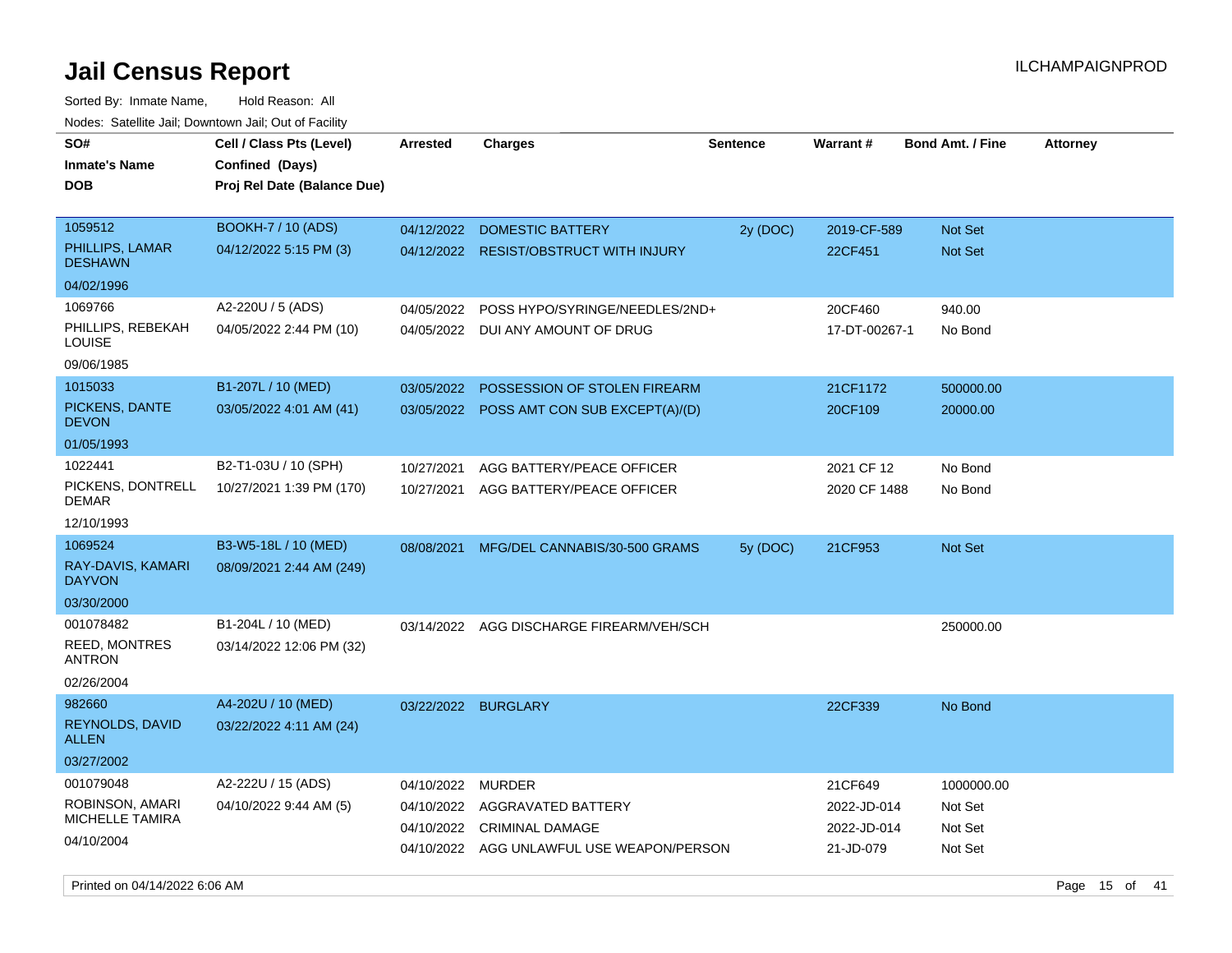Sorted By: Inmate Name, Hold Reason: All Nodes: Satellite Jail; Downtown Jail; Out of Facility

| roaco. Catolino cali, Domntonn cali, Out of Facility |                                                                            |                 |                                               |                 |            |                         |                 |
|------------------------------------------------------|----------------------------------------------------------------------------|-----------------|-----------------------------------------------|-----------------|------------|-------------------------|-----------------|
| SO#<br><b>Inmate's Name</b><br><b>DOB</b>            | Cell / Class Pts (Level)<br>Confined (Days)<br>Proj Rel Date (Balance Due) | <b>Arrested</b> | <b>Charges</b>                                | <b>Sentence</b> | Warrant#   | <b>Bond Amt. / Fine</b> | <b>Attorney</b> |
| 979485                                               | B2-T4-16L / 15 (SPH)                                                       | 03/12/2021      | <b>PRED CRIM SEX ASLT/VICTIM &lt;13</b>       |                 | 21CF282    | <b>Not Set</b>          |                 |
| RODRIGUEZ, JOSHUA<br><b>ANTHONY</b>                  | 03/12/2021 1:57 PM (399)                                                   |                 |                                               |                 |            |                         |                 |
| 04/06/1990                                           |                                                                            |                 |                                               |                 |            |                         |                 |
| 61330                                                | B4-224L / 15 (MAX)                                                         | 12/01/2021      | ARMED HABITUAL CRIMINAL                       |                 | 21CF1473   | Not Set                 |                 |
| RUFFIN, JONATHON<br>CECIL                            | 12/01/2021 5:34 AM (135)                                                   | 12/01/2021      | PAROLE REVOCATION                             |                 | CH2107545  | No Bond                 |                 |
| 05/10/1984                                           |                                                                            |                 |                                               |                 |            |                         |                 |
| 001077681                                            | A3-211U / 5 (ADS)                                                          | 04/08/2022      | CRIM DMG/GOVT PROP/<\$500                     |                 | 22CM101    | <b>Not Set</b>          |                 |
| <b>SALES, ANDREW</b>                                 | 04/08/2022 6:03 PM (7)                                                     | 04/11/2022      | ELEC HRSMT/OBSCENE/FORC FEL                   |                 | 21CF406    | <b>Not Set</b>          |                 |
| <b>KEVIN</b>                                         |                                                                            |                 | 04/11/2022 AGGRAVATED DOMESTIC BATTERY        |                 | 21CF247    | Not Set                 |                 |
| 02/25/1979                                           |                                                                            |                 |                                               |                 |            |                         |                 |
| 001079056<br>SANDERS, JAZONTAE<br>XR.                | BOOKH-2 / 15 (ADS)<br>04/12/2022 8:34 PM (3)                               | 04/12/2022      | AGG UNLAWFUL USE OF WEAPON/VEH                |                 | 22CF450    | Not Set                 |                 |
| 03/13/2002                                           |                                                                            |                 |                                               |                 |            |                         |                 |
| 1071161                                              | B4-124L / 15 (MAX)                                                         | 08/18/2021      | DELIVERY OF OR POSSESSION OF W/INT            |                 | 21CF1008   | No Bond                 |                 |
| SANDERS, MARKELL<br>LAMAR                            | 08/18/2021 6:18 PM (240)                                                   |                 |                                               |                 |            |                         |                 |
| 02/02/2000                                           |                                                                            |                 |                                               |                 |            |                         |                 |
| 1075386                                              | BOOKH-3                                                                    | 04/13/2022      | AGG UNLAWFUL USE OF WEAPON/VEH                |                 | 22 CF AWOW | No Bond                 |                 |
| SANDERS, MARQUIS<br><b>JOVON</b>                     | 04/13/2022 7:18 PM (2)                                                     |                 | 04/13/2022 RESIST/OBSTRUCTING A PEACE OFFICEF |                 | 20 CM 66   | 1000.00                 |                 |
| 01/19/2002                                           |                                                                            |                 |                                               |                 |            |                         |                 |
| 001078898                                            | A4-205U / 15 (MAX)                                                         | 03/02/2022      | AGG DISCHARGE FIREARM                         |                 | 22CF254    | <b>Not Set</b>          |                 |
| Е.                                                   | SAROLAS, JONATHAN  03/02/2022 9:20 AM (44)                                 |                 |                                               |                 |            |                         |                 |
| 07/16/1988                                           |                                                                            |                 |                                               |                 |            |                         |                 |
| 001078441                                            | BOOKF-3 / 15 (ADS)                                                         | 10/01/2021      | ARMED HABITUAL CRIMINAL                       |                 | 21CF1182   | Not Set                 |                 |
| SINGLETON, CORRIE<br><b>DERRELL</b>                  | 10/01/2021 12:36 PM (196)                                                  | 12/20/2021      | SPEEDING 26-34 MPH OVER LIMIT                 |                 | 2021TR2701 | 1000.00                 |                 |

05/07/1983

Printed on 04/14/2022 6:06 AM Page 16 of 41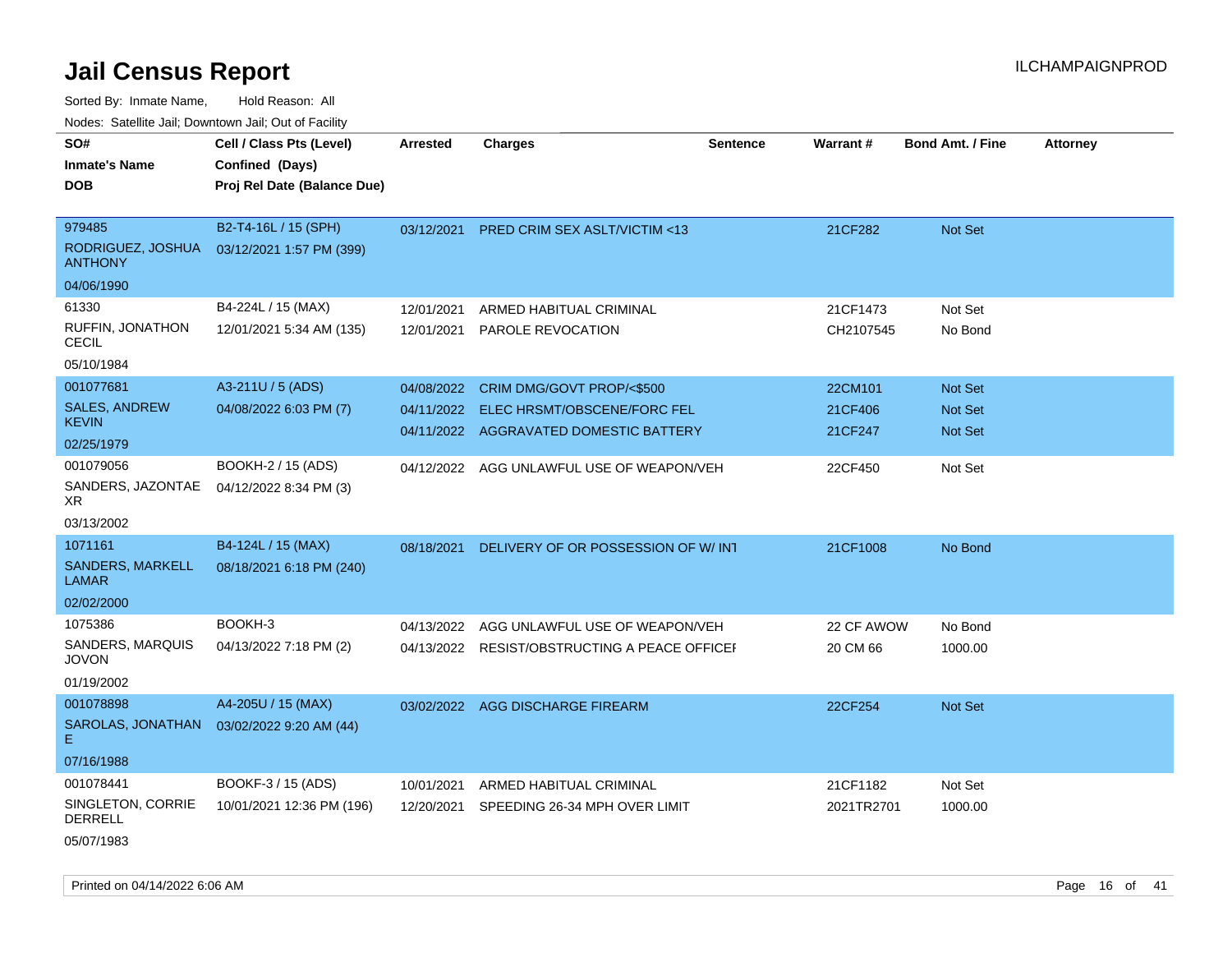| SO#<br><b>Inmate's Name</b><br><b>DOB</b>                                     | Cell / Class Pts (Level)<br>Confined (Days)<br>Proj Rel Date (Balance Due) | <b>Arrested</b> | <b>Charges</b>                                                                                                | <b>Sentence</b> | <b>Warrant#</b>                        | <b>Bond Amt. / Fine</b>       | <b>Attorney</b> |
|-------------------------------------------------------------------------------|----------------------------------------------------------------------------|-----------------|---------------------------------------------------------------------------------------------------------------|-----------------|----------------------------------------|-------------------------------|-----------------|
| 1007752<br>SMITH, KYLE ALDRICH                                                | BOOKH-3<br>04/14/2022 1:07 AM (1)                                          | 04/14/2022      | DRVG UNDER INFLU OF ALCOHOL<br>04/14/2022 HEAD/TAIL/SIDELIGHT/1ST,2ND<br>04/14/2022 CRIM DMG/GOVT PROP/<\$500 |                 | 2022DTAWOW<br>2022TRAWOW<br>2022CMAWOW | 1000.00<br>Not Set<br>100.00  |                 |
| 11/07/1989<br>62924<br><b>STARKS, JUSTIN</b><br><b>COURTNEY</b><br>08/12/1984 | B4-226L / 10 (MED)<br>03/11/2022 2:29 AM (35)                              | 03/11/2022      | FELON POSS/USE WEAPON/FIREARM<br>03/11/2022 CRIM DMG TO PROP \$500-10K                                        |                 | 22CF294<br>19CF63                      | Not Set<br>3000.00            |                 |
| 001077770<br>04/12/1989                                                       | A1-225U / 5 (MIN)<br>STOFFLE, KELLY ANNE 01/06/2022 3:14 PM (99)           |                 | 01/06/2022 RESIDENTIAL BURGLARY                                                                               |                 | 21CF319                                | Not Set                       |                 |
| 38305<br>STOVER, JOSH<br><b>ANDREW</b><br>08/18/1973                          | B2-T2-06L / 10 (SPH)<br>03/18/2020 10:24 AM (758)                          | 03/18/2020      | CRIMINAL SEXUAL ABUSE                                                                                         |                 | 20CF-343                               | 500000.00                     |                 |
| 001078742<br>TAYLOR, ERIKA LYNN<br>04/09/1996                                 | A2-121U / 5 (ADS)<br>04/01/2022 10:15 AM (14)                              |                 | 04/01/2022 BURGLARY                                                                                           |                 | 22CF33                                 | 10000.00                      |                 |
| 001078997<br><b>DEON</b><br>09/17/2003                                        | A4-203L / 10 (MED)<br>THOMAS, THEOPHILUS 03/30/2022 10:52 PM (16)          |                 | 03/30/2022 UNLAWFUL USE OF A WEAPON                                                                           |                 | 22CF374                                | No Bond                       |                 |
| 32058<br>THOMPSON, STEVEN<br><b>ONEAL</b><br>03/14/1969                       | B4-123U / 15 (MAX)<br>06/14/2021 6:44 AM (305)                             | 06/14/2021      | <b>AGG DISCH FIREARM</b>                                                                                      |                 | 21CF690                                | Not Set                       |                 |
| 001078792<br>TRAMBLE, TOM<br><b>MARCUS</b><br>02/28/1985                      | B4-122U / 15 (MAX)<br>01/24/2022 10:24 AM (81)                             | 01/24/2022      | <b>FUGITIVE FROM JUSTICE</b><br>01/24/2022 FUGITIVE FROM JUSTICE<br>01/24/2022 ARMED VIOLENCE/CATEGORY I      |                 | 22CF99<br>22CF100<br>22CF101           | Not Set<br>Not Set<br>Not Set |                 |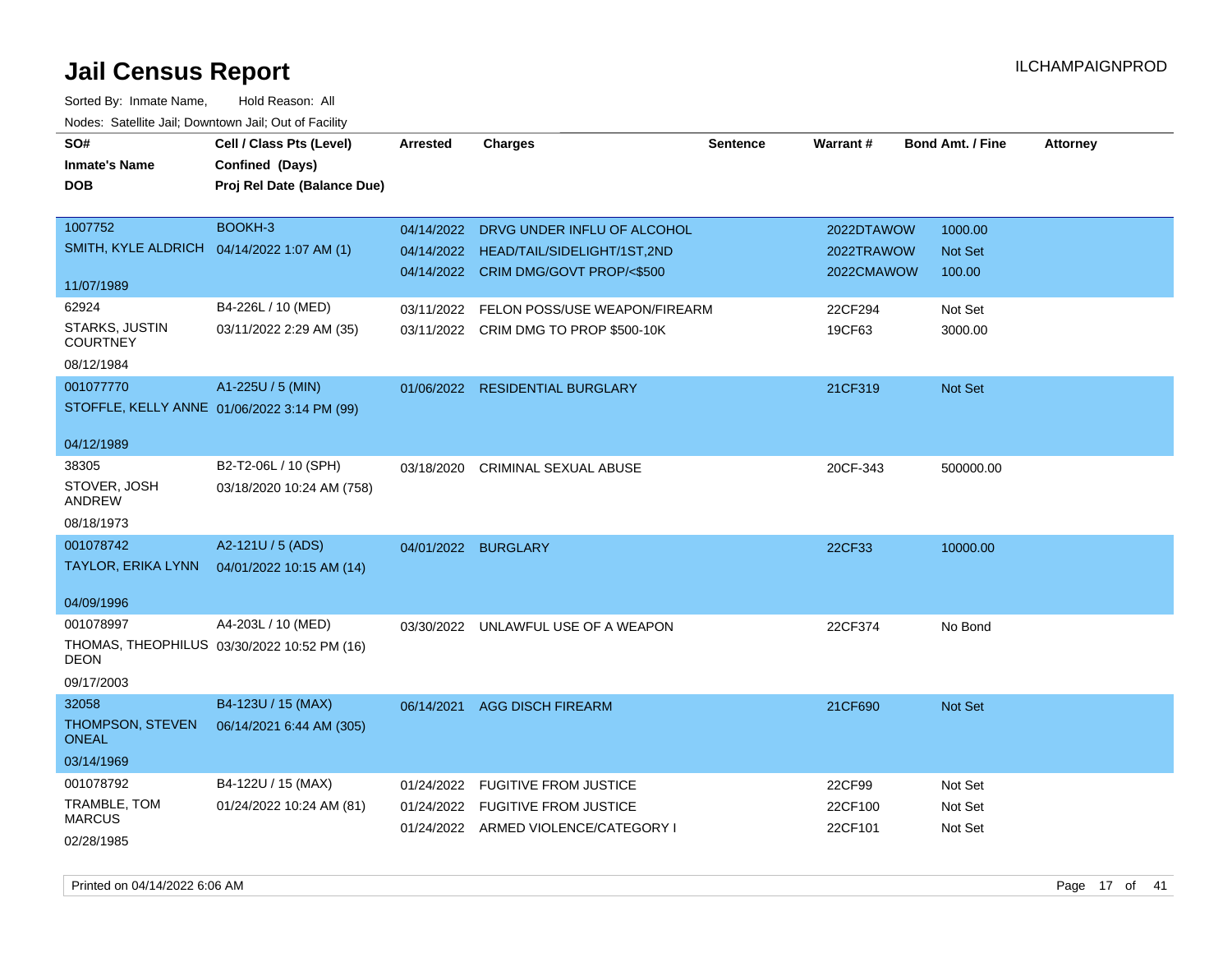| SO#                                           | Cell / Class Pts (Level)    | <b>Arrested</b>   | <b>Charges</b>                                   | <b>Sentence</b> | Warrant#   | <b>Bond Amt. / Fine</b> | <b>Attorney</b> |
|-----------------------------------------------|-----------------------------|-------------------|--------------------------------------------------|-----------------|------------|-------------------------|-----------------|
| <b>Inmate's Name</b>                          | Confined (Days)             |                   |                                                  |                 |            |                         |                 |
| <b>DOB</b>                                    | Proj Rel Date (Balance Due) |                   |                                                  |                 |            |                         |                 |
|                                               |                             |                   |                                                  |                 |            |                         |                 |
| 1076325                                       | B1-201U / 15 (MAX)          |                   | 03/25/2022 AGG UUW/LOADED/NO FCCA/FOID           |                 | 2020CF742  | 25000.00                |                 |
| <b>TURNER, PRINTISS</b>                       | 03/25/2022 3:15 PM (21)     | 03/25/2022 MURDER |                                                  |                 | 2021CF1071 | 1500000.00              |                 |
| VASHAWN-DEMAN,                                |                             | 03/25/2022        | DOMESTIC BATTERY                                 |                 | 20CM468    | 1000.00                 |                 |
| 11/10/2001                                    |                             | 03/25/2022        | AGG UUW/LOADED/NO FCCA/FOID                      |                 | 21CF1520   | 50000.00                |                 |
|                                               |                             |                   | 03/28/2022 FUGITIVE FROM JUSTICE                 |                 | 22CF360    | 50000.00                |                 |
| 50548                                         | B3-W4-13U / 10 (MED)        |                   | 03/29/2022 AGG UNLAWFUL USE OF WEAPON/VEH        |                 | 21CF1067   | No Bond                 |                 |
| VINEYARD, SHORNOR<br>JAMAL                    | 03/29/2022 8:51 AM (17)     |                   |                                                  |                 |            |                         |                 |
| 12/14/1979                                    |                             |                   |                                                  |                 |            |                         |                 |
| 001077992                                     | B4-127L / 15 (MAX)          |                   | 03/31/2022 ARMED ROBBERY/NO FIREARM              |                 | 21CF590    | 100000.00               |                 |
| <b>WADE, DONTE</b><br><b>LAMONT</b>           | 03/31/2022 1:25 PM (15)     |                   |                                                  |                 |            |                         |                 |
| 09/05/1986                                    |                             |                   |                                                  |                 |            |                         |                 |
| 001079004                                     | A4-107U / 15 (MED)          |                   | 04/02/2022 FELON POSS/USE WEAPON/FIREARM         |                 | 22CF391    | No Bond                 |                 |
| WALLS, MICHAEL<br><b>DIANSIO</b>              | 04/02/2022 4:16 AM (13)     |                   |                                                  |                 |            |                         |                 |
| 06/21/1991                                    |                             |                   |                                                  |                 |            |                         |                 |
| 996098                                        | B3-W6-21U / 10 (MED)        |                   | 03/25/2022 AGG UUW/PERSON/NO FOID                |                 | 21CF1007   | No Bond                 |                 |
| <b>WASHINGTON,</b><br><b>DANTAEVIOUS</b>      | 03/25/2022 10:18 AM (21)    |                   |                                                  |                 |            |                         |                 |
| 11/14/1991                                    | 4/23/2022 (0.00)            |                   |                                                  |                 |            |                         |                 |
| 1070737                                       | A1-126L / 15 (MAX)          | 10/14/2021        | AGG KIDNAPG/<13/INTEL DISABL                     | (DHS)           | 2020CF418  | 250000.00               |                 |
| WASHINGTON,<br><b>JASTINA VIRGINIA</b>        | 10/14/2021 12:02 PM (183)   |                   |                                                  |                 |            |                         |                 |
| 04/11/2000                                    |                             |                   |                                                  |                 |            |                         |                 |
| 1067610                                       | A3-213L / 15 (MAX)          |                   | 04/12/2022 HOME INVASION/DANGEROUS WEAPON 9y/60d |                 | 21CF591    | Not Set                 |                 |
| <b>WASHINGTON,</b><br><b>MARCEDELL PIERRE</b> | 04/12/2022 5:06 PM (3)      |                   |                                                  |                 |            |                         |                 |
| 09/13/1996                                    |                             |                   |                                                  |                 |            |                         |                 |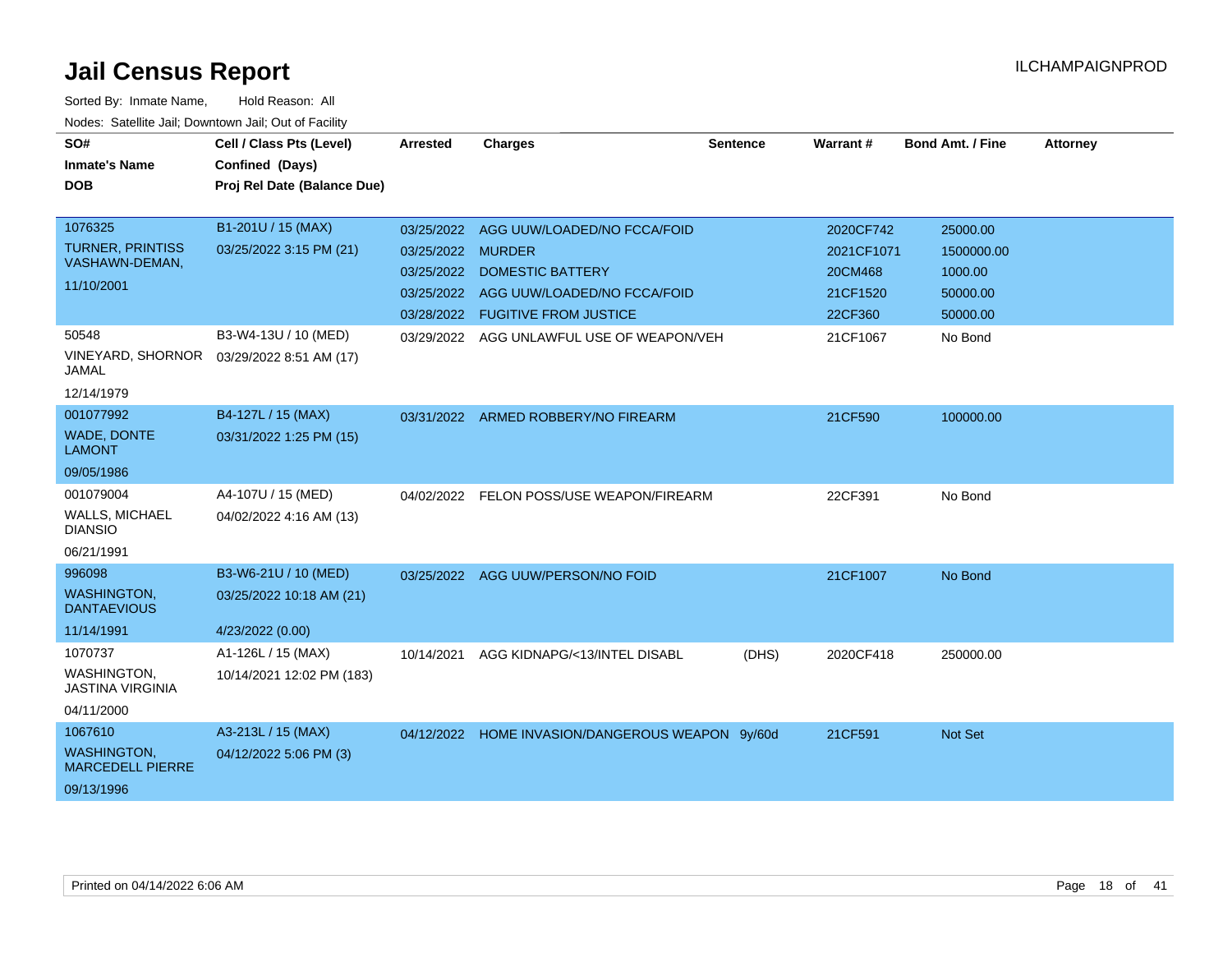Sorted By: Inmate Name, Hold Reason: All

| Nodes: Satellite Jail; Downtown Jail; Out of Facility |
|-------------------------------------------------------|
|-------------------------------------------------------|

| SO#                                        | Cell / Class Pts (Level)    | <b>Arrested</b> | <b>Charges</b>                            | <b>Sentence</b> | Warrant#     | <b>Bond Amt. / Fine</b> | <b>Attorney</b> |
|--------------------------------------------|-----------------------------|-----------------|-------------------------------------------|-----------------|--------------|-------------------------|-----------------|
| <b>Inmate's Name</b><br><b>DOB</b>         | Confined (Days)             |                 |                                           |                 |              |                         |                 |
|                                            | Proj Rel Date (Balance Due) |                 |                                           |                 |              |                         |                 |
| 977140                                     | B1-203L / 10 (MED)          | 10/24/2021      | ARMED HABITUAL CRIMINAL                   |                 | 21CF1289     | Not Set                 |                 |
| <b>WEBSTER, DERRIAL</b><br><b>DEVON</b>    | 10/24/2021 2:46 AM (173)    |                 |                                           |                 |              |                         |                 |
| 01/14/1990                                 |                             |                 |                                           |                 |              |                         |                 |
| 001078328                                  | B1-105L / 15 (MAX)          | 08/30/2021      | FELON POSS/USE WEAPON/FIREARM             |                 | 21CF1045     | Not Set                 |                 |
| <b>WHITE, JUSTIN</b><br><b>STEVEN</b>      | 08/30/2021 10:48 AM (228)   |                 |                                           |                 |              |                         |                 |
| 10/25/1995                                 |                             |                 |                                           |                 |              |                         |                 |
| 638552                                     | B2-T2-08L / 5 (SPH)         | 10/07/2021      | CHILD PORNOGRAPHY/PHOTOGRAPH              |                 | 2021CF1207   | No Bond                 |                 |
| <b>WILLIAMS, MICHAEL</b><br><b>JAMES</b>   | 10/07/2021 12:20 PM (190)   |                 |                                           |                 |              |                         |                 |
| 03/29/1964                                 |                             |                 |                                           |                 |              |                         |                 |
| 1066370                                    | B1-101L / 15 (MAX)          | 07/28/2021      | ARMED VIOLENCE/CATEGORY III               |                 | 2021 CF 882  | Not Set                 |                 |
| <b>WILLIAMS, REONTE</b><br><b>REMIR</b>    | 07/28/2021 5:40 AM (261)    |                 |                                           |                 |              |                         |                 |
| 05/14/1999                                 |                             |                 |                                           |                 |              |                         |                 |
| 001079013                                  | A3-111L / 10 (ADS)          |                 | 04/03/2022 DOMESTIC BATTERY               |                 | 22DV50       | Not Set                 |                 |
| <b>WILLIAMS, TRAVIS</b><br><b>CENTRELL</b> | 04/03/2022 7:49 AM (12)     |                 |                                           |                 |              |                         |                 |
| 07/23/1984                                 |                             |                 |                                           |                 |              |                         |                 |
| 1051953                                    | A1-125U / 10 (ADS)          |                 | 02/02/2022 DOMESTIC BATTERY/OTHER PRIOR   |                 | 22CF144      | Not Set                 |                 |
| WINSTON, ALYSSIA<br><b>LETEECE</b>         | 02/02/2022 4:29 AM (72)     |                 | 03/28/2022 AGG ROBBERY/INDICATE ARM W/FIR |                 | 22CF353      | Not Set                 |                 |
| 03/17/1996                                 |                             |                 |                                           |                 |              |                         |                 |
| 1049192                                    | BOOKH-7                     | 04/13/2022      | DRIVING RVK/SUSP DUI/SSS 4-9              |                 | 2020CF001428 | 5000.00                 |                 |
| <b>WIRTH, NICHOLAS</b><br><b>RENO</b>      | 04/13/2022 2:52 PM (2)      |                 | 04/13/2022 DUI ANY AMOUNT OF DRUG         |                 | 20-DT-373    | 5000.00                 |                 |
| 06/28/1996                                 |                             |                 |                                           |                 |              |                         |                 |
| 001077731                                  | A3-113L / 15 (ADS)          |                 | 04/12/2022 ATTEMPT (FIRST DEGREE MURDER)  |                 | 22CF428      | 1500000.00              |                 |
| YOUNG, AARON<br><b>BLAKE</b>               | 04/12/2022 12:53 PM (3)     |                 |                                           |                 |              |                         |                 |
| 03/04/2000                                 |                             |                 |                                           |                 |              |                         |                 |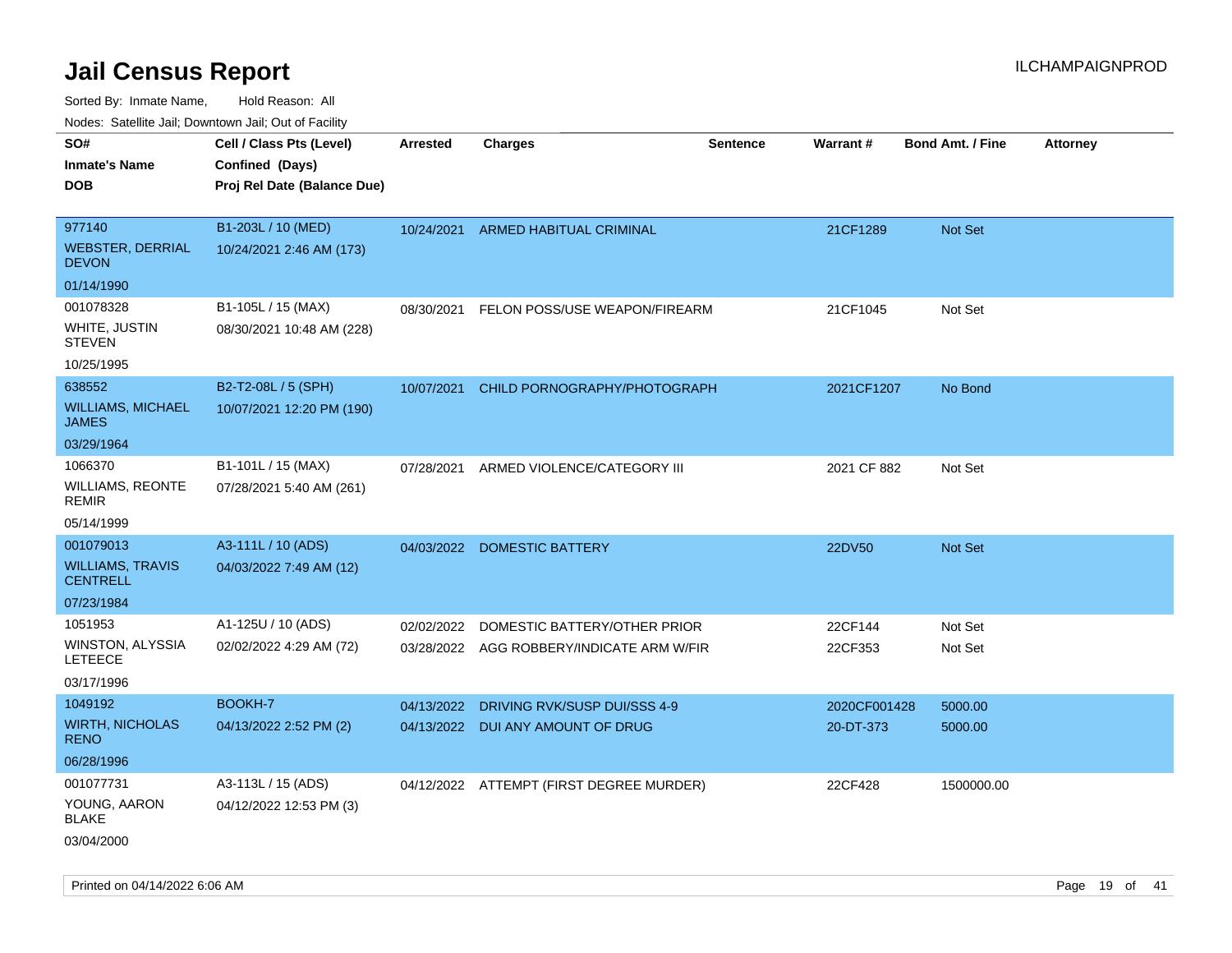Sorted By: Inmate Name, Hold Reason: All Nodes: Satellite Jail; Downtown Jail; Out of Facility

**Total Satellite Jail: 147 Males: 127 Females: 20 Unknown: 0**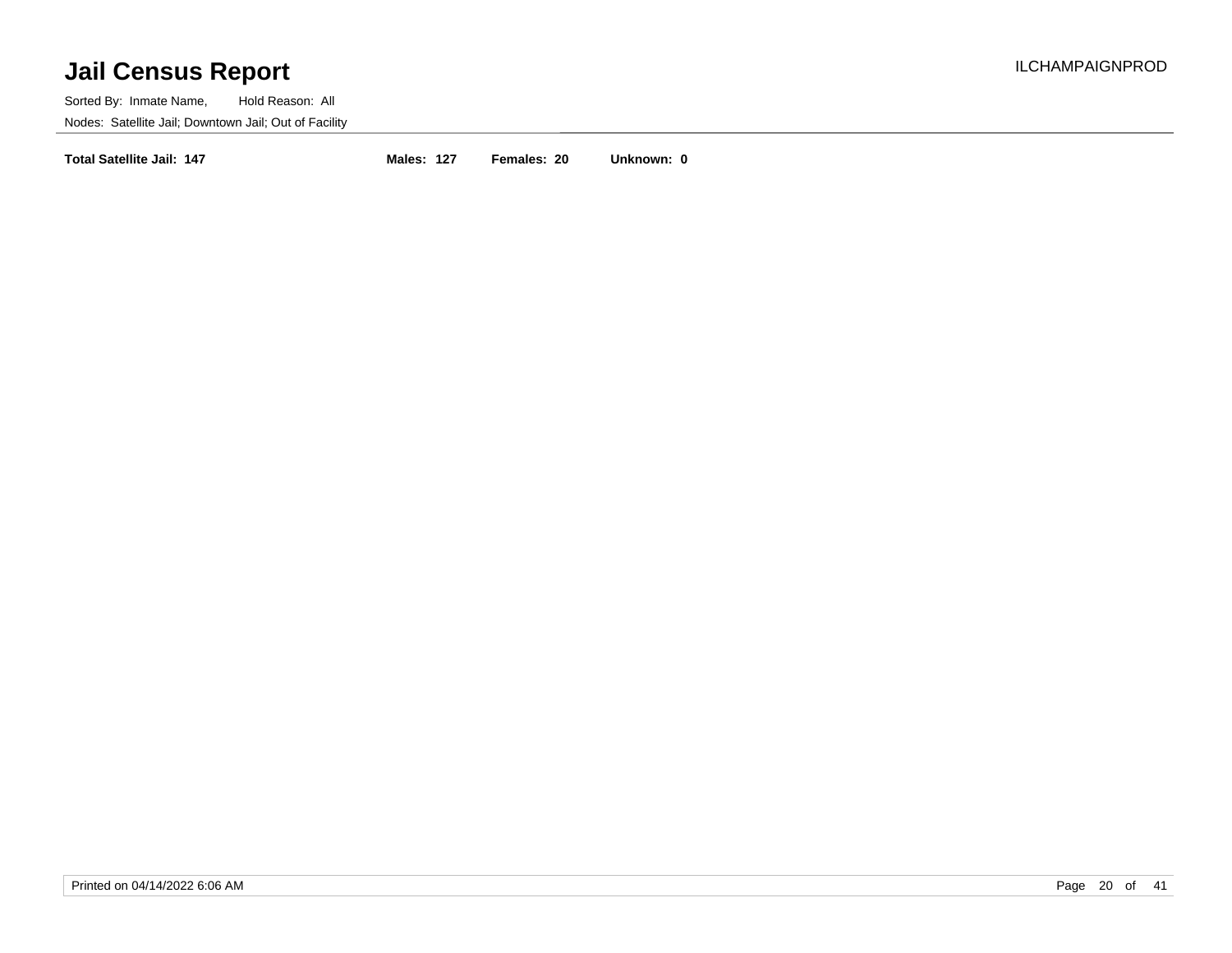Sorted By: Inmate Name, Hold Reason: All Nodes: Satellite Jail; Downtown Jail; Out of Facility

| <b>Downtown Jail</b>                             |                             |                 |                                       |                 |           |                         |                 |
|--------------------------------------------------|-----------------------------|-----------------|---------------------------------------|-----------------|-----------|-------------------------|-----------------|
| SO#                                              | Cell / Class Pts (Level)    | <b>Arrested</b> | <b>Charges</b>                        | <b>Sentence</b> | Warrant#  | <b>Bond Amt. / Fine</b> | <b>Attorney</b> |
| <b>Inmate's Name</b>                             | Confined (Days)             |                 |                                       |                 |           |                         |                 |
| <b>DOB</b>                                       | Proj Rel Date (Balance Due) |                 |                                       |                 |           |                         |                 |
|                                                  |                             |                 |                                       |                 |           |                         |                 |
| 983810                                           | F5U / 15 (MAX)              | 12/14/2021      | ARMED HABITUAL CRIMINAL               |                 | 21CF1526  | <b>Not Set</b>          |                 |
| AKINS, KEVIN IVAN                                | 12/14/2021 5:34 PM (122)    |                 |                                       |                 |           |                         |                 |
| 09/23/1990                                       |                             |                 |                                       |                 |           |                         |                 |
| 952871                                           | G3U / 5 (MIN)               |                 | 03/13/2022 METH DELIVERY/5<15 GRAMS   |                 | 22CF300   | No Bond                 |                 |
| AUTEBERRY, JOSHUA<br>DAVID                       | 03/13/2022 7:24 PM (33)     |                 |                                       |                 |           |                         |                 |
| 12/28/1984                                       |                             |                 |                                       |                 |           |                         |                 |
| 001078218                                        | D1 / 5 (ADS)                | 03/23/2022      | <b>CRIMINAL TRESPASS TO LAND</b>      |                 | 21CM340   | 1000.00                 |                 |
| <b>BAKER, REED ALLEN</b>                         | 03/23/2022 6:55 PM (23)     | 03/23/2022      | <b>DISORDERLY CONDUCT</b>             |                 | 20OV0267  | 1000.00                 |                 |
|                                                  |                             |                 | 03/24/2022 RETAIL THEFT               |                 | 20CM658   | 5000.00                 |                 |
| 07/28/1981                                       |                             |                 |                                       |                 |           |                         |                 |
| 001077899                                        | G7U / 5 (MIN)               | 03/20/2022      | <b>BURGLARY</b>                       |                 | 21CF593   | 20000.00                |                 |
| <b>BARKSDALE, RAY</b>                            | 03/20/2022 2:40 PM (26)     | 03/20/2022      | POSSESSION OF METH/5<15 GRAMS         |                 | 21CF655   | 20000.00                |                 |
| <b>SHAWN</b>                                     |                             | 03/20/2022      | <b>POSS STOLEN VEHICLE</b>            |                 | 21CF505   | 20000.00                |                 |
| 10/31/1990                                       |                             |                 |                                       |                 |           |                         |                 |
| 517915                                           | C2L / 5 (MIN)               | 08/03/2021      | FORGERY/ISSUE/DELIVER DOCUMENT        |                 |           | No Bond                 |                 |
| <b>BOXLEY, CHARLES</b><br><b>OMAR</b>            | 08/03/2021 2:18 PM (255)    | 08/03/2021      | <b>BURGLARY</b>                       |                 | 21CF289   | 20000.00                |                 |
| 01/10/1985                                       |                             | 08/03/2021      | <b>BURGLARY</b>                       |                 | 21CF679   | 20000.00                |                 |
| 47897                                            | J5L / 15 (ADS)              | 01/19/2022      | <b>VIOLATE ORDER PROTECTION</b>       |                 | 22CF85    | Not Set                 |                 |
| BRANAMAN,                                        | 01/19/2022 9:21 PM (86)     | 01/19/2022      | DRVG REVOKED/2+/PERS INJ/DEATH        |                 | 22CF84    | Not Set                 |                 |
| <b>CLIFFORD EARL</b>                             |                             | 01/19/2022      | <b>PAROLE REVOCATION</b>              |                 | VA2201139 | No Bond                 |                 |
| 03/09/1975                                       |                             | 02/08/2022      | DRIVE REVOKED/RECK HOMIC/3            |                 | 21CF1280  | Not Set                 |                 |
|                                                  |                             |                 | 02/08/2022 DRIVING ON REVOKED LICENSE |                 | 21TR8305  | Not Set                 |                 |
| 1027929                                          | F6L / 15 (MAX)              | 12/18/2021      | HOME INVASION/CAUSE INJURY            |                 | 21CF1560  | No Bond                 |                 |
| <b>BROUGHTON, MARK</b><br><b>ANTHONY, Junior</b> | 12/18/2021 2:55 AM (118)    |                 |                                       |                 |           |                         |                 |
| 02/15/1990                                       |                             |                 |                                       |                 |           |                         |                 |

Printed on 04/14/2022 6:06 AM Page 21 of 41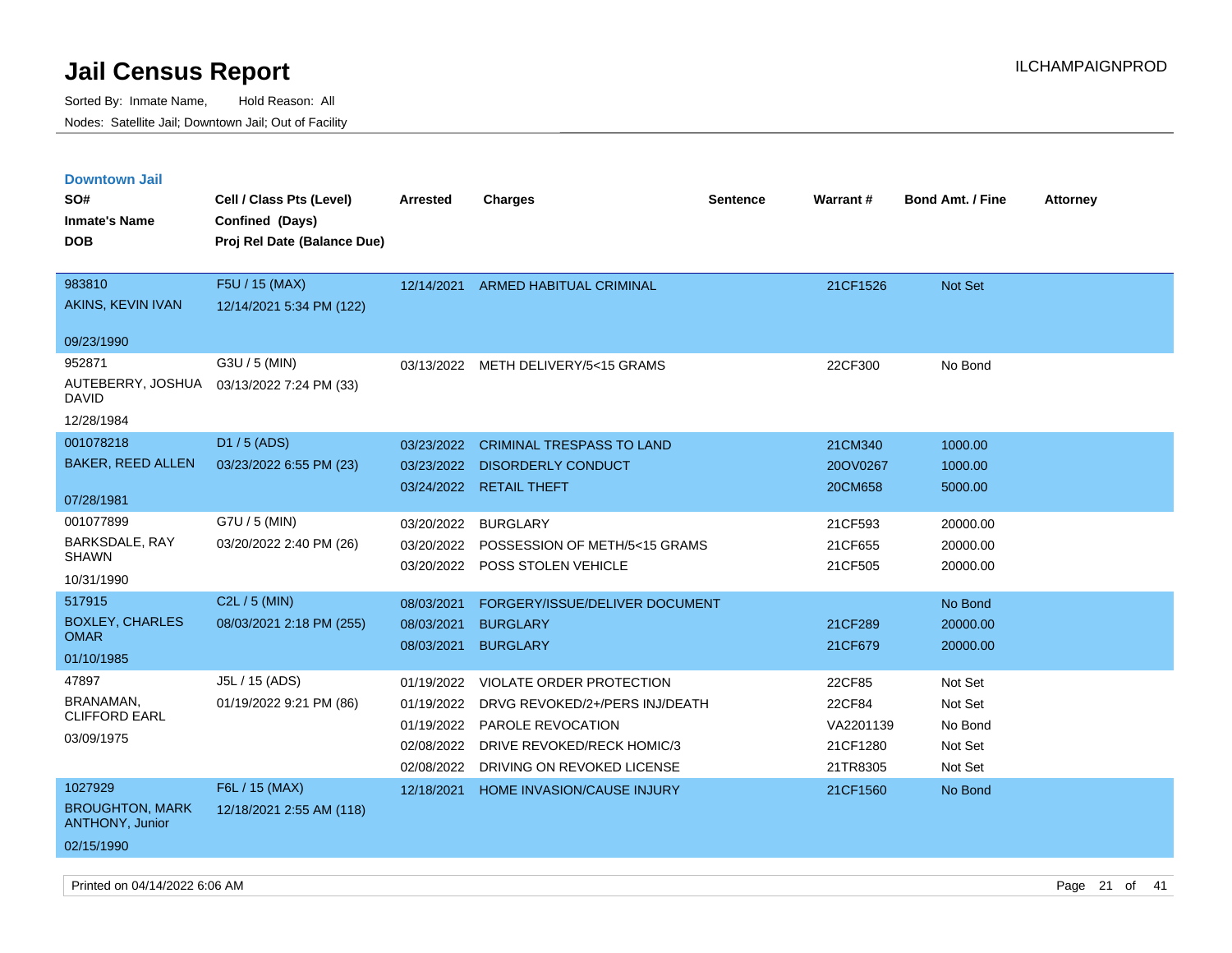| rougs. Calcing Jan, Downtown Jan, Out of Facility |                                              |                 |                                         |                 |            |                         |                 |
|---------------------------------------------------|----------------------------------------------|-----------------|-----------------------------------------|-----------------|------------|-------------------------|-----------------|
| SO#                                               | Cell / Class Pts (Level)                     | <b>Arrested</b> | <b>Charges</b>                          | <b>Sentence</b> | Warrant#   | <b>Bond Amt. / Fine</b> | <b>Attorney</b> |
| <b>Inmate's Name</b>                              | Confined (Days)                              |                 |                                         |                 |            |                         |                 |
| <b>DOB</b>                                        | Proj Rel Date (Balance Due)                  |                 |                                         |                 |            |                         |                 |
|                                                   |                                              |                 |                                         |                 |            |                         |                 |
| 1067476                                           | F7U / 10 (MED)                               | 11/13/2021      | AGG DOMESTIC BATTERY/STRANGLE           |                 | 20CF575    | 5000.00                 |                 |
| <b>BROWN, JAMES</b><br><b>BRONELL</b>             | 11/13/2021 2:35 AM (153)                     | 11/13/2021      | <b>RESIDENTIAL BURGLARY</b>             |                 | 21CF385    | 25000.00                |                 |
| 01/08/1996                                        |                                              |                 |                                         |                 |            |                         |                 |
| 995432                                            | H5L / 10 (ADS)                               | 12/20/2021      | FAIL TO RPT WKLY/NO FIXED ADDR          |                 | 21CF1559   | Not Set                 |                 |
| BROWN, JAVON<br><b>SHANTEZ</b>                    | 12/20/2021 2:06 AM (116)                     |                 |                                         |                 |            |                         |                 |
| 10/14/1991                                        |                                              |                 |                                         |                 |            |                         |                 |
| 001078900                                         | J7L / 15 (ADS)                               |                 | 03/02/2022 MURDER/INTENT TO KILL/INJURE |                 | 22CF252    | <b>Not Set</b>          |                 |
| <b>BYRD, ANDREW</b><br><b>DARNELL</b>             | 03/02/2022 11:59 PM (44)                     |                 |                                         |                 |            |                         |                 |
| 12/30/2003                                        |                                              |                 |                                         |                 |            |                         |                 |
| 001077954                                         | F9L / 10 (MED)                               | 12/21/2021      | RESIDENTIAL BURGLARY                    |                 | 21CF1570   | Not Set                 |                 |
|                                                   | CALKINS, STEVEN RAY 12/21/2021 6:35 AM (115) |                 |                                         |                 |            |                         |                 |
|                                                   |                                              |                 |                                         |                 |            |                         |                 |
| 01/01/1992                                        |                                              |                 |                                         |                 |            |                         |                 |
| 001078092                                         | H2U / 10 (ADS)                               | 12/27/2021      | AGG BATTERY/PUBLIC PLACE                |                 | 2021CF1042 | 5000.00                 |                 |
| <b>WILLIAM</b>                                    | CHOUNARD, STANLEY 12/27/2021 10:47 PM (109)  |                 |                                         |                 |            |                         |                 |
| 06/25/1986                                        |                                              |                 |                                         |                 |            |                         |                 |
| 56241                                             | E2U / 5 (MIN)                                | 01/13/2022      | VIOLATE ORDER/PRIOR DOM BTRY            |                 | 22CF59     | Not Set                 |                 |
| CLARK, DAMON<br><b>GILLMORE</b>                   | 01/13/2022 4:36 AM (92)                      |                 | 04/04/2022 CIVIL FTA WARRANT            |                 | 2007D200   | 100000.00               |                 |
| 12/21/1976                                        |                                              |                 |                                         |                 |            |                         |                 |
| 001078838                                         | D <sub>2</sub> / 15 (ADS)                    | 02/12/2022      | PRED CRIM SEX ASLT/BODILY HARM          |                 | 21CF30     | 150000.00               |                 |
| <b>CLAYTON, KAREEM</b><br>JAMAL                   | 02/12/2022 8:55 AM (62)                      |                 |                                         |                 |            |                         |                 |
| 02/03/1974                                        |                                              |                 |                                         |                 |            |                         |                 |
| 1075361                                           | $15/5$ (ADS)                                 | 04/16/2021      | <b>BURGLARY</b>                         |                 | 21CF414    | Not Set                 |                 |
| COWART, TORREY<br>BENJAMEN, Junior                | 04/16/2021 9:17 PM (364)                     |                 |                                         |                 |            |                         |                 |
| 11/22/1987                                        |                                              |                 |                                         |                 |            |                         |                 |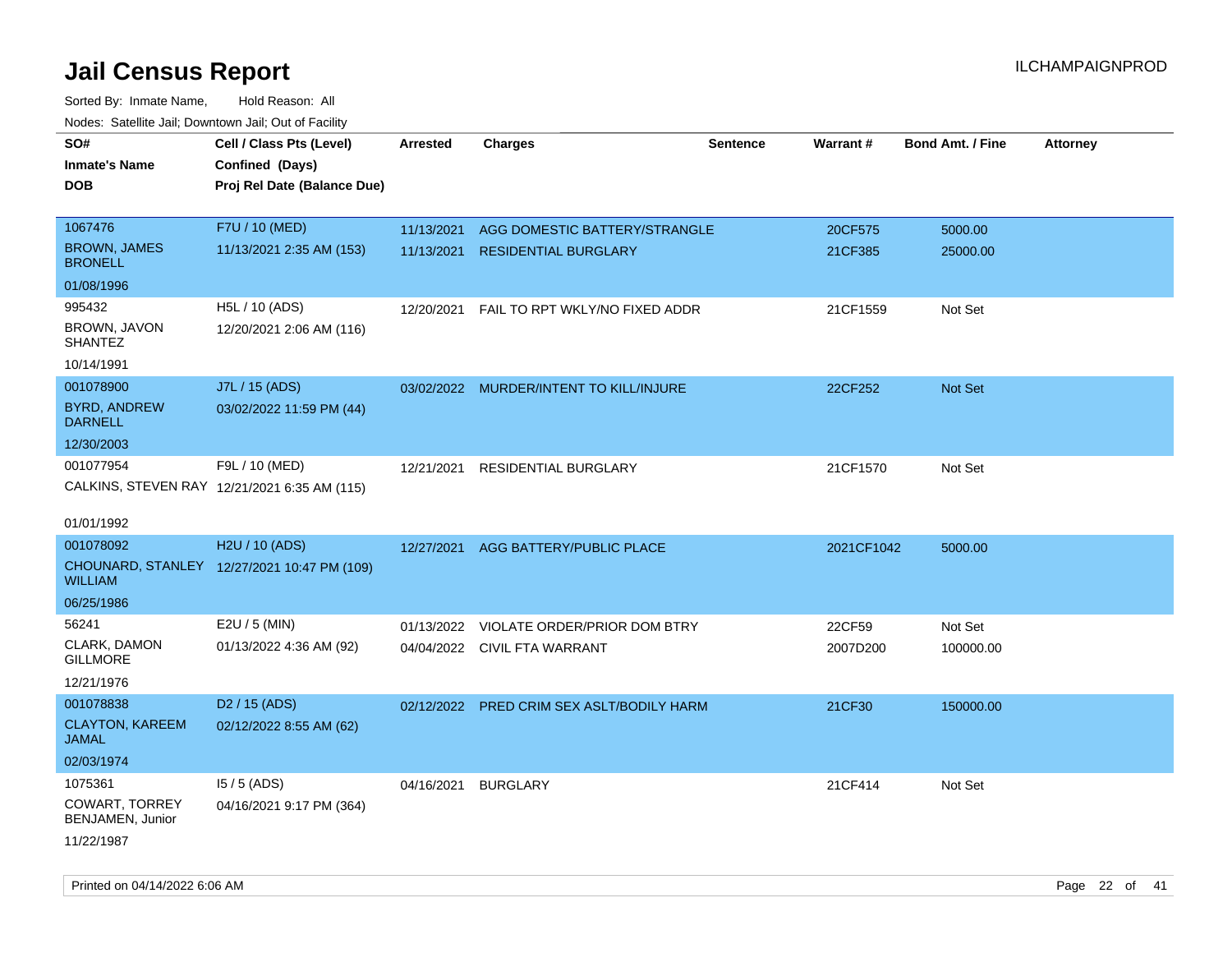| roaco. Catolino dall, Downtown dall, Out of Fability |                             |                   |                                  |                 |             |                         |                 |
|------------------------------------------------------|-----------------------------|-------------------|----------------------------------|-----------------|-------------|-------------------------|-----------------|
| SO#                                                  | Cell / Class Pts (Level)    | <b>Arrested</b>   | <b>Charges</b>                   | <b>Sentence</b> | Warrant#    | <b>Bond Amt. / Fine</b> | <b>Attorney</b> |
| <b>Inmate's Name</b>                                 | Confined (Days)             |                   |                                  |                 |             |                         |                 |
| <b>DOB</b>                                           | Proj Rel Date (Balance Due) |                   |                                  |                 |             |                         |                 |
|                                                      |                             |                   |                                  |                 |             |                         |                 |
| 001077214                                            | F8L / 15 (MAX)              | 12/20/2021 MURDER |                                  |                 | 21CF1572    | Not Set                 |                 |
| DAVIS-MURDOCK,<br><b>ERION VASSHAD</b>               | 12/21/2021 10:13 AM (115)   |                   |                                  |                 |             |                         |                 |
| 06/22/1998                                           |                             |                   |                                  |                 |             |                         |                 |
| 001078223                                            | G6L / 5 (MIN)               | 11/09/2021        | AGG DUI/NO VALID DL              |                 | 21CF1382    | Not Set                 |                 |
| DIEGO-MATEO,<br><b>JOAQUIN</b>                       | 11/09/2021 10:52 PM (157)   |                   |                                  |                 |             |                         |                 |
| 01/23/2002                                           |                             |                   |                                  |                 |             |                         |                 |
| 571307                                               | J3L / 15 (ADS)              | 09/14/2020        | <b>CRIM SEXUAL ABUSE/CONSENT</b> |                 | 2020CF1026  | <b>Not Set</b>          |                 |
| <b>DOMINGO-</b><br>CASTANEDA,                        | 09/14/2020 11:19 PM (578)   | 09/14/2020        | PRED CRIM SEX ASLT/VICTIM <13    |                 | 2020CF1025  | Not Set                 |                 |
| 09/29/1989                                           |                             |                   |                                  |                 |             |                         |                 |
| 527379                                               | D6 / 15 (ADS)               | 10/25/2021        | ARMED HABITUAL CRIMINAL          |                 | 21CF1297    | Not Set                 |                 |
| DRAKE, MARCELL<br><b>DEON</b>                        | 10/25/2021 5:05 PM (172)    | 10/27/2021        | AGG DOMESTIC BATTERY/STRANGLE    |                 | 21CF1245    | Not Set                 |                 |
| 04/20/1987                                           |                             |                   |                                  |                 |             |                         |                 |
| 959292                                               | K1 / 15 (ADS)               | 04/01/2021        | ATTEMPT (FIRST DEGREE MURDER)    |                 | 2020CF565   | 2000000.00              |                 |
| DUNCAN, COREYON<br><b>ANTHONY</b>                    | 04/01/2021 8:46 PM (379)    | 12/17/2021 MURDER |                                  |                 | 21CF1542    | <b>Not Set</b>          |                 |
| 01/17/1989                                           |                             |                   |                                  |                 |             |                         |                 |
| 1053207                                              | K3 / 15 (SPH)               | 06/06/2019        | MURDER/INTENT TO KILL/INJURE     |                 | 2019-CF849  | 2000000.00              |                 |
| FAUST, JAQUAVEON<br>LAVELL                           | 06/06/2019 2:24 PM (1,044)  |                   |                                  |                 |             |                         |                 |
| 07/25/1996                                           |                             |                   |                                  |                 |             |                         |                 |
| 527081                                               | F9U / 10 (MED)              | 09/06/2021        | ARSON/REAL/PERSONAL PROP>\$150   |                 | 2021 CF 797 | 25000.00                |                 |
| <b>FERGUSON,</b><br><b>CHRISTOPHER</b>               | 09/06/2021 1:18 PM (221)    |                   |                                  |                 |             |                         |                 |
| 12/21/1981                                           |                             |                   |                                  |                 |             |                         |                 |
| 524764                                               | G3L / 5 (MIN)               | 09/18/2021        | METH DELIVERY/15<100 GRAMS       |                 | 21CF627     | 50000.00                |                 |
| FISCUS, ROBERT<br>LOWELL                             | 09/18/2021 10:50 AM (209)   |                   |                                  |                 |             |                         |                 |
| 02/17/1986                                           |                             |                   |                                  |                 |             |                         |                 |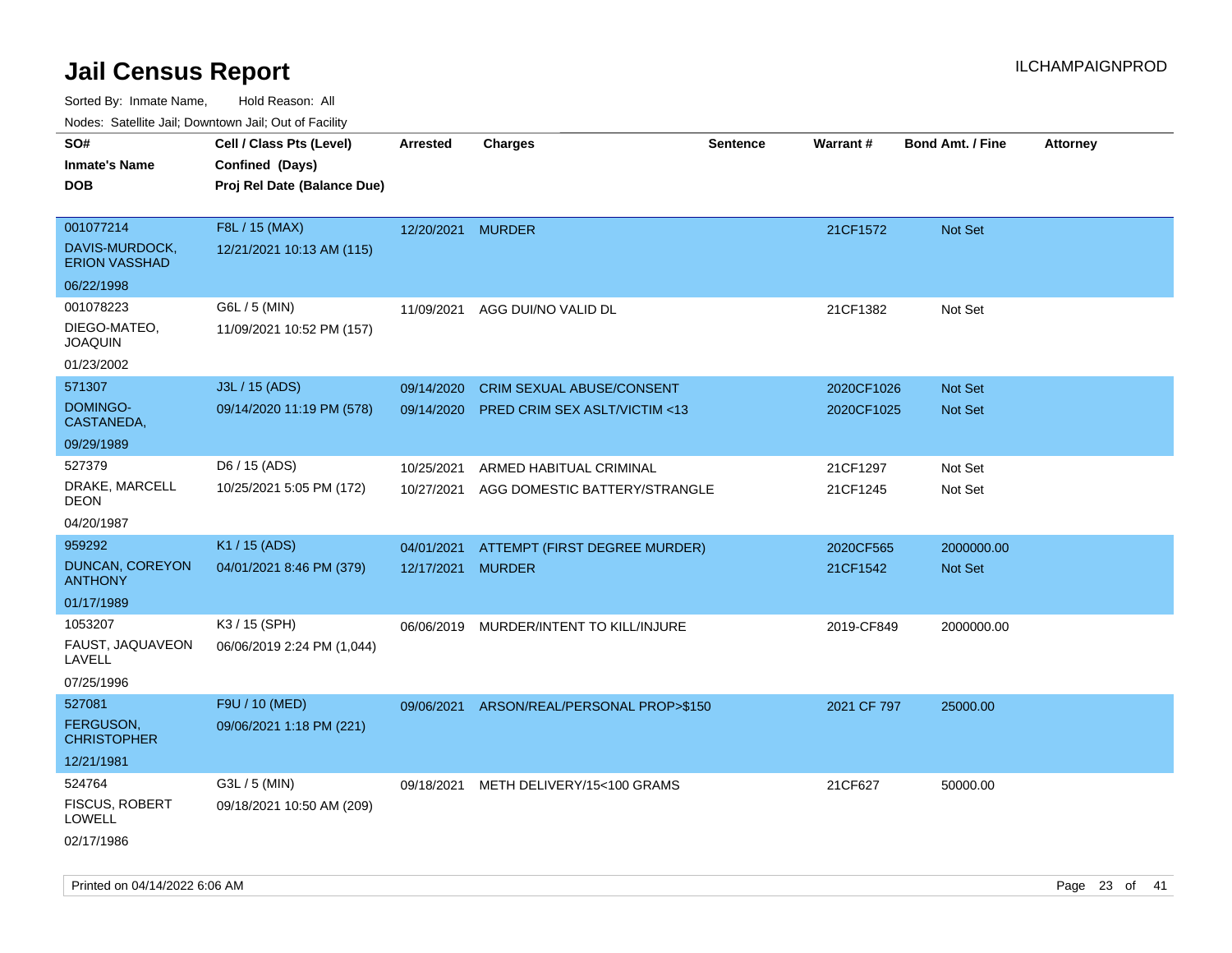Sorted By: Inmate Name, Hold Reason: All

| Nodes: Satellite Jail; Downtown Jail; Out of Facility |  |
|-------------------------------------------------------|--|
|-------------------------------------------------------|--|

| SO#<br><b>Inmate's Name</b><br><b>DOB</b>     | Cell / Class Pts (Level)<br>Confined (Days)<br>Proj Rel Date (Balance Due) | <b>Arrested</b>  | <b>Charges</b>                            | <b>Sentence</b> | <b>Warrant#</b> | <b>Bond Amt. / Fine</b> | <b>Attorney</b> |
|-----------------------------------------------|----------------------------------------------------------------------------|------------------|-------------------------------------------|-----------------|-----------------|-------------------------|-----------------|
|                                               |                                                                            |                  |                                           |                 |                 |                         |                 |
| 1068917                                       | I2 / 5 (ADS)                                                               |                  | 08/11/2021 VIO ORDER/PRIOR VIO OF ORDER   |                 | 21CF965         | Not Set                 |                 |
| <b>GARCIA, JUAN</b><br><b>CARLOS</b>          | 08/11/2021 9:24 PM (247)                                                   |                  |                                           |                 |                 |                         |                 |
| 10/21/1997                                    |                                                                            |                  |                                           |                 |                 |                         |                 |
| 32913                                         | $11 / 15$ (ADS)                                                            | 12/03/2021       | PRED CRIM SEX ASLT/VICTIM <13             |                 | 21CF1481        | Not Set                 |                 |
| GROB, WARREN A,<br>Junior                     | 12/03/2021 4:24 PM (133)                                                   |                  |                                           |                 |                 |                         |                 |
| 12/07/1950                                    |                                                                            |                  |                                           |                 |                 |                         |                 |
| 001078871                                     | G9U / 5 (ADS)                                                              | 02/22/2022       | <b>RESIDENTIAL BURGLARY</b>               |                 | 2020JD14        | No Bond                 |                 |
| <b>HARRIS, MARTELL</b>                        | 02/22/2022 3:44 PM (52)                                                    |                  | 02/22/2022 INDIRECT CRIMINAL CONTEMPT     |                 | 2020CC9         | 20000.00                |                 |
| <b>TE'SHAWN</b>                               |                                                                            |                  | 02/22/2022 ESCAPE/VIOLATE ELEC MONITORING |                 | 22CF316         | 150000.00               |                 |
| 07/02/2003                                    |                                                                            |                  |                                           |                 |                 |                         |                 |
| 001078868                                     | C6L / 5 (ADS)                                                              |                  | 02/24/2022 STALKING/CAUSE FEAR FOR SAFETY |                 | 22CF227         | 150000.00               |                 |
| HARRIS-MINER,<br><b>NICHOLAS</b>              | 02/24/2022 3:56 PM (50)                                                    |                  |                                           |                 |                 |                         |                 |
| 07/08/1998                                    |                                                                            |                  |                                           |                 |                 |                         |                 |
| 1073611                                       | G4L / 5 (MIN)                                                              | 02/09/2021       | DELIVERY OF OR POSSESSION OF W/IN1        |                 | 21CF160         | Not Set                 |                 |
| <b>HAYES, CAMERON</b><br><b>TAYLOR MALEEK</b> | 02/09/2021 3:10 PM (430)                                                   | 02/09/2021       | MFG 15>100 GR ECSTASY/ANALOG              |                 | 21CF121         | 500000.00               |                 |
| 08/10/1998                                    |                                                                            |                  |                                           |                 |                 |                         |                 |
| 987949                                        | B1 / 10 (ADS)                                                              | 03/29/2022       | <b>FELON POSS/FIREARM</b>                 |                 | 22CF365         | Not Set                 |                 |
| HOLT, TERRELL<br><b>VALENTINO</b>             | 03/29/2022 12:53 AM (17)                                                   |                  | 03/29/2022 FUGITIVE FROM JUSTICE          |                 | 22CF364         | Not Set                 |                 |
| 02/17/1991                                    |                                                                            |                  |                                           |                 |                 |                         |                 |
| 518711                                        | G5L / 5 (MIN)                                                              | 01/30/2022 THEFT |                                           |                 | 22CF133         | Not Set                 |                 |
| <b>INGERSON, LUCUS</b><br><b>JAMES</b>        | 01/30/2022 4:57 PM (75)                                                    |                  |                                           |                 |                 |                         |                 |
| 09/16/1979                                    |                                                                            |                  |                                           |                 |                 |                         |                 |
| 001078766                                     | I3 / 5 (ADS)                                                               | 02/08/2022       | AGGRAVATED BATTERY                        |                 | 22CF160         | Not Set                 |                 |
| JOHNSON, IYONZI                               | 02/08/2022 11:56 AM (66)                                                   | 02/08/2022       | <b>BURGLARY</b>                           |                 | 22CF63          | 3000.00                 |                 |
| 07/16/1994                                    |                                                                            |                  |                                           |                 |                 |                         |                 |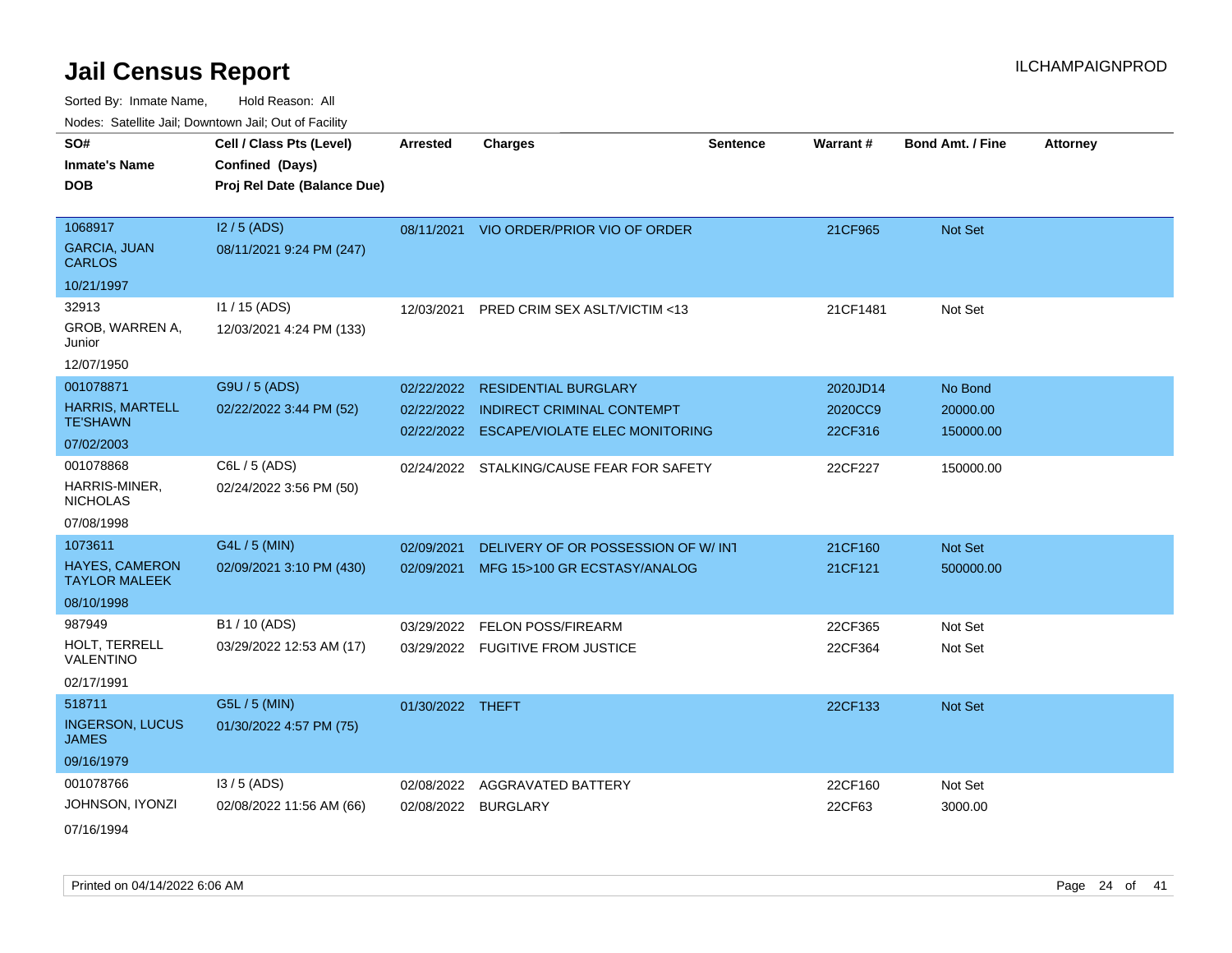Sorted By: Inmate Name, Hold Reason: All Nodes: Satellite Jail; Downtown Jail; Out of Facility

| SO#                                   | Cell / Class Pts (Level)                       | <b>Arrested</b>      | <b>Charges</b>                           | <b>Sentence</b> | Warrant#  | <b>Bond Amt. / Fine</b> | <b>Attorney</b> |
|---------------------------------------|------------------------------------------------|----------------------|------------------------------------------|-----------------|-----------|-------------------------|-----------------|
| <b>Inmate's Name</b><br><b>DOB</b>    | Confined (Days)<br>Proj Rel Date (Balance Due) |                      |                                          |                 |           |                         |                 |
| 1068501                               | G4U / 5 (MIN)                                  | 02/07/2022           | VIO ORDER/NOTICE/PRIOR VIO O/P           | 18m (DOC)       | 22CF156   | No Bond                 |                 |
| <b>KING, JULIUS</b><br><b>EMANUEL</b> | 02/07/2022 7:06 PM (67)                        |                      | 03/29/2022 RESIST/OBSTRUCT WITH INJURY   | 18m (DOC)       | 2021CF926 | No Bond                 |                 |
| 04/08/1985                            |                                                |                      |                                          |                 |           |                         |                 |
| 001078818                             | D3 / 10 (MED)                                  | 02/04/2022           | DOMESTIC BATTERY/OTHER PRIOR             |                 | 22CF148   | Not Set                 |                 |
| KINSEL, EVERAL<br>MICHAEL WILLIAM     | 02/04/2022 7:37 PM (70)                        |                      |                                          |                 |           |                         |                 |
| 10/16/1985                            |                                                |                      |                                          |                 |           |                         |                 |
| 527447                                | J1L / 10 (ADS)                                 | 02/22/2022           | <b>BURGLARY</b>                          |                 | 22CF224   | Not Set                 |                 |
| KIRKWOOD, TYLER                       | 02/22/2022 10:47 AM (52)                       | 02/22/2022           | AGG BATTERY/GREAT BODILY HARM            |                 | 22CF223   | <b>Not Set</b>          |                 |
| <b>JAMES</b>                          |                                                | 02/23/2022           | <b>BURGLARY</b>                          |                 | 22CF152   | <b>Not Set</b>          |                 |
| 10/04/1985                            |                                                |                      | 04/05/2022 RESIDENTIAL BURGLARY          |                 | 22CF383   | <b>Not Set</b>          |                 |
| 001077710                             | G2L / 5 (MIN)                                  | 03/31/2022           | AGG DOMESTIC BATTERY/STRANGLE            |                 | 21CF212   | No Bond                 |                 |
| LANGE, DEVONTAE<br>AND'RE             | 03/31/2022 2:21 PM (15)                        |                      | 03/31/2022 AGG BATTERY/PUBLIC PLACE      |                 | 21CF279   | No Bond                 |                 |
| 03/05/1994                            |                                                |                      |                                          |                 |           |                         |                 |
| 29681                                 | J2L / 15 (ADS)                                 | 07/14/2020           | PREDATORY CRIMINAL SEX ASSLT/CHILE       |                 | 20CF-781  | 250000.00               |                 |
| LENOIR, JOHN<br><b>CHRISTOPHER</b>    | 07/14/2020 12:51 PM (640)                      |                      |                                          |                 |           |                         |                 |
| 04/20/1966                            |                                                |                      |                                          |                 |           |                         |                 |
| 001078797                             | 14 / 10 (ADS)                                  |                      | 01/26/2022 VIO STALKING NO CONTACT ORDER |                 | 22CM31    | Not Set                 |                 |
| LEVIN, DANIEL DAVID                   | 01/26/2022 3:00 PM (79)                        |                      |                                          |                 |           |                         |                 |
| 08/08/1984                            |                                                |                      |                                          |                 |           |                         |                 |
| 1005717                               | G9L / 5 (MIN)                                  | 03/31/2022           | AGG DUI/3                                |                 | 22CF372   | 100000.00               |                 |
| LEWIS, ORLANDO<br><b>DESHONE</b>      | 03/31/2022 1:56 PM (15)                        | 03/31/2022 AGG DUI/3 |                                          |                 | 22CF373   | 100000.00               |                 |
| 01/31/1987                            |                                                |                      |                                          |                 |           |                         |                 |
| 1063030                               | D4 / 15 (ADS)                                  | 12/20/2021           | <b>MURDER</b>                            |                 | 21CF1571  | Not Set                 |                 |
|                                       | MASON, RYAN ONEIAL 12/21/2021 9:30 AM (115)    | 12/22/2021           | PAROLE REVOCATION                        |                 | CH2107979 | Not Set                 |                 |
| 02/22/1991                            |                                                |                      |                                          |                 |           |                         |                 |

Printed on 04/14/2022 6:06 AM Page 25 of 41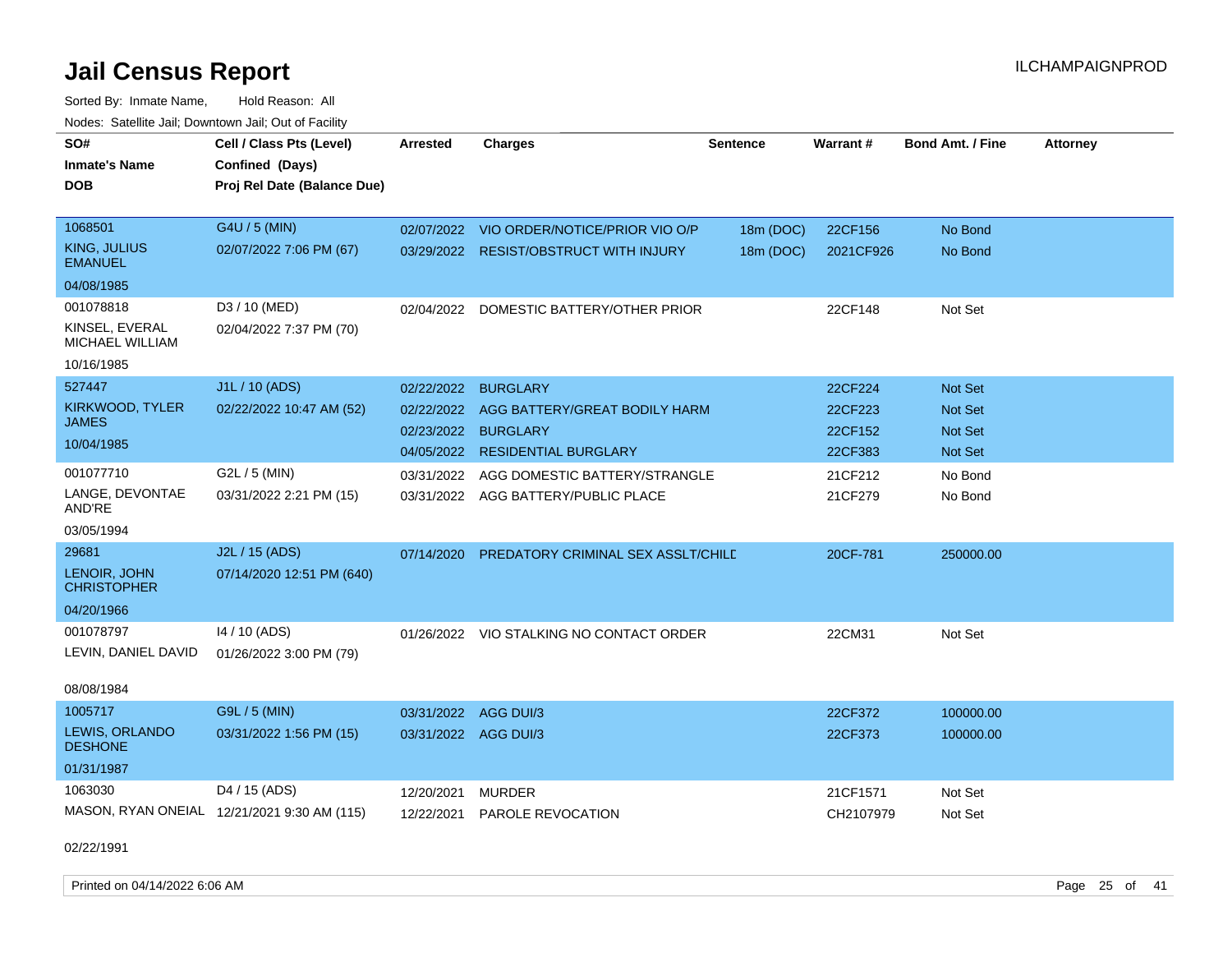| rougs. Calcing Jan, Downtown Jan, Out of Facility |                             |                                 |                                                         |                 |                     |                         |                 |
|---------------------------------------------------|-----------------------------|---------------------------------|---------------------------------------------------------|-----------------|---------------------|-------------------------|-----------------|
| SO#                                               | Cell / Class Pts (Level)    | <b>Arrested</b>                 | Charges                                                 | <b>Sentence</b> | Warrant#            | <b>Bond Amt. / Fine</b> | <b>Attorney</b> |
| <b>Inmate's Name</b>                              | Confined (Days)             |                                 |                                                         |                 |                     |                         |                 |
| <b>DOB</b>                                        | Proj Rel Date (Balance Due) |                                 |                                                         |                 |                     |                         |                 |
|                                                   |                             |                                 |                                                         |                 |                     |                         |                 |
| 1076591                                           | G8U / 5 (MIN)               | 02/22/2022                      | DELIVERY OF OR POSSESSION OF W/ INT                     |                 | 20CF961             | 500000.00               |                 |
| MATTHEWS,<br><b>CHRISTIAN ANTHONY</b>             | 02/22/2022 7:42 PM (52)     |                                 | 02/23/2022 MAIL FRAUD                                   |                 | 2:21CR173           | No Bond                 |                 |
| 03/15/1989                                        |                             |                                 |                                                         |                 |                     |                         |                 |
| 40235                                             | G1L / 5 (MIN)               | 10/04/2021                      | AGG DUI/4                                               |                 | 2021CF1145          | 35000.00                |                 |
| MERRIWEATHER,<br><b>MARCUS TODD</b>               | 10/04/2021 4:41 PM (193)    |                                 |                                                         |                 |                     |                         |                 |
| 11/28/1967                                        |                             |                                 |                                                         |                 |                     |                         |                 |
| 1040273                                           | E5U / 15 (ADS)              | 09/30/2021                      | <b>PRED CRIM SEX ASLT/VICTIM &lt;13</b>                 |                 | 21CF329             | 500000.00               |                 |
| METCALFE, LANELL<br><b>JARON</b>                  | 09/30/2021 11:32 PM (197)   |                                 |                                                         |                 |                     |                         |                 |
| 09/22/1988                                        |                             |                                 |                                                         |                 |                     |                         |                 |
| 1075635                                           | K <sub>2</sub> / 10 (ADS)   | 05/11/2021                      | AGG DISCHARGE FIREARM/OCC VEH                           |                 | 21CF538             | Not Set                 |                 |
| MILES, DEVLON VON,<br>Junior                      | 05/11/2021 10:39 PM (339)   | 05/11/2021<br>02/23/2022 MURDER | MFG/DEL CANNABIS/30-500 GRAMS                           |                 | 20CF1402<br>22CF219 | 100000.00<br>Not Set    |                 |
| 11/04/2000                                        |                             |                                 |                                                         |                 |                     |                         |                 |
| 1042168                                           | G5U / 5 (MIN)               | 02/26/2022 AGG DUI/4            |                                                         |                 | 22CF238             | <b>Not Set</b>          |                 |
| MONTALVO, ANTONIO                                 | 02/26/2022 6:14 AM (48)     |                                 |                                                         |                 |                     |                         |                 |
| 05/03/1976                                        |                             |                                 |                                                         |                 |                     |                         |                 |
| 1069209                                           | H1L / 10 (ADS)              | 04/07/2021                      | AGG BATTERY/GREAT BODILY HARM                           |                 | 21CF376             | Not Set                 |                 |
| MOORE, DEVONTE<br>JAMAL                           | 04/07/2021 6:25 PM (373)    |                                 |                                                         |                 |                     |                         |                 |
| 09/24/1995                                        |                             |                                 |                                                         |                 |                     |                         |                 |
| 001078993                                         | E1L / 10 (ADS)              |                                 | 03/29/2022 AGG ASLT PEACE OFF/FIRE/ER WRK               |                 | <b>22CM87</b>       | Not Set                 |                 |
| MURPHY, JUSTIN RAY                                | 03/29/2022 6:40 PM (17)     |                                 |                                                         |                 |                     |                         |                 |
| 03/12/1997                                        |                             |                                 |                                                         |                 |                     |                         |                 |
| 1067146                                           | G7L / 5 (MIN)               |                                 | 03/23/2022 LEAVING SCENE-ACCIDENT/DEATH/INJUF 13y (DOC) |                 | 2020CF1197          | No Bond                 |                 |
| OMALLEY, ROBERT<br>FRED                           | 03/23/2022 5:10 PM (23)     |                                 |                                                         |                 |                     |                         |                 |
| 04/30/1979                                        |                             |                                 |                                                         |                 |                     |                         |                 |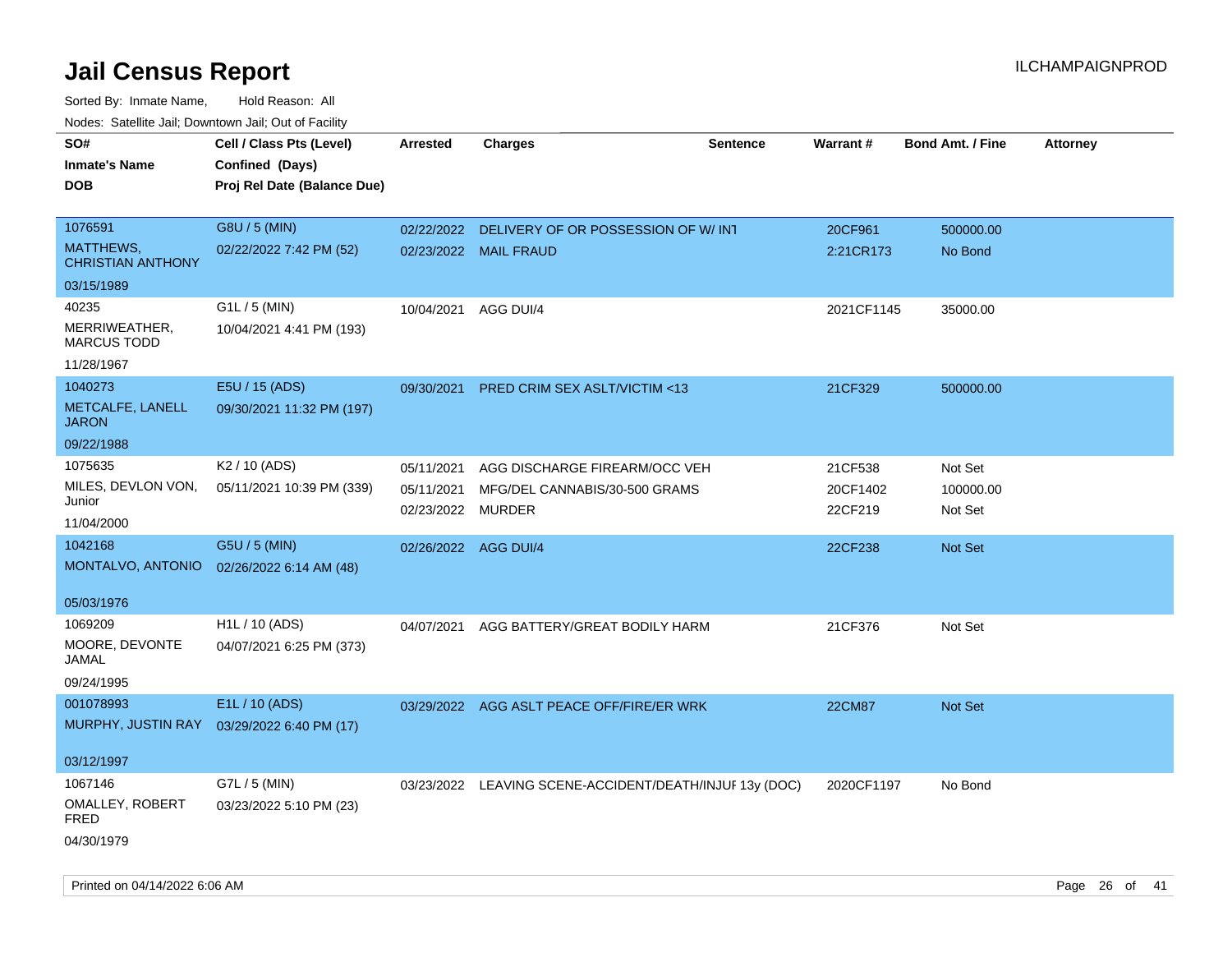| SO#<br><b>Inmate's Name</b>                  | Cell / Class Pts (Level)<br>Confined (Days) | <b>Arrested</b> | <b>Charges</b>                           | <b>Sentence</b> | Warrant#   | <b>Bond Amt. / Fine</b> | <b>Attorney</b> |
|----------------------------------------------|---------------------------------------------|-----------------|------------------------------------------|-----------------|------------|-------------------------|-----------------|
| <b>DOB</b>                                   | Proj Rel Date (Balance Due)                 |                 |                                          |                 |            |                         |                 |
|                                              |                                             |                 |                                          |                 |            |                         |                 |
| 001078357                                    | A2L / 15 (SPH)                              | 09/17/2021      | ARMED ROBBERY/ARMED W/FIREARM            |                 | 22-CF-7    | 500000.00               |                 |
| PETTIGREW, CAREY<br><b>CORNITRIAS DEOBLO</b> | 09/17/2021 9:56 AM (210)                    | 09/17/2021      | ARMED ROBBERY/ARMED W/FIREARM            |                 | 21CF1129   | Not Set                 |                 |
| 08/31/1986                                   |                                             | 09/17/2021      | ARMED ROBBERY/ARMED W/FIREARM            |                 | 21CF1230   | Not Set                 |                 |
|                                              |                                             | 09/17/2021      | ARMED ROBBERY/ARMED W/FIREARM            |                 | 21CF1128   | Not Set                 |                 |
| 1008308                                      | F2L / 10 (MED)                              | 01/30/2022      | <b>ASSAULT</b>                           |                 | 19CM364    | 4000.00                 |                 |
| PETTIGREW, MARIO<br><b>TRAVINIO</b>          | 01/30/2022 6:15 AM (75)                     |                 | 01/30/2022 AGG BTRY/GREAT BOD HARM/60+   |                 | 22CF131    | No Bond                 |                 |
| 08/11/1992                                   |                                             |                 |                                          |                 |            |                         |                 |
| 1070610                                      | <b>J6L / 10 (ADS)</b>                       |                 | 03/03/2022 AGG BATTERY/PUBLIC PLACE      |                 | 21CF930    | Not Set                 |                 |
| PHILLIS, AARON<br><b>MONTRELL</b>            | 03/03/2022 2:49 PM (43)                     |                 | 03/03/2022 AGG BATTERY/GREAT BODILY HARM |                 | 21CF482    | 5000.00                 |                 |
| 03/26/1999                                   |                                             |                 |                                          |                 |            |                         |                 |
| 001078005                                    | E4L / 10 (MED)                              | 03/08/2022      | HOME INVASION/CAUSE INJURY               |                 | 22CF280    | Not Set                 |                 |
| PINEX, MARCHELLO D                           | 03/08/2022 2:54 AM (38)                     |                 | 03/08/2022 AGGRAVATED BATTERY/STRANGLE   |                 | 19CR605101 | No Bond                 |                 |
| 12/25/1991                                   |                                             |                 |                                          |                 |            |                         |                 |
| 001078942                                    | G2U / 5 (MIN)                               | 03/13/2022      | MFG/DEL CANNABIS/500<2000 GR             |                 | 22CF307    | Not Set                 |                 |
| <b>QATTOUM, ADHAM M</b>                      | 03/13/2022 11:31 PM (33)                    |                 |                                          |                 |            |                         |                 |
| 07/22/1994                                   |                                             |                 |                                          |                 |            |                         |                 |
| 001077783                                    | H6L / 10 (ADS)                              |                 | 01/05/2022 AGGRAVATED BATTERY            |                 | 21CF325    | Not Set                 |                 |
| RIVERA, DARYL<br><b>ANTONIO</b>              | 01/05/2022 4:20 PM (100)                    |                 |                                          |                 |            |                         |                 |
| 11/14/1981                                   |                                             |                 |                                          |                 |            |                         |                 |
| 1072114                                      | A1U / 15 (SPH)                              | 01/17/2021      | ATTEMPT (FIRST DEGREE MURDER)            |                 | 2021CF65   | Not Set                 |                 |
| ROBINSON, DONNELL                            | 01/17/2021 2:40 PM (453)                    | 01/17/2021      | ARMED ROBBERY/NO FIREARM                 |                 | 2020CF824  | 75000.00                |                 |
| <b>LEVON</b>                                 |                                             | 02/17/2021      | <b>AGGRAVATED BATTERY</b>                | 4y (DOC)        |            | 250000.00               |                 |
| 10/23/2000                                   |                                             |                 |                                          |                 |            |                         |                 |
| 1000820                                      | F5L / 15 (MAX)                              | 01/24/2022      | FELON POSS/USE WEAPON/FIREARM            |                 | 22CF105    | Not Set                 |                 |
| SCHNEIDER, SONGAN<br><b>MICHAEL</b>          | 01/24/2022 8:20 AM (81)                     |                 | 01/24/2022 AGGRAVATED DOMESTIC BATTERY   |                 | 21CF1433   | 25000.00                |                 |
| 08/18/1992                                   |                                             |                 |                                          |                 |            |                         |                 |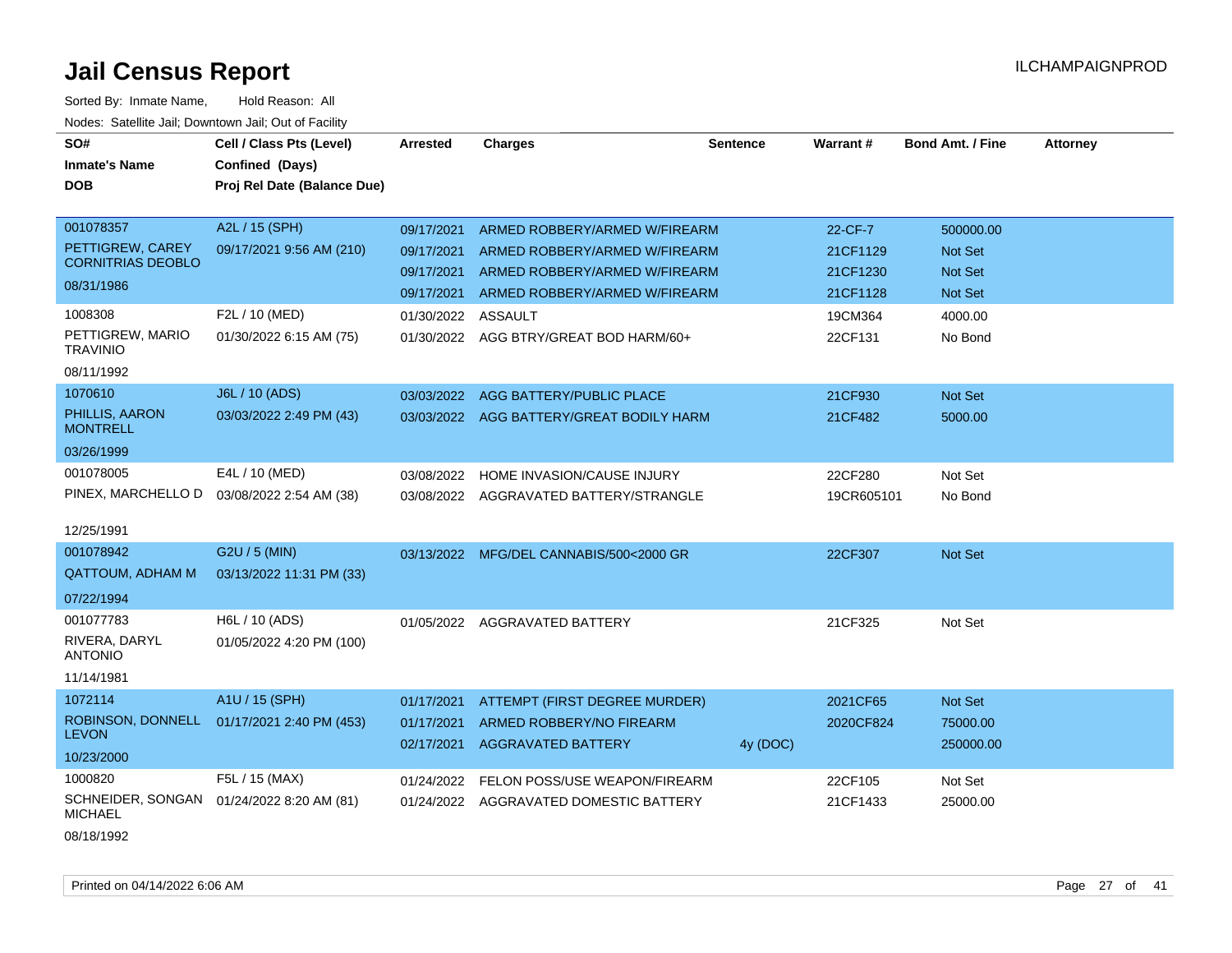Sorted By: Inmate Name, Hold Reason: All Nodes: Satellite Jail; Downtown Jail; Out of Facility

| rougs. Calcing Jan, Downtown Jan, Out of Facinty |                                                                            |            |                                         |                 |            |                         |                 |
|--------------------------------------------------|----------------------------------------------------------------------------|------------|-----------------------------------------|-----------------|------------|-------------------------|-----------------|
| SO#<br><b>Inmate's Name</b><br><b>DOB</b>        | Cell / Class Pts (Level)<br>Confined (Days)<br>Proj Rel Date (Balance Due) | Arrested   | <b>Charges</b>                          | <b>Sentence</b> | Warrant#   | <b>Bond Amt. / Fine</b> | <b>Attorney</b> |
| 47195                                            | G8L / 5 (MIN)                                                              | 12/27/2021 | <b>RESIDENTIAL BURGLARY</b>             |                 | 2020CF1222 | 10000.00                |                 |
| SIMMONS, JAMES<br><b>ROBERT</b>                  | 12/27/2021 8:42 AM (109)                                                   | 12/28/2021 | <b>RESIDENTIAL BURGLARY</b>             |                 | 2021CF1596 | <b>Not Set</b>          |                 |
| 03/13/1975                                       |                                                                            |            |                                         |                 |            |                         |                 |
| 1064798                                          | B3 / 15 (ADS)                                                              | 01/17/2022 | MURDER                                  |                 | 2021CF695  | 1500000.00              |                 |
| <b>STENNIS, BRUCE</b><br><b>DEONTAY</b>          | 01/17/2022 1:29 PM (88)                                                    |            | 01/17/2022 MFG/DEL 1<15 GR COCAINE/ANLG |                 | 21CF520    | 50000.00                |                 |
| 08/12/1998                                       |                                                                            |            |                                         |                 |            |                         |                 |
| 1036650                                          | F4U / 10 (MED)                                                             |            | 02/16/2022 ARMED VIOLENCE/CATEGORY I    | 10y (DOC)       | 21CF845    | 250000.00               |                 |
| <b>TAYLOR, KORRION</b><br><b>VELEZ</b>           | 02/16/2022 4:33 PM (58)                                                    |            |                                         |                 |            |                         |                 |
| 03/18/1997                                       |                                                                            |            |                                         |                 |            |                         |                 |
| 1056971                                          | B <sub>2</sub> / 10 (SPH)                                                  | 08/07/2021 | FELON POSS/USE WEAPON/FIREARM           |                 | 21CF948    | No Bond                 |                 |
| TRAVIS, DENZEL<br><b>DANTRELL</b>                | 08/07/2021 7:36 AM (251)                                                   |            | 08/08/2021 AGG BATTERY/PUBLIC PLACE     |                 | 2020CF647  | 25000.00                |                 |
| 03/21/1993                                       |                                                                            |            |                                         |                 |            |                         |                 |
| 001078250                                        | C9L / 10 (ADS)                                                             | 08/07/2021 | FELON POSS WEAPON/BODY ARMOR            |                 | 21CF950    | <b>Not Set</b>          |                 |
| <b>TRAVIS, JORDAN</b><br><b>TESHAUN</b>          | 08/07/2021 10:27 AM (251)                                                  |            |                                         |                 |            |                         |                 |
| 03/03/1996                                       |                                                                            |            |                                         |                 |            |                         |                 |
| 512160                                           | F1L / 15 (MAX)                                                             | 03/10/2022 | ARMED HABITUAL CRIMINAL                 |                 | 22CF296    | Not Set                 |                 |
| TURNER, CHARLES<br>EDWARD                        | 03/10/2022 12:00 PM (36)                                                   |            | 03/11/2022 PAROLE REVOCATION            |                 | CH2201422  | No Bond                 |                 |
| 09/05/1986                                       |                                                                            |            |                                         |                 |            |                         |                 |
| 30108                                            | J4L / 15 (ADS)                                                             | 07/30/2021 | <b>MURDER</b>                           |                 | 21CF902    | 2000000.00              |                 |
| VANDYKE, DARYL<br><b>ANTHONY</b>                 | 07/30/2021 8:29 PM (259)                                                   |            |                                         |                 |            |                         |                 |
| 10/04/1965                                       |                                                                            |            |                                         |                 |            |                         |                 |
| 968681                                           | D5 / 15 (ADS)                                                              | 08/27/2021 | AGG CRIM SX AB/VIC 13<18/TRUST          |                 | 2020CF499  | 250000.00               |                 |
| WADE, DEMETRIUS<br>DARYL                         | 08/27/2021 2:25 AM (231)                                                   | 08/27/2021 | INDIRECT CRIMINAL CONTEMPT              | 3y (DOC)        | 2021CC16   | No Bond                 |                 |
|                                                  |                                                                            |            |                                         |                 |            |                         |                 |

01/07/1987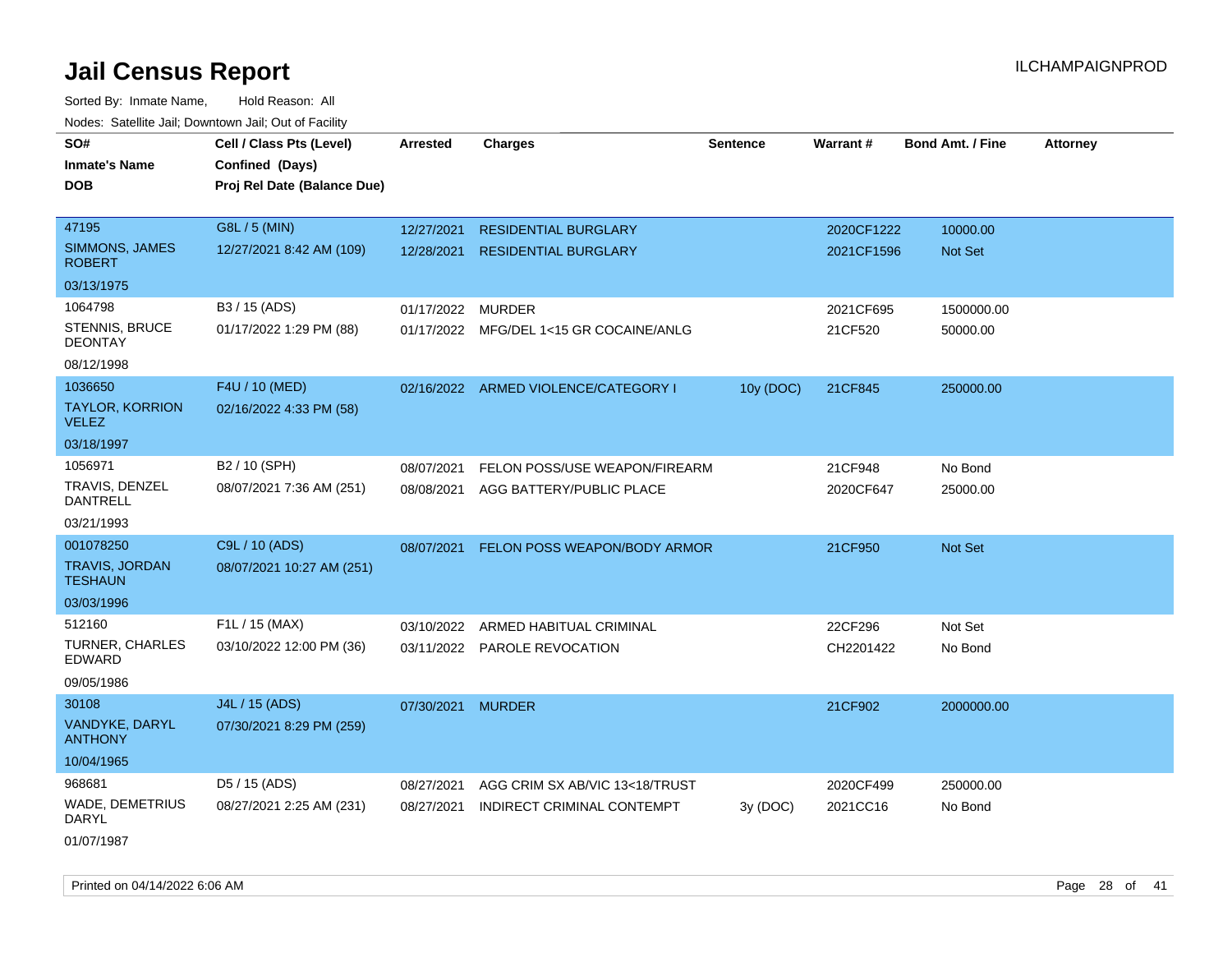| SO#                                        | Cell / Class Pts (Level)    | <b>Arrested</b> | <b>Charges</b>                           | <b>Sentence</b> | Warrant#  | <b>Bond Amt. / Fine</b> | <b>Attorney</b> |
|--------------------------------------------|-----------------------------|-----------------|------------------------------------------|-----------------|-----------|-------------------------|-----------------|
| <b>Inmate's Name</b>                       | Confined (Days)             |                 |                                          |                 |           |                         |                 |
| <b>DOB</b>                                 | Proj Rel Date (Balance Due) |                 |                                          |                 |           |                         |                 |
|                                            |                             |                 |                                          |                 |           |                         |                 |
| 1035462                                    | F3U / 15 (MAX)              |                 | 03/25/2022 ARMED HABITUAL CRIMINAL       |                 | 22CF186   | 750000.00               |                 |
| <b>WASHINGTON, MARK</b><br><b>ANTHONY</b>  | 03/25/2022 8:47 AM (21)     |                 |                                          |                 |           |                         |                 |
| 01/06/1994                                 |                             |                 |                                          |                 |           |                         |                 |
| 1070971                                    | $H3L / 5$ (ADS)             | 12/07/2021      | <b>IDENTITY THEFT/&lt;\$300</b>          |                 | 20CF922   | Not Set                 |                 |
| <b>WEIR, CLINTON</b><br><b>HOWARD</b>      | 12/08/2021 3:45 AM (128)    | 12/07/2021      | <b>RECKLESS DRIVING</b>                  |                 | 19TR2348  | Not Set                 |                 |
| 03/15/1983                                 |                             |                 |                                          |                 |           |                         |                 |
| 54212                                      | E3U / 10 (ADS)              | 12/21/2021      | RECEIVE/POSS/SELL STOLEN VEH             |                 | 2021CF669 | 10000.00                |                 |
| <b>WHITLOCK, GEORGE</b>                    | 12/21/2021 1:20 PM (115)    | 12/21/2021      | <b>VIOLATE ORDER PROTECTION</b>          |                 | 2021CM391 | 1000.00                 |                 |
| <b>ABRAM</b>                               |                             |                 | 12/21/2021 ARMED VIOLENCE/CATEGORY I     |                 | 21CF1576  | Not Set                 |                 |
| 11/10/1978                                 |                             |                 |                                          |                 |           |                         |                 |
| 1058072                                    | A2U / 15 (SPH)              | 02/25/2021      | ARMED HABITUAL CRIMINAL                  |                 |           | Not Set                 |                 |
| <b>WILLIAMS, KENNETH</b><br><b>BERNARD</b> | 02/25/2021 3:24 PM (414)    |                 |                                          |                 |           |                         |                 |
| 10/04/1985                                 |                             |                 |                                          |                 |           |                         |                 |
| 1020914                                    | F3L / 10 (MED)              |                 | 03/06/2022 FELON POSS/USE WEAPON/FIREARM |                 | 21CF1337  | 250000.00               |                 |
| <b>WILSON, BRANDON</b><br><b>LARON</b>     | 03/06/2022 11:46 AM (40)    |                 |                                          |                 |           |                         |                 |
| 07/05/1994                                 |                             |                 |                                          |                 |           |                         |                 |
| 001078995                                  | $G1U / 5$ (MIN)             | 03/29/2022      | <b>METH DELIVERY&lt;5 GRAMS</b>          |                 | 22CF371   | Not Set                 |                 |
| ZINK, PRESTIN L                            | 03/29/2022 11:33 PM (17)    |                 | 03/29/2022 FUGITIVE FROM JUSTICE         |                 | 22CF370   | Not Set                 |                 |
| 08/19/1997                                 |                             |                 |                                          |                 |           |                         |                 |
| <b>Total Downtown Jail: 69</b>             |                             | Males: 69       | Females: 0<br>Unknown: 0                 |                 |           |                         |                 |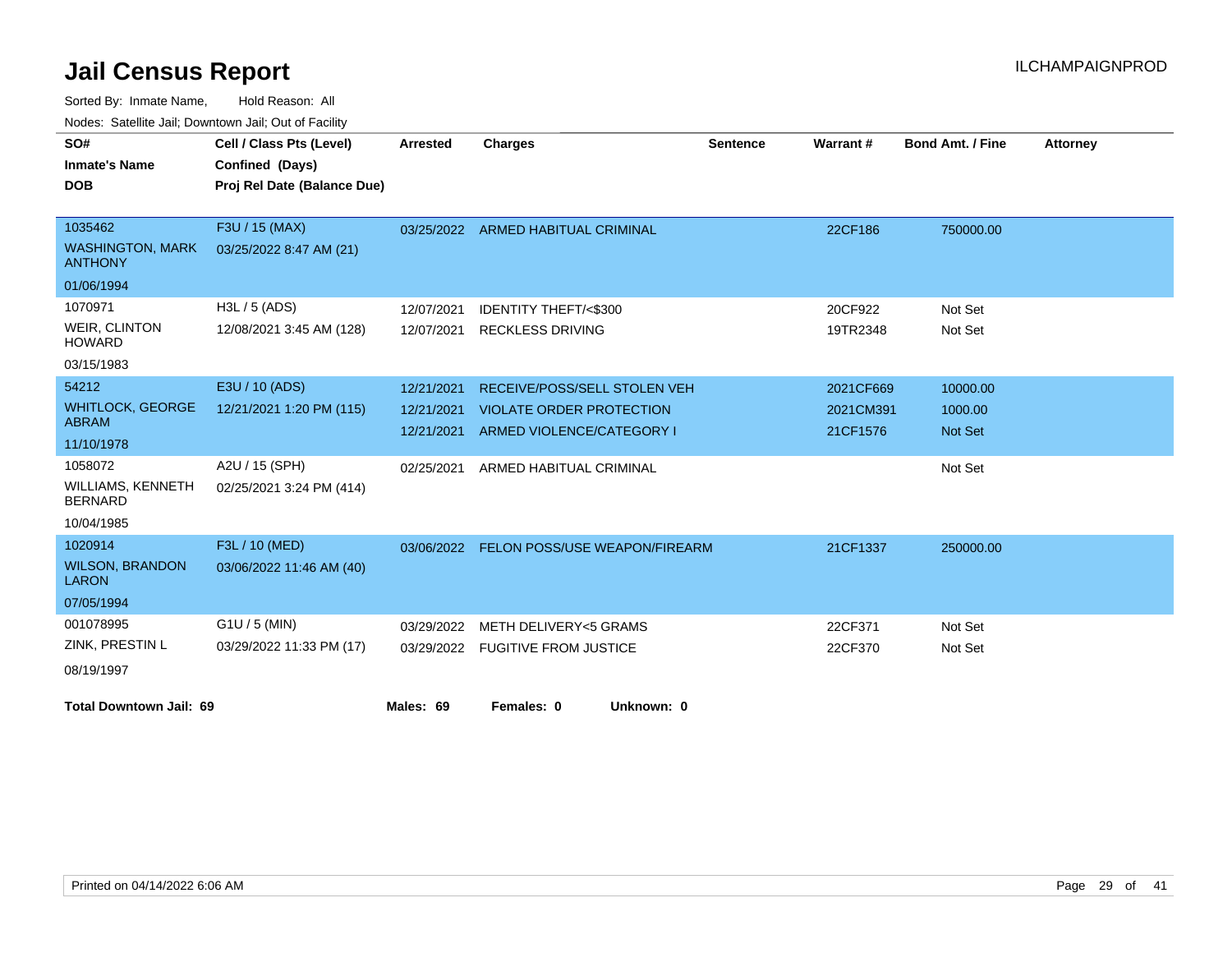| <b>Out of Facility</b><br>SO#<br><b>Inmate's Name</b><br><b>DOB</b> | Cell / Class Pts (Level)<br>Confined (Days)<br>Proj Rel Date (Balance Due) | <b>Arrested</b>          | <b>Charges</b>                                   | <b>Sentence</b> | Warrant#             | <b>Bond Amt. / Fine</b> | <b>Attorney</b> |
|---------------------------------------------------------------------|----------------------------------------------------------------------------|--------------------------|--------------------------------------------------|-----------------|----------------------|-------------------------|-----------------|
| 001078621                                                           | <b>KAN / 10 (MED)</b>                                                      | 12/23/2021               | <b>RESIDENTIAL BURGLARY</b>                      |                 | 21CF1582             | Not Set                 |                 |
|                                                                     | BAILEY, DANIEL SCOTT 12/23/2021 9:44 AM (113)                              | 01/14/2022               | PROBATION VIOLATION                              |                 | 21CF1445             | <b>Not Set</b>          |                 |
| 05/09/1999                                                          |                                                                            |                          |                                                  |                 |                      |                         |                 |
| 548350                                                              | <b>EHD</b>                                                                 | 03/29/2022               | AGG DUI/NO VALID DL                              |                 | 2020CF268            | Not Set                 |                 |
| <b>BAILEY, NORBERT</b><br><b>WILLIAM</b>                            | 03/29/2022 9:11 AM (17)                                                    |                          |                                                  |                 |                      |                         |                 |
| 02/14/1992                                                          | 5/23/2022 (0.00)                                                           |                          |                                                  |                 |                      |                         |                 |
| 19971                                                               | <b>EHD</b>                                                                 | 11/09/2021               | DRIVING RVK/SUSP DUI/SSS 4-9                     |                 | 2021CF968            | <b>Not Set</b>          |                 |
| <b>LYNN</b>                                                         | BARNESKE, RAYMOND 11/09/2021 9:32 AM (157)                                 |                          |                                                  |                 |                      |                         |                 |
| 08/17/1961                                                          | 5/6/2022 (0.00)                                                            |                          |                                                  |                 |                      |                         |                 |
| 001078220                                                           | <b>EHD</b>                                                                 | 04/05/2022               | AGG DUI/NO VALID DL                              |                 | 2021CF1097           | Not Set                 |                 |
|                                                                     | BASILIO, MARIA ELENA 04/05/2022 12:16 PM (10)                              |                          |                                                  |                 |                      |                         |                 |
| 07/30/2001                                                          | 4/17/2022 (0.00)                                                           |                          |                                                  |                 |                      |                         |                 |
| 516062                                                              | <b>KAN / 15 (MAX)</b>                                                      | 02/22/2021               | AGG DISCH FIR/VEH/PC OFF/FRMAN                   |                 | 21CF210              | No Bond                 |                 |
| <b>BENNETT, JOHN</b><br><b>MICHAEL</b>                              | 02/22/2021 10:47 AM (417)                                                  | 02/22/2021               | <b>PHONE HARASSMENT/2+</b>                       |                 | 20CF194              | 5000.00                 |                 |
| 04/30/1986                                                          |                                                                            |                          |                                                  |                 |                      |                         |                 |
| 33993                                                               | KAN / 10 (MED)                                                             | 06/14/2021               | POSSESSING A CONTROLLED SUBSTAND                 |                 | 21CF657              | Not Set                 |                 |
| <b>BOOKER, STEPHON</b><br><b>MONTELL</b>                            | 06/14/2021 7:42 PM (305)                                                   | 06/14/2021<br>06/14/2021 | AGGRAVATED DOMESTIC BATTERY<br>PAROLE REVOCATION |                 | 21CF688<br>CH2103612 | Not Set<br>No Bond      |                 |
| 06/11/1971                                                          |                                                                            |                          |                                                  |                 |                      |                         |                 |
| 35366                                                               | <b>EHD</b>                                                                 | 04/05/2022               | <b>DRIVING RVK/SUSP DUI/SSS 4-9</b>              |                 | 2020CF1405           | <b>Not Set</b>          |                 |
| <b>BRADLEY, EARNEST</b><br><b>ANGELO VALENTIN</b>                   | 04/05/2022 8:58 AM (10)                                                    |                          | 04/05/2022 DRIVING RVK/SUSP DUI/SSS 4-9          |                 | 2021CF361            | Not Set                 |                 |
| 07/30/1968                                                          | 6/2/2022 (0.00)                                                            |                          |                                                  |                 |                      |                         |                 |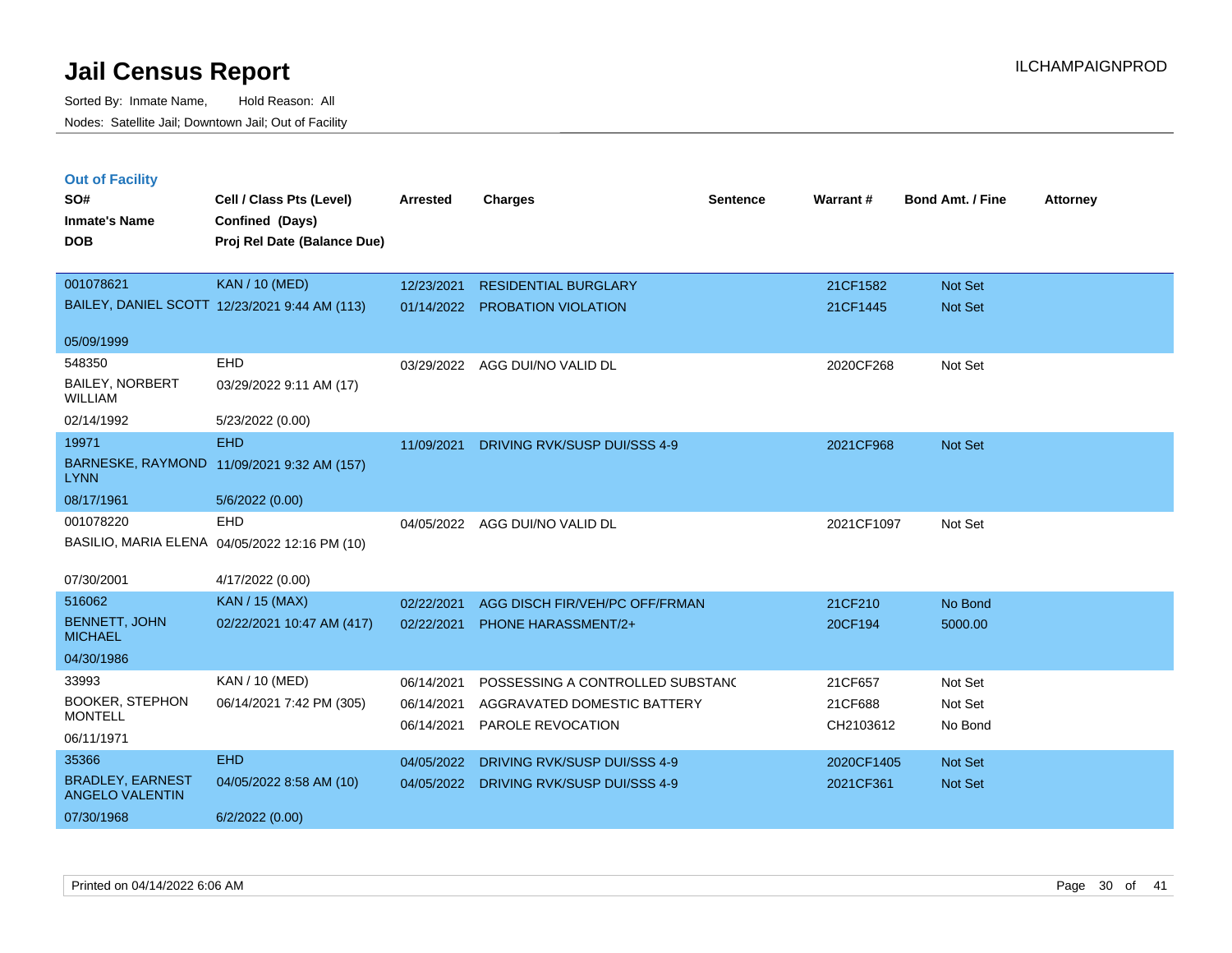| SO#<br><b>Inmate's Name</b><br>DOB                                | Cell / Class Pts (Level)<br>Confined (Days)<br>Proj Rel Date (Balance Due) | <b>Arrested</b>                        | <b>Charges</b>                                                                   | <b>Sentence</b> | Warrant#                             | Bond Amt. / Fine              | <b>Attorney</b> |
|-------------------------------------------------------------------|----------------------------------------------------------------------------|----------------------------------------|----------------------------------------------------------------------------------|-----------------|--------------------------------------|-------------------------------|-----------------|
| 1074315<br><b>BRIGGS, PATRICK</b><br><b>MONTAY</b>                | <b>KAN / 15 (MAX)</b><br>08/03/2021 4:56 PM (255)                          | 07/27/2021                             | AGG DISCHARGE FIREARM/VEH/SCH                                                    |                 | 21CF927                              | Not Set                       |                 |
| 08/05/2001                                                        |                                                                            |                                        |                                                                                  |                 |                                      |                               |                 |
| 001078880<br><b>BROACH, CAREU</b>                                 | KAN / 15 (MAX)<br>02/25/2022 3:58 PM (49)                                  | 02/25/2022<br>02/25/2022<br>02/25/2022 | PAROLE REVOCATION<br>AGG DISCHARGE FIREARM/BLDG/SCH<br>ARMED VIOLENCE/CATEGORY I |                 | HN-2200660<br>22600096201<br>22CF237 | No Bond<br>No Bond<br>Not Set |                 |
| 02/27/2003<br>001078065<br><b>BROWN, CHARMAN</b><br><b>LAKEEF</b> | <b>KAN / 10 (ADS)</b><br>06/17/2021 12:32 PM (302)                         | 06/17/2021                             | AGG BATTERY/DISCHARGE FIREARM                                                    |                 | 21CF704                              | 1000000.00                    |                 |
| 11/30/2002                                                        |                                                                            |                                        |                                                                                  |                 |                                      |                               |                 |
| 001078008<br><b>BROWN, CODY</b><br><b>RUSSELL</b><br>02/15/2004   | KAN / 15 (MAX)<br>02/15/2022 9:17 AM (59)                                  | 02/15/2022                             | AGG BATTERY/DISCHARGE FIREARM                                                    |                 | 21CF1090                             | 500000.00                     |                 |
| 1038554                                                           | KAN / 15 (MAX)                                                             | 08/18/2021                             | DELIVERY OF OR POSSESSION OF W/INT                                               |                 | 21CF1009                             | No Bond                       |                 |
| <b>BROWN, CORRION</b><br><b>DEVONTAE</b>                          | 08/18/2021 5:40 PM (240)                                                   | 08/18/2021                             | ARMED HABITUAL CRIMINAL                                                          |                 | 21CF1162                             | <b>Not Set</b>                |                 |
| 04/19/1995                                                        |                                                                            |                                        |                                                                                  |                 |                                      |                               |                 |
| 1038579<br>BROWN, MARKEL<br>rikki<br>01/06/1995                   | KAN / 15 (MAX)<br>08/18/2021 2:05 PM (240)                                 | 08/18/2021                             | FELON POSS/USE WEAPON/FIREARM                                                    |                 | 21CF1010                             | Not Set                       |                 |
| 1003006<br><b>BROWN, ROCKEITH</b><br><b>JAVONTE</b><br>07/23/1991 | <b>KAN / 15 (MAX)</b><br>08/19/2021 12:55 AM (239)                         | 08/19/2021                             | FELON POSS/USE MACHINE GUN                                                       |                 | 21CF1011                             | No Bond                       |                 |
| 1068812                                                           | KAN / 15 (MAX)                                                             | 12/21/2021                             | FELON POSS/USE FIREARM PRIOR                                                     |                 | 21CF1568                             | Not Set                       |                 |
| BRYANT, DANNY<br><b>EUGENE</b><br>11/22/1989                      | 12/21/2021 1:50 PM (115)                                                   | 12/21/2021                             | AGG DISCHARGE FIREARM/OCC VEH                                                    |                 | 21CF741                              | Not Set                       |                 |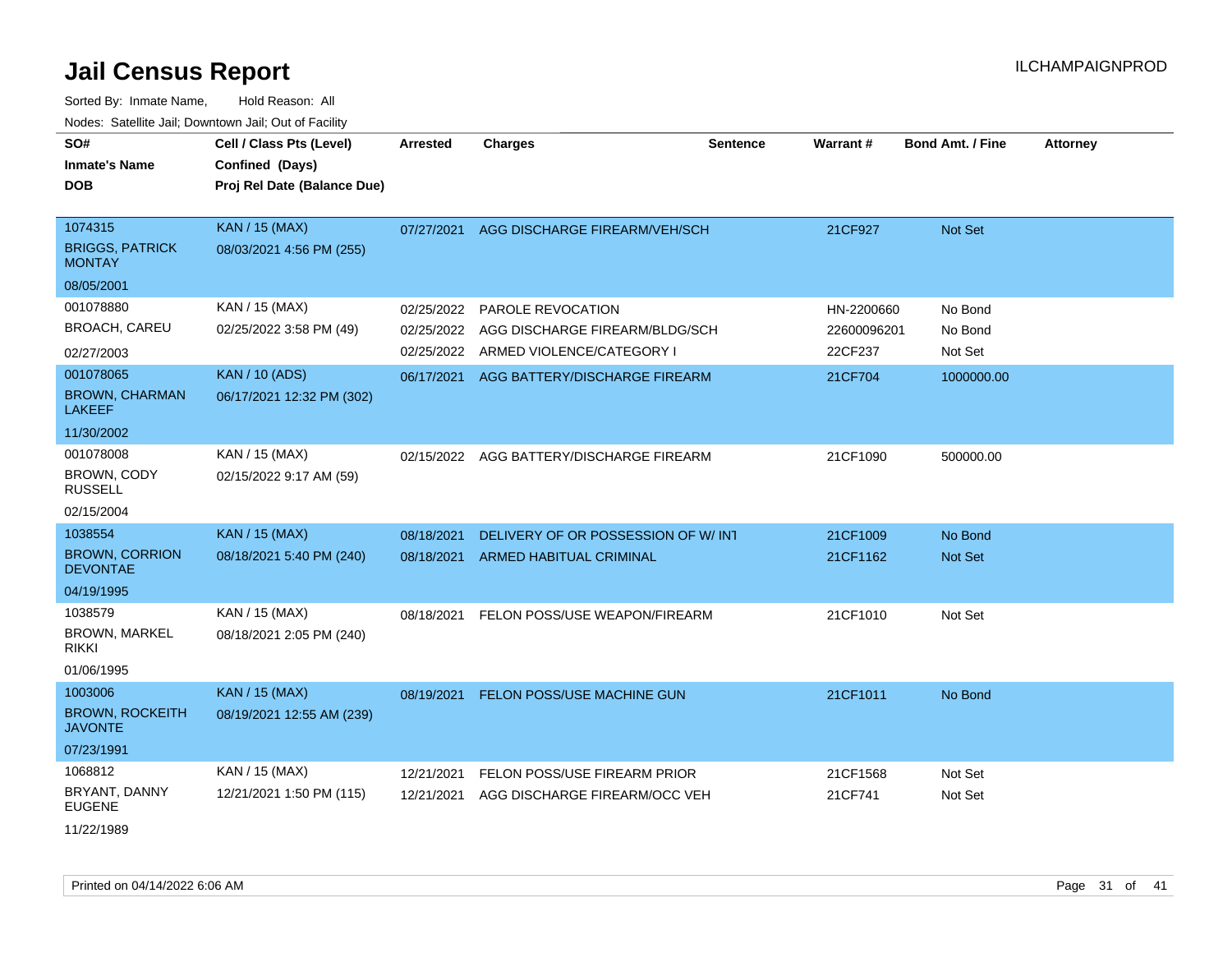| ivouss. Satellite Jali, Downtown Jali, Out of Facility |                             |                 |                               |                 |            |                         |                 |
|--------------------------------------------------------|-----------------------------|-----------------|-------------------------------|-----------------|------------|-------------------------|-----------------|
| SO#                                                    | Cell / Class Pts (Level)    | <b>Arrested</b> | <b>Charges</b>                | <b>Sentence</b> | Warrant#   | <b>Bond Amt. / Fine</b> | <b>Attorney</b> |
| Inmate's Name                                          | Confined (Days)             |                 |                               |                 |            |                         |                 |
| DOB                                                    | Proj Rel Date (Balance Due) |                 |                               |                 |            |                         |                 |
|                                                        |                             |                 |                               |                 |            |                         |                 |
| 987334                                                 | <b>KAN / 15 (MAX)</b>       | 03/10/2021      | ATTEMPT (FIRST DEGREE MURDER) |                 | 19CF689    | <b>Not Set</b>          |                 |
| <b>CAIN, ISAIAH</b><br><b>DEPRIEST</b>                 | 03/10/2021 2:22 PM (401)    |                 |                               |                 |            |                         |                 |
| 12/23/1990                                             |                             |                 |                               |                 |            |                         |                 |
| 992962                                                 | KAN / 15 (ADS)              | 05/25/2021      | MURDER/INTENT TO KILL/INJURE  |                 | 2018CF1045 | 1000000.00              |                 |
| CAMPBELL, KEITH<br>KNAQEEB                             | 05/25/2021 1:19 PM (325)    |                 |                               |                 |            |                         |                 |
| 07/22/1991                                             |                             |                 |                               |                 |            |                         |                 |
| 001078576                                              | <b>KAN / 15 (MAX)</b>       | 11/09/2021      | UNLAWFUL USE OF A WEAPON      |                 | 21CF1383   | Not Set                 |                 |
| CARTER, DEMONDRE<br>DAVON                              | 11/09/2021 6:01 PM (157)    |                 |                               |                 |            |                         |                 |
| 05/27/2001                                             |                             |                 |                               |                 |            |                         |                 |
| 1064992                                                | KAN / 15 (MAX)              | 09/20/2021      | ARMED VIOLENCE/CATEGORY I     |                 | 21CF1137   | Not Set                 |                 |
| CARTER, KEJUAN<br>JAVONTE                              | 09/20/2021 11:42 PM (207)   |                 |                               |                 |            |                         |                 |
| 06/27/1998                                             |                             |                 |                               |                 |            |                         |                 |
| 001078729                                              | <b>KAN / 15 (ADS)</b>       | 01/02/2022      | MURDER/INTENT TO KILL/INJURE  |                 | 20CF396    | 1000000.00              |                 |
| <b>CARTER, TROY</b><br><b>DEMON</b>                    | 01/02/2022 10:29 AM (103)   |                 |                               |                 |            |                         |                 |
| 01/02/2004                                             |                             |                 |                               |                 |            |                         |                 |
| 001078159                                              | <b>EHD</b>                  | 04/05/2022      | AGG DUI/LIC SUSP OR REVOKED   |                 | 2021CF813  | Not Set                 |                 |
| CERVANTES, DANIEL                                      | 04/05/2022 9:54 AM (10)     |                 |                               |                 |            |                         |                 |
| 01/31/2000                                             | 4/15/2022 (0.00)            |                 |                               |                 |            |                         |                 |
| 001078461                                              | <b>KAN / 10 (MED)</b>       | 10/07/2021      | AGG DOMESTIC BATTERY/STRANGLE | 42m (DOC)       | 2021CF1208 | <b>Not Set</b>          |                 |
| COLE, ERIC JOSE                                        | 10/08/2021 12:25 AM (189)   |                 |                               |                 |            |                         |                 |
| 01/24/2002                                             |                             |                 |                               |                 |            |                         |                 |
| 1048488                                                | KAN / 10 (ADS)              | 12/30/2021      | ARMED VIOLENCE/CATEGORY I     |                 | 2022CF4    | Not Set                 |                 |
| COLSON, WAYNE<br>ARTHUR, Third                         | 12/30/2021 8:27 AM (106)    |                 |                               |                 |            |                         |                 |
| 10/14/1995                                             |                             |                 |                               |                 |            |                         |                 |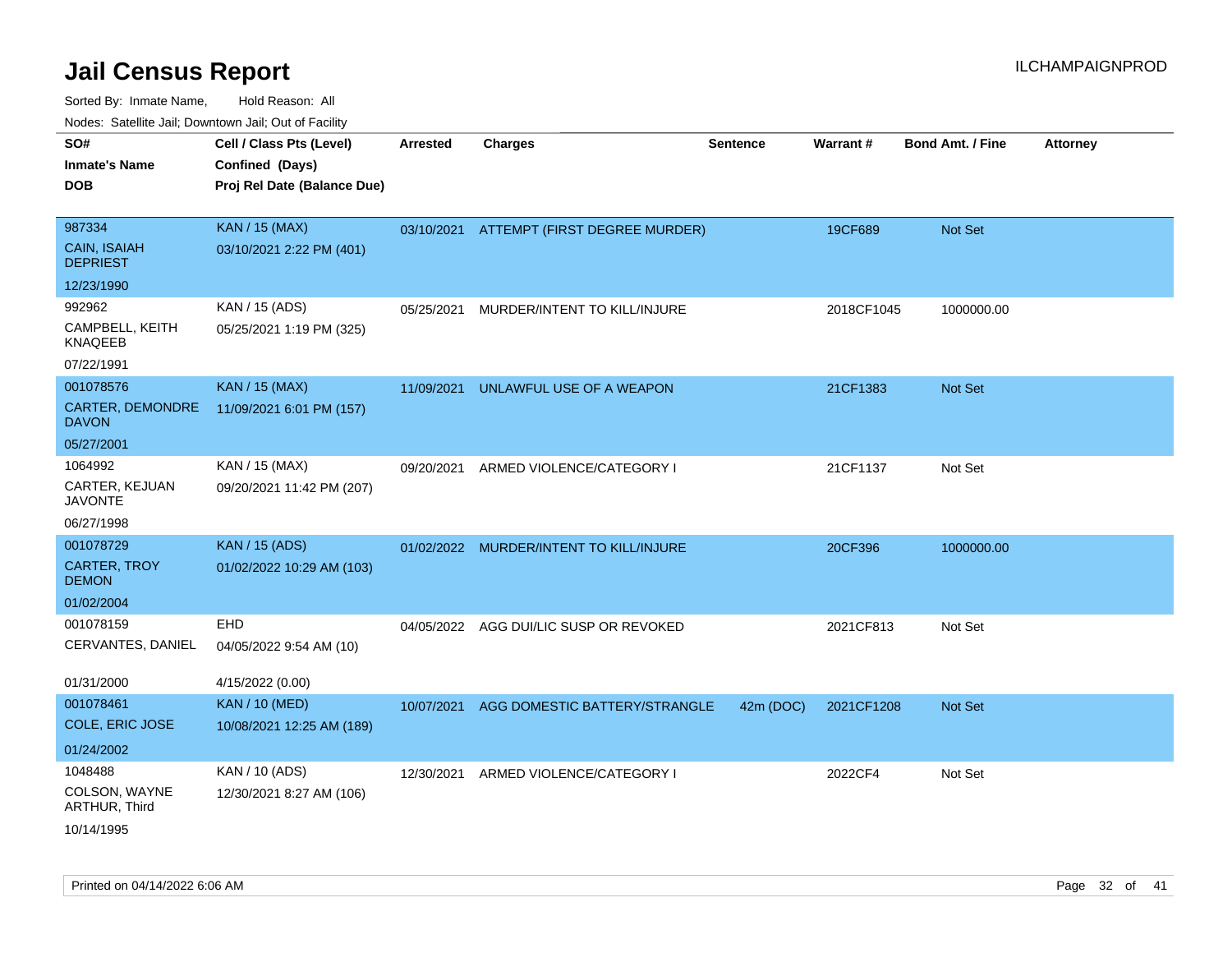| SO#                                       | Cell / Class Pts (Level)                     | <b>Arrested</b> | <b>Charges</b>                     | <b>Sentence</b> | <b>Warrant#</b> | <b>Bond Amt. / Fine</b> | <b>Attorney</b> |
|-------------------------------------------|----------------------------------------------|-----------------|------------------------------------|-----------------|-----------------|-------------------------|-----------------|
| <b>Inmate's Name</b>                      | Confined (Days)                              |                 |                                    |                 |                 |                         |                 |
| <b>DOB</b>                                | Proj Rel Date (Balance Due)                  |                 |                                    |                 |                 |                         |                 |
|                                           |                                              |                 |                                    |                 |                 |                         |                 |
| 57733                                     | <b>KAN / 15 (SPH)</b>                        | 02/25/2020      | <b>HOMICIDE</b>                    |                 | 2020-CF250      | 2000000.00              |                 |
| <b>CRAIG, ANTOINE</b><br><b>DARRELL</b>   | 02/25/2020 4:08 PM (780)                     | 02/25/2020      | FELON POSS/USE WEAPON/FIREARM      |                 | 19CF-1827       | 80000.00                |                 |
| 10/09/1982                                |                                              |                 |                                    |                 |                 |                         |                 |
| 001077939                                 | KAN / 10 (MED)                               | 05/10/2021      | FIREARM/FOID INVALID/NOT ELIG      |                 | 21CF526         | No Bond                 |                 |
| <b>CROSS, PATRICK</b><br><b>DONTRELLE</b> | 05/10/2021 7:31 PM (340)                     | 06/02/2021      | POSS STOLEN VEHICLE > \$25,000     |                 | 21CF612         | Not Set                 |                 |
| 11/07/2001                                |                                              |                 |                                    |                 |                 |                         |                 |
| 25022                                     | EHD / 10 (MED)                               |                 | 02/17/2022 AGG DUI/2/PASS<16       |                 | 2021CF560       | No Bond                 |                 |
| <b>CRUMP, ROBERT</b><br><b>ANTHONY</b>    | 02/17/2022 11:48 AM (57)                     |                 |                                    |                 |                 |                         |                 |
| 02/06/1966                                | 5/14/2022 (0.00)                             |                 |                                    |                 |                 |                         |                 |
| 001078538                                 | KAN / 10 (ADS)                               | 10/26/2021      | <b>CRIM SEX ASSAULT/FORCE</b>      |                 | 21CF1301        | Not Set                 |                 |
| DAWKINS, LEN                              | 10/26/2021 8:18 PM (171)                     |                 |                                    |                 |                 |                         |                 |
| 03/23/1987                                |                                              |                 |                                    |                 |                 |                         |                 |
| 1061304                                   | <b>KAN / 15 (MAX)</b>                        | 10/11/2021      | <b>ARMED HABITUAL CRIMINAL</b>     |                 | 21CF1226        | No Bond                 |                 |
| DORRIS, KEMION                            | 10/11/2021 7:30 PM (186)                     | 10/11/2021      | ARMED HABITUAL CRIMINAL            |                 | 21CF1227        | No Bond                 |                 |
| <b>DAETOCE</b>                            |                                              | 10/11/2021      | <b>HOME INVASION/FIREARM</b>       |                 | 21CF1228        | No Bond                 |                 |
| 11/19/1997                                |                                              |                 |                                    |                 |                 |                         |                 |
| 001079018                                 | <b>EHD</b>                                   | 04/05/2022      | DRIVING RVK/SUSP DUI/SSS 4-9       |                 | 2022CF22        | Not Set                 |                 |
| FINLEY, KEITH DAVID                       | 04/05/2022 10:38 AM (10)                     |                 |                                    |                 |                 |                         |                 |
| 08/23/1963                                | 10/1/2022 (0.00)                             |                 |                                    |                 |                 |                         |                 |
| 1013012                                   | <b>KAN / 15 (MAX)</b>                        | 07/08/2021      | ATTEMPT (FIRST DEGREE MURDER)      |                 | 2021CF790       | 1000000.00              |                 |
|                                           | GARY, XAVIER LAMAR  07/08/2021 9:24 AM (281) | 07/08/2021      | FELON POSS/USE FIREARM PRIOR       |                 | 2020CF650       | 25000.00                |                 |
|                                           |                                              | 07/08/2021      | FELON POSS/USE FIREARM PRIOR       |                 | 21CF798         | Not Set                 |                 |
| 12/14/1991                                |                                              |                 |                                    |                 |                 |                         |                 |
| 1065946                                   | KAN / 10 (MED)                               | 09/04/2021      | AGG BATTERY/DISCHARGE FIREARM      |                 | 21CF1057        | 750000.00               |                 |
| GODBOLT, DESMOND<br><b>DEVONTAE</b>       | 09/04/2021 1:17 AM (223)                     | 09/04/2021      | RESIST/OBSTRUCTING A PEACE OFFICEL |                 | 21CM407         | Not Set                 |                 |
| 11/15/1997                                |                                              |                 |                                    |                 |                 |                         |                 |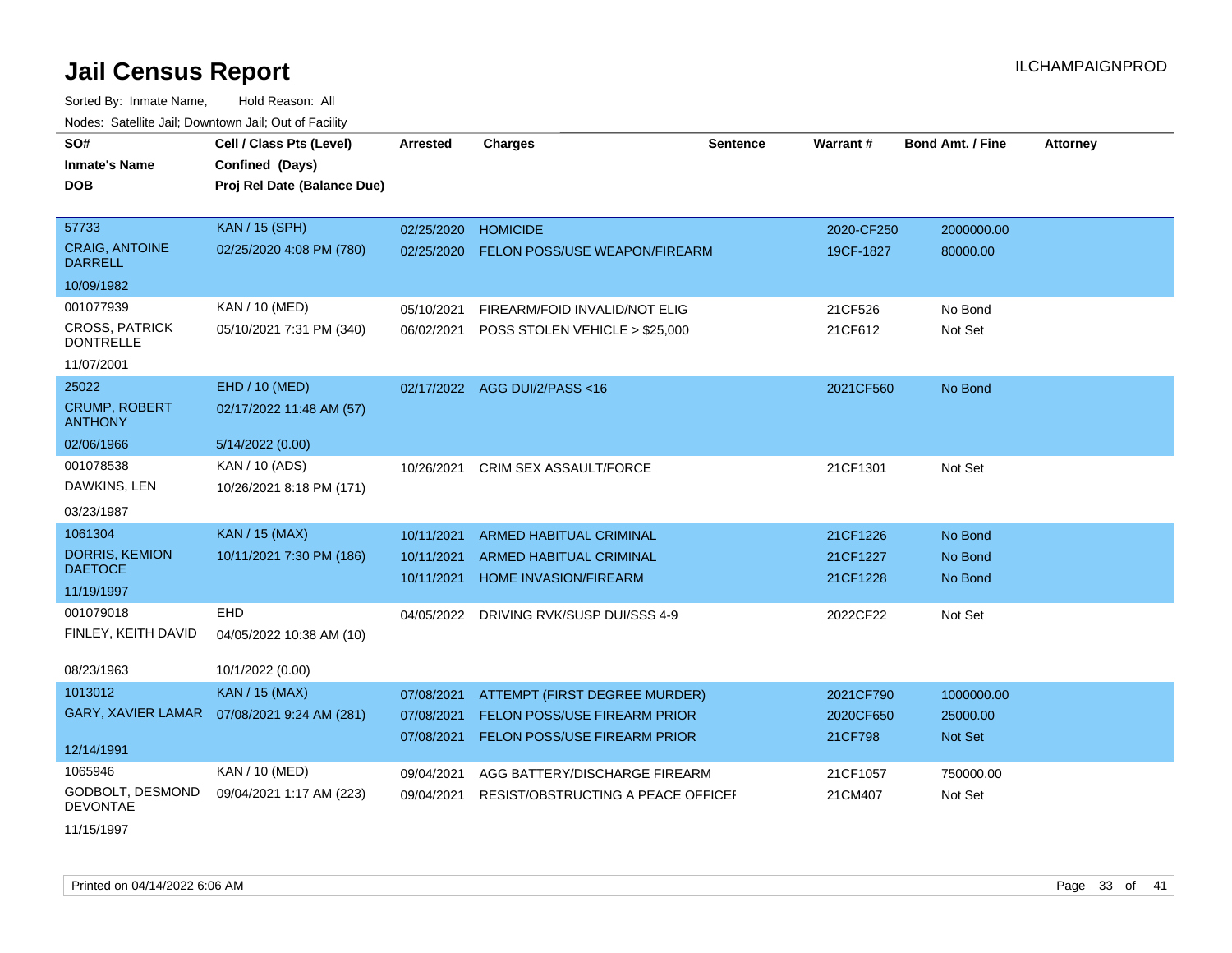| SO#                                     | Cell / Class Pts (Level)                     | Arrested             | <b>Charges</b>                      | <b>Sentence</b> | <b>Warrant#</b> | <b>Bond Amt. / Fine</b> | <b>Attorney</b> |
|-----------------------------------------|----------------------------------------------|----------------------|-------------------------------------|-----------------|-----------------|-------------------------|-----------------|
| <b>Inmate's Name</b>                    | Confined (Days)                              |                      |                                     |                 |                 |                         |                 |
| <b>DOB</b>                              | Proj Rel Date (Balance Due)                  |                      |                                     |                 |                 |                         |                 |
|                                         |                                              |                      |                                     |                 |                 |                         |                 |
| 1070118                                 | <b>KAN / 15 (MAX)</b>                        | 08/31/2021           | AGGRAVATED DOMESTIC BATTERY         |                 | 21CF1049        | No Bond                 |                 |
| <b>GRAHAM, CORTEZ</b><br><b>LAMON</b>   | 08/31/2021 9:32 PM (227)                     | 09/02/2021           | <b>PROBATION VIOLATION</b>          |                 | 21CF55          | <b>Not Set</b>          |                 |
| 03/31/1976                              |                                              |                      |                                     |                 |                 |                         |                 |
| 1076506                                 | KAN / 15 (MAX)                               | 09/17/2021           | AGG UUW/PERSON/CM THREAT VIOL       |                 | 21CF1131        | Not Set                 |                 |
|                                         | GRAY, JAMARH EMERE 09/17/2021 10:41 AM (210) | 09/20/2021           | <b>DOMESTIC BATTERY</b>             |                 | 21CM430         | Not Set                 |                 |
|                                         |                                              |                      |                                     |                 |                 |                         |                 |
| 06/21/2003                              |                                              |                      |                                     |                 |                 |                         |                 |
| 1055117                                 | <b>EHD</b>                                   |                      | 02/15/2022 AGG BATTERY/PUBLIC PLACE |                 | 2021CM47        | <b>Not Set</b>          |                 |
| <b>GREAM, JOHN</b><br><b>ROBERT LEE</b> | 02/15/2022 10:44 AM (59)                     |                      |                                     |                 |                 |                         |                 |
| 08/23/1996                              | 6/13/2022 (0.00)                             |                      |                                     |                 |                 |                         |                 |
| 1037683                                 | EHD                                          | 02/23/2022           | AGG DUI/LIC SUSP OR REVOKED         |                 | 2020CF350       | Not Set                 |                 |
| HARRISON, HAROLD<br><b>RAY</b>          | 02/23/2022 10:01 AM (51)                     | 02/23/2022 AGG DUI/3 |                                     |                 | 2020CF1351      | Not Set                 |                 |
| 11/30/1963                              | 5/22/2022 (0.00)                             |                      |                                     |                 |                 |                         |                 |
| 1045186                                 | <b>KAN / 15 (MAX)</b>                        | 08/16/2021           | ARMED VIOLENCE/CATEGORY I           |                 | 21CF934         | 1000000.00              |                 |
| HOLBROOK, JOHNNIE                       | 08/16/2021 11:07 AM (242)                    | 08/16/2021           | FELON POSS/USE WEAPON/FIREARM       |                 | 19CF968         | <b>Not Set</b>          |                 |
| <b>MATHIS</b>                           |                                              | 08/16/2021           | AGG FLEEING POLICE/21 MPH OVER      |                 | 21CF988         | <b>Not Set</b>          |                 |
| 07/19/1996                              |                                              | 08/16/2021           | FELON POSS/USE WEAPON/FIREARM       |                 | 21CF989         | <b>Not Set</b>          |                 |
|                                         |                                              | 03/30/2022           | <b>MURDER</b>                       |                 |                 | 2000000.00              |                 |
| 972300                                  | KAN / 10 (MED)                               | 12/22/2021           | RESIDENTIAL BURGLARY                |                 | 18CF1691        | 25000.00                |                 |
| HOLT, MICHAEL                           | 12/22/2021 8:36 AM (114)                     |                      |                                     |                 |                 |                         |                 |
| <b>TERRELL</b>                          |                                              | 12/22/2021           | AGG CRIM SEX ABUSE/VICTIM <9        |                 | 19CF1277        | 250000.00               |                 |
| 12/25/1989                              |                                              |                      |                                     |                 |                 |                         |                 |
| 001078146                               | <b>KAN / 15 (MAX)</b>                        | 07/09/2021           | AGG BATTERY/DISCHARGE FIREARM       |                 | 21CF795         | 1000000.00              |                 |
| HUNT, TEIGAN<br><b>JAZAIREO</b>         | 07/09/2021 12:41 PM (280)                    | 07/09/2021           | ARMED ROBBERY/ARMED W/FIREARM       |                 | 21CF806         | Not Set                 |                 |
| 05/14/2003                              |                                              |                      |                                     |                 |                 |                         |                 |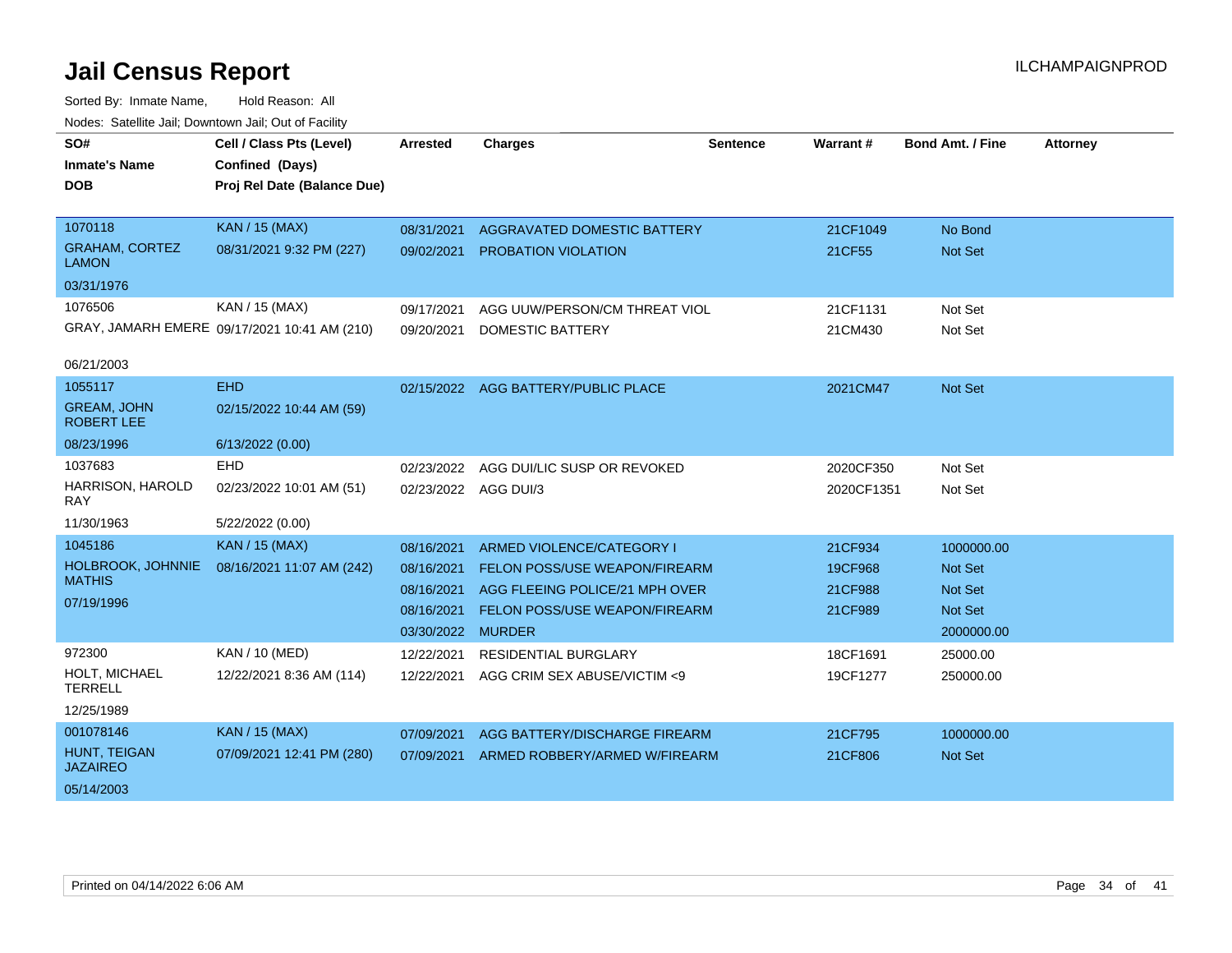| 10000. Catolino can, Domntonn can, Oat or I domt |                                                                            |                          |                                                               |                 |                       |                         |                 |
|--------------------------------------------------|----------------------------------------------------------------------------|--------------------------|---------------------------------------------------------------|-----------------|-----------------------|-------------------------|-----------------|
| SO#<br>Inmate's Name<br><b>DOB</b>               | Cell / Class Pts (Level)<br>Confined (Days)<br>Proj Rel Date (Balance Due) | <b>Arrested</b>          | <b>Charges</b>                                                | <b>Sentence</b> | Warrant#              | <b>Bond Amt. / Fine</b> | <b>Attorney</b> |
| 989743<br>JACKSON, STEVE<br>ALLEN                | <b>KAN / 15 (ADS)</b><br>04/13/2021 2:45 AM (367)                          | 04/13/2021               | AGGRAVATED DOMESTIC BATTERY                                   |                 | 21CF399               | <b>Not Set</b>          |                 |
| 06/04/1991                                       |                                                                            |                          |                                                               |                 |                       |                         |                 |
| 001078788                                        | KAN / 5 (ADS)                                                              |                          | 01/21/2022 AGGRAVATED BATTERY                                 |                 | 22CF93                | Not Set                 |                 |
| JOHNSON, BRENTON<br>ZAE                          | 01/21/2022 8:33 PM (84)                                                    |                          |                                                               |                 |                       |                         |                 |
| 08/07/1987                                       |                                                                            |                          |                                                               |                 |                       |                         |                 |
| 57271                                            | <b>EHD</b>                                                                 | 03/08/2022               | DRIVING RVK/SUSP DUI/SSS 4-9                                  |                 | 2021CF34              | <b>Not Set</b>          |                 |
| <b>KEYS, CAPREE</b><br><b>REMONE</b>             | 03/08/2022 9:17 AM (38)                                                    | 03/08/2022               | DRIVING RVK/SUSP DUI/SSS 4-9                                  |                 | 2020CF1116            | <b>Not Set</b>          |                 |
| 11/23/1982                                       | 9/3/2022 (0.00)                                                            |                          |                                                               |                 |                       |                         |                 |
| 1064445                                          | KAN / 15 (MAX)                                                             | 04/23/2021               | FELON POSS/USE FIREARM/PAROLE                                 |                 | 21CF899               | Not Set                 |                 |
| LARUE, TERENCE<br>TRAMEL                         | 04/23/2021 11:18 AM (357)                                                  | 04/23/2021<br>04/23/2021 | AGG DISCHARGE FIREARM/OCC VEH<br>POSSESS 15<100 GRAMS COCAINE |                 | 2021CF295<br>19CF1052 | 500000.00<br>10000.00   |                 |
| 12/23/1998                                       |                                                                            |                          |                                                               |                 |                       |                         |                 |
| 001078237                                        | <b>KAN / 15 (ADS)</b>                                                      | 08/03/2021               | AGG DISCHARGE FIREARM/OCC VEH                                 |                 | 21CF928               | No Bond                 |                 |
| <b>LAWS, TERON</b><br><b>RAMONTE</b>             | 08/03/2021 6:29 PM (255)                                                   |                          |                                                               |                 |                       |                         |                 |
| 04/03/2001                                       |                                                                            |                          |                                                               |                 |                       |                         |                 |
| 001078470                                        | KAN / 15 (MAX)                                                             | 10/10/2021               | MURDER/INTENT TO KILL/INJURE                                  |                 | 21CF1221              | Not Set                 |                 |
| LEE, AMAHRION<br>JA'MERE                         | 10/10/2021 1:23 PM (187)                                                   |                          |                                                               |                 |                       |                         |                 |
| 11/05/2002                                       |                                                                            |                          |                                                               |                 |                       |                         |                 |
| 56792                                            | <b>KAN / 10 (MED)</b>                                                      | 02/02/2021               | ARMED HABITUAL CRIMINAL                                       |                 | 2021CF141             | 500000.00               |                 |
| LILLARD, LAWRENCE<br>TYRONE.                     | 02/02/2021 2:11 PM (437)                                                   | 02/22/2021               | DRIVING ON REVOKED LICENSE                                    |                 | 21TR426               | 5000.00                 |                 |
| 10/20/1982                                       |                                                                            |                          |                                                               |                 |                       |                         |                 |
| 40877                                            | EHD                                                                        | 02/01/2022 AGG DUI/3     |                                                               |                 | 2020CF986             | Not Set                 |                 |
| MABRY-HALL,<br>REBECCA SUE                       | 02/01/2022 9:32 AM (73)                                                    |                          |                                                               |                 |                       |                         |                 |
| 03/21/1971                                       | 5/1/2022 (0.00)                                                            |                          |                                                               |                 |                       |                         |                 |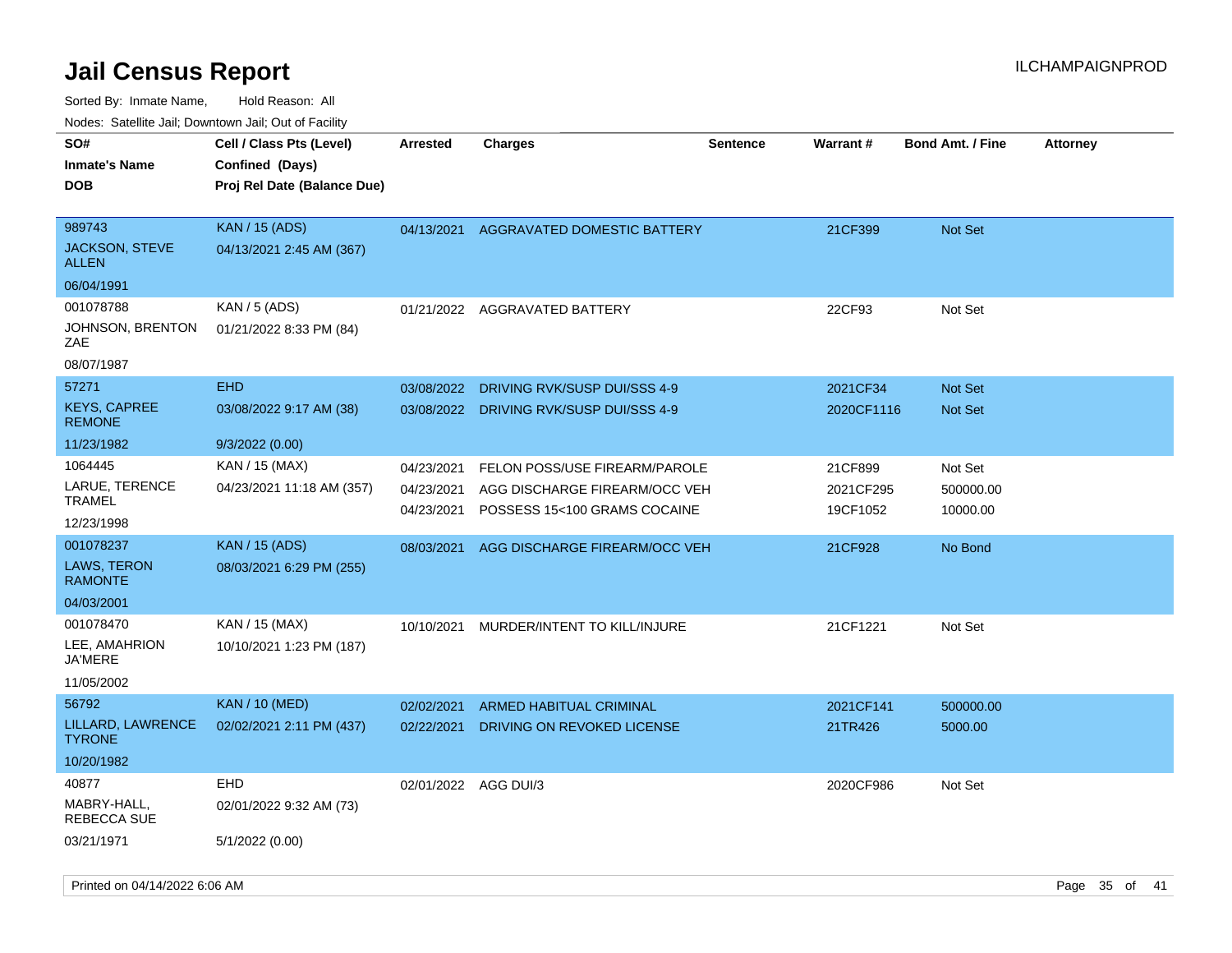Sorted By: Inmate Name, Hold Reason: All Nodes: Satellite Jail; Downtown Jail; Out of Facility

| <b>Neget Calculus Vall, Downlown Vall, Out of Fability</b> |                             |                   |                                    |                 |            |                         |                 |
|------------------------------------------------------------|-----------------------------|-------------------|------------------------------------|-----------------|------------|-------------------------|-----------------|
| SO#                                                        | Cell / Class Pts (Level)    | <b>Arrested</b>   | <b>Charges</b>                     | <b>Sentence</b> | Warrant#   | <b>Bond Amt. / Fine</b> | <b>Attorney</b> |
| <b>Inmate's Name</b>                                       | Confined (Days)             |                   |                                    |                 |            |                         |                 |
| <b>DOB</b>                                                 | Proj Rel Date (Balance Due) |                   |                                    |                 |            |                         |                 |
|                                                            |                             |                   |                                    |                 |            |                         |                 |
| 001078896                                                  | <b>KAN / 15 (MAX)</b>       |                   | 03/01/2022 ARMED HABITUAL CRIMINAL |                 | 22CF239    | <b>Not Set</b>          |                 |
| MANN, DAVID<br><b>WILBERT, Junior</b>                      | 03/01/2022 4:35 AM (45)     |                   |                                    |                 |            |                         |                 |
| 04/02/1976                                                 |                             |                   |                                    |                 |            |                         |                 |
| 001078625                                                  | EHD                         |                   | 04/13/2022 AGG DUI/NO VALID DL     |                 | 2022CF21   | Not Set                 |                 |
| MAYORGA-<br>CRISOSTOMO, OMAR                               | 04/13/2022 9:41 AM (2)      |                   |                                    |                 |            |                         |                 |
| 01/25/1992                                                 | 4/22/2022 (0.00)            |                   |                                    |                 |            |                         |                 |
| 1004137                                                    | <b>KAN / 15 (MAX)</b>       | 02/14/2022        | AGG CRIM SEX ABUSE/VIC 13-17       |                 | 22CF165    | 250000.00               |                 |
| MCDONALD, DAVON D                                          | 02/14/2022 4:21 PM (60)     |                   |                                    |                 |            |                         |                 |
|                                                            |                             |                   |                                    |                 |            |                         |                 |
| 11/08/1992                                                 |                             |                   |                                    |                 |            |                         |                 |
| 001078575                                                  | KAN / 10 (MED)              | 11/09/2021        | <b>GUNRUNNING</b>                  |                 | 21CF1330   | 750000.00               |                 |
| <b>MCLAURIN, KEYON A</b>                                   | 11/09/2021 12:41 PM (157)   |                   |                                    |                 |            |                         |                 |
|                                                            |                             |                   |                                    |                 |            |                         |                 |
| 11/19/2002                                                 |                             |                   |                                    |                 |            |                         |                 |
| 1011046                                                    | <b>KAN / 15 (ADS)</b>       | 04/10/2021        | ATTEMPT (FIRST DEGREE MURDER)      |                 | 21CF392    | <b>Not Set</b>          |                 |
| <b>MILES, DARRION</b><br><b>ANTONIO KEVONTA</b>            | 04/11/2021 12:46 AM (369)   | 03/24/2022 MURDER |                                    |                 | 22CF346    | <b>Not Set</b>          |                 |
| 03/18/1990                                                 |                             |                   |                                    |                 |            |                         |                 |
| 001077278                                                  | KAN / 15 (MAX)              | 10/06/2020        | MURDER/INTENT TO KILL/INJURE       |                 | 2020CF146  | 2000000.00              |                 |
| MILLER, D'ANDRE                                            | 10/06/2020 12:49 PM (556)   | 10/06/2020        | AGG FLEEING POLICE/21 MPH OVER     |                 | 2019CF1171 | 50000.00                |                 |
| 09/08/1986                                                 |                             |                   |                                    |                 |            |                         |                 |
| 001078712                                                  | <b>KAN / 10 (MED)</b>       | 12/23/2021        | AGG DISCH FIREARM/1ST AID PERS     |                 | 21CF1581   | Not Set                 |                 |
| MONTGOMERY,<br><b>RASHARD MYKI</b>                         | 12/23/2021 4:27 PM (113)    |                   |                                    |                 |            |                         |                 |
| 11/05/2001                                                 |                             |                   |                                    |                 |            |                         |                 |
| 1026477                                                    | KAN / 15 (ADS)              | 09/21/2021        | AGG DISCHARGE FIREARM/OCC VEH      |                 | 21CF1138   | Not Set                 |                 |
| NEWBILL, DEVONTRE<br><b>LAMONT</b>                         | 09/21/2021 2:27 AM (206)    | 09/22/2021        | PROBATION VIOLATION                |                 | 20CF577    | Not Set                 |                 |

11/22/1993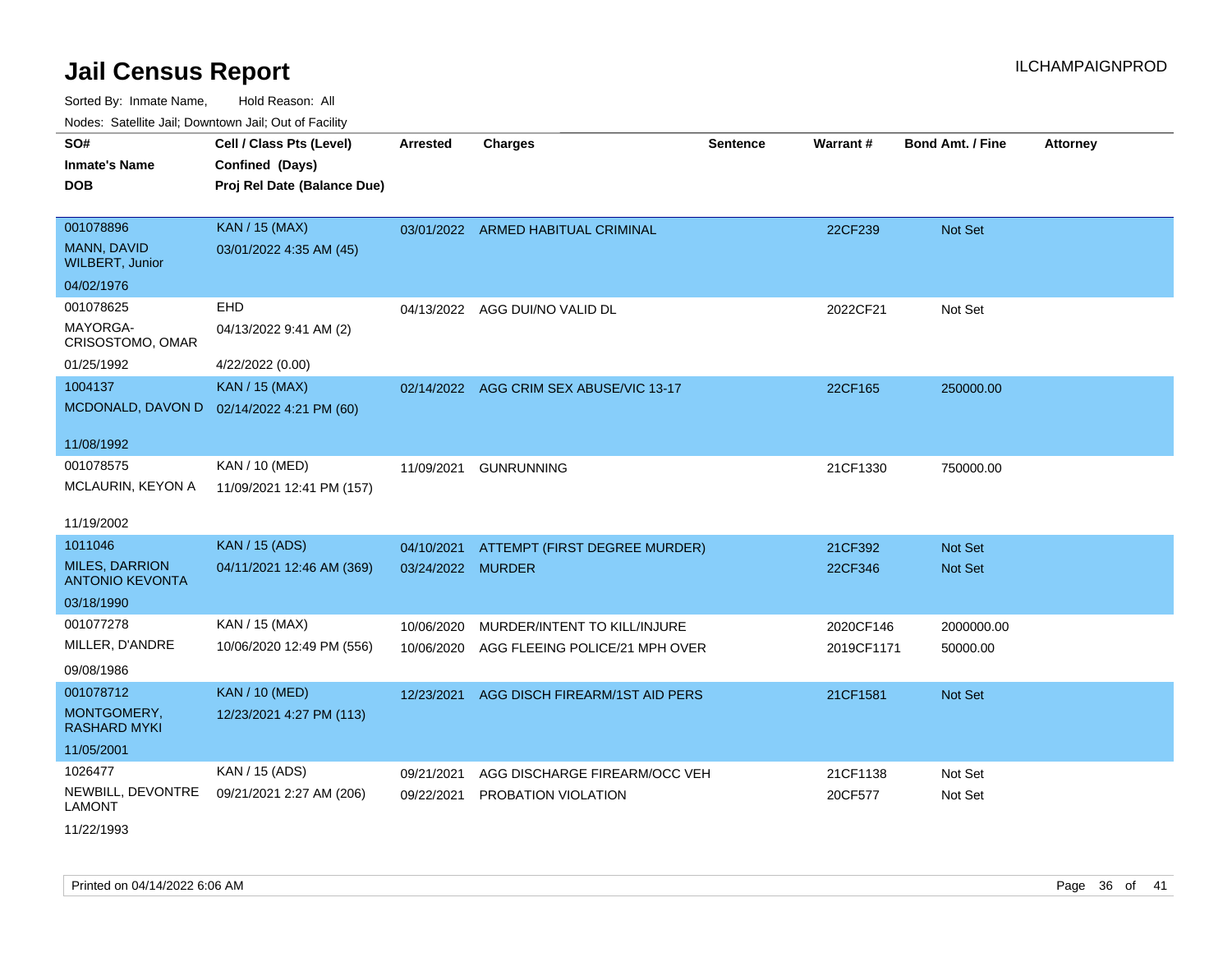| Noucs. Catchite sail, Downtown sail, Out of Facility |                                               |                 |                                          |                 |             |                         |                 |
|------------------------------------------------------|-----------------------------------------------|-----------------|------------------------------------------|-----------------|-------------|-------------------------|-----------------|
| SO#                                                  | Cell / Class Pts (Level)                      | <b>Arrested</b> | <b>Charges</b>                           | <b>Sentence</b> | Warrant#    | <b>Bond Amt. / Fine</b> | <b>Attorney</b> |
| <b>Inmate's Name</b>                                 | Confined (Days)                               |                 |                                          |                 |             |                         |                 |
| DOB                                                  | Proj Rel Date (Balance Due)                   |                 |                                          |                 |             |                         |                 |
|                                                      |                                               |                 |                                          |                 |             |                         |                 |
| 1072907                                              | <b>KAN</b>                                    | 07/14/2021      | CRIMINAL DAMAGE <\$500/SCHOOL            |                 | 2021CF840   | 5000.00                 |                 |
| NIKOLAEV, YEVGENIY                                   | 07/14/2021 10:10 PM (275)                     | 07/14/2021      | ATTEMPT (FIRST DEGREE MURDER)            |                 | 2021-CF-832 | 2000000.00              |                 |
|                                                      |                                               |                 |                                          |                 |             |                         |                 |
| 10/06/1983                                           |                                               |                 |                                          |                 |             |                         |                 |
| 001078558                                            | KAN / 10 (MED)                                | 11/03/2021      | UNLAWFUL USE OF A WEAPON                 | 3y (DOC)        | 21CF1352    | Not Set                 |                 |
| PARRISH, DOMINIC<br>WALTER                           | 11/03/2021 1:25 PM (163)                      |                 |                                          |                 |             |                         |                 |
| 08/23/2001                                           |                                               |                 |                                          |                 |             |                         |                 |
| 001078063                                            | <b>KAN / 15 (MAX)</b>                         | 06/15/2021      | AGG CRIM SEX ASSAULT/WEAPON              |                 | 2021CF678   | 1000000.00              |                 |
|                                                      | PERRY, ROBERT Junior 06/15/2021 4:37 PM (304) | 06/15/2021      | <b>ROBBERY</b>                           |                 | 2021CF159   | 25000.00                |                 |
|                                                      |                                               |                 |                                          |                 |             |                         |                 |
| 12/21/1990                                           |                                               |                 |                                          |                 |             |                         |                 |
| 001078799                                            | <b>KAN / 10 (MED)</b>                         |                 | 01/27/2022 FIREARM/FOID INVALID/NOT ELIG |                 | 22CF116     | Not Set                 |                 |
| PURNELL, MARKISE<br><b>MONROE</b>                    | 01/27/2022 9:50 AM (78)                       |                 |                                          |                 |             |                         |                 |
| 07/13/2002                                           |                                               |                 |                                          |                 |             |                         |                 |
| 001077614                                            | <b>KAN / 15 (MAX)</b>                         | 01/17/2021      | ATTEMPT (FIRST DEGREE MURDER)            |                 | 21CF66      | <b>Not Set</b>          |                 |
| <b>DEVON</b>                                         | ROBINSON, DONTRELL 01/17/2021 3:08 PM (453)   |                 |                                          |                 |             |                         |                 |
| 09/22/2002                                           |                                               |                 |                                          |                 |             |                         |                 |
| 1061216                                              | KAN / 10 (MED)                                | 06/22/2021      | HOME INVASION/FIREARM                    |                 | 21CF727     | Not Set                 |                 |
| RUNGE, ANDRE<br><b>MARSEAN</b>                       | 06/22/2021 4:42 PM (297)                      |                 |                                          |                 |             |                         |                 |
| 12/05/1997                                           |                                               |                 |                                          |                 |             |                         |                 |
| 650295                                               | <b>PIA / 50 (MAX)</b>                         | 04/22/2020      | <b>CRIMINAL SEXUAL ASSAULT</b>           |                 | 2020-CF407  | 750000.00               |                 |
| SANDAGE, JERALD                                      | 04/22/2020 6:30 AM (723)                      | 04/22/2020      | <b>CRIMINAL SEXUAL ASSAULT</b>           |                 | 2020-CF408  | 750000.00               |                 |
| <b>EUGENE</b>                                        |                                               | 04/22/2020      | <b>CRIMINAL SEXUAL ABUSE</b>             |                 | 2020-CF409  | 750000.00               |                 |
| 06/07/1971                                           |                                               | 04/22/2020      | <b>CRIMINAL SEXUAL ASSAULT</b>           |                 | 2020-CF410  | 750000.00               |                 |
|                                                      |                                               | 04/22/2020      | OFFICIAL MISCONDUCT                      |                 | 2019-CF1811 | 25000.00                |                 |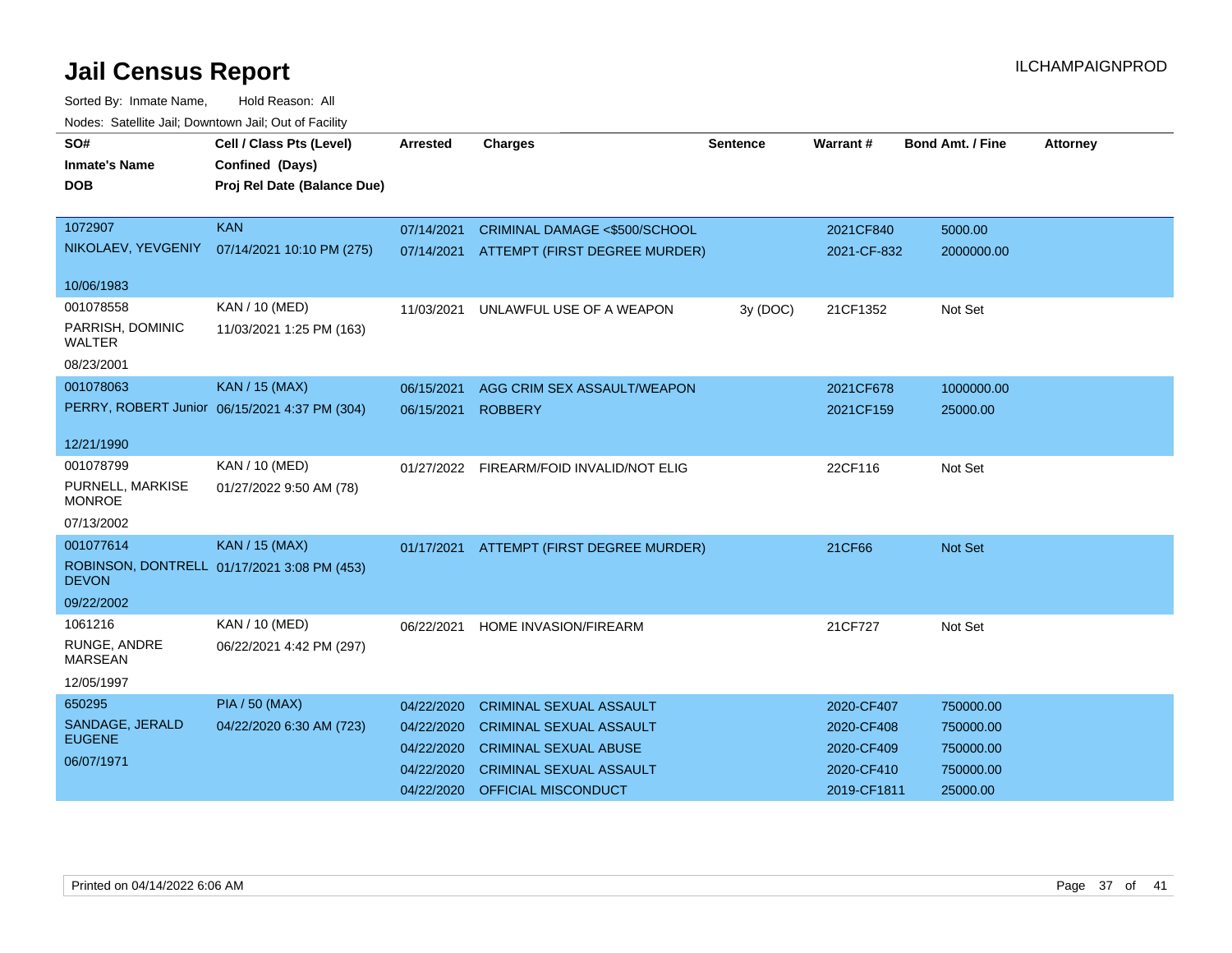| <b>NOULD:</b> Catoline can, Downtown can, Out of Fability |                             |                 |                                          |                 |            |                         |                 |
|-----------------------------------------------------------|-----------------------------|-----------------|------------------------------------------|-----------------|------------|-------------------------|-----------------|
| SO#                                                       | Cell / Class Pts (Level)    | <b>Arrested</b> | <b>Charges</b>                           | <b>Sentence</b> | Warrant#   | <b>Bond Amt. / Fine</b> | <b>Attorney</b> |
| <b>Inmate's Name</b>                                      | Confined (Days)             |                 |                                          |                 |            |                         |                 |
| <b>DOB</b>                                                | Proj Rel Date (Balance Due) |                 |                                          |                 |            |                         |                 |
|                                                           |                             |                 |                                          |                 |            |                         |                 |
| 59178                                                     | <b>KAN / 15 (MAX)</b>       |                 | 12/13/2021 AGG DISCHARGE FIREARM/OCC VEH |                 | 21CF1274   | 1500000.00              |                 |
| SANDERS, MICHAEL<br><b>JEAN</b>                           | 12/13/2021 4:17 PM (123)    |                 |                                          |                 |            |                         |                 |
| 12/22/1967                                                |                             |                 |                                          |                 |            |                         |                 |
| 1013431                                                   | EHD                         | 04/06/2022      | DUI ALC/INTOX COMPOUND/DRUG              |                 | 2020DT123  | Not Set                 |                 |
| SHELMADINE, BROCK<br><b>MATTHEW</b>                       | 04/06/2022 1:06 PM (9)      | 04/06/2022      | DRIVING ON SUSPENDED LICENSE             |                 | 2021TR2265 | Not Set                 |                 |
| 12/04/1992                                                | 4/15/2022 (0.00)            |                 |                                          |                 |            |                         |                 |
| 001078704                                                 | <b>KAN / 15 (MAX)</b>       | 12/21/2021      | MURDER/INTENT TO KILL/INJURE             |                 | 21CF1575   | <b>Not Set</b>          |                 |
| SHORTER, JAQUAN<br><b>MAURICE</b>                         | 12/23/2021 1:23 AM (113)    |                 |                                          |                 |            |                         |                 |
| 10/08/1998                                                |                             |                 |                                          |                 |            |                         |                 |
| 1062194                                                   | KAN / 15 (MAX)              | 02/27/2020      | MURDER/OTHER FORCIBLE FELONY             |                 | 20CF-247   | 1000000.00              |                 |
| SIMMONS, MICHAEL<br>JAMAL                                 | 02/27/2020 1:11 PM (778)    | 09/23/2020      | AGG BATTERY/DISCHARGE FIREARM            |                 | 20CF1061   | Not Set                 |                 |
| 11/03/1997                                                |                             |                 |                                          |                 |            |                         |                 |
| 1038158                                                   | <b>KAN / 10 (MED)</b>       | 02/04/2022      | <b>CRIMINAL SEX ASSAULT/CONSENT</b>      |                 | 22CF146    | <b>Not Set</b>          |                 |
| SMITH, RASHAD<br><b>JARECE</b>                            | 02/04/2022 11:42 PM (70)    |                 |                                          |                 |            |                         |                 |
| 09/16/1995                                                |                             |                 |                                          |                 |            |                         |                 |
| 001077868                                                 | KAN / 15 (MAX)              | 04/21/2021      | ARMED ROBBERY/ARMED W/FIREARM            |                 | 21CF445    | Not Set                 |                 |
| SPEARMENT,<br><b>KENTRELL</b>                             | 04/21/2021 9:48 PM (359)    | 08/19/2021      | FLEEING/ATTEMPT ELUDE OFFICER            |                 | 2021TR1053 | 1000.00                 |                 |
| 01/21/2002                                                |                             |                 |                                          |                 |            |                         |                 |
| 001078182                                                 | EHD / 5 (MIN)               | 12/20/2021      | DRIVING ON REVOKED LICENSE               |                 | 2021CF800  | No Bond                 |                 |
| <b>STRONG, KEVIN</b><br><b>GARDNER</b>                    | 12/20/2021 4:34 PM (116)    |                 |                                          |                 |            |                         |                 |
| 02/12/1963                                                | 6/18/2022 (0.00)            |                 |                                          |                 |            |                         |                 |
| 65920                                                     | KAN / 15 (MAX)              | 12/21/2021      | ARMED ROBBERY/ARMED W/FIREARM            |                 | 21CF1543   | 100000.00               |                 |
| TAPSCOTT,<br><b>CORNELIUS</b>                             | 12/21/2021 10:57 PM (115)   |                 |                                          |                 |            |                         |                 |
| 07/14/1985                                                |                             |                 |                                          |                 |            |                         |                 |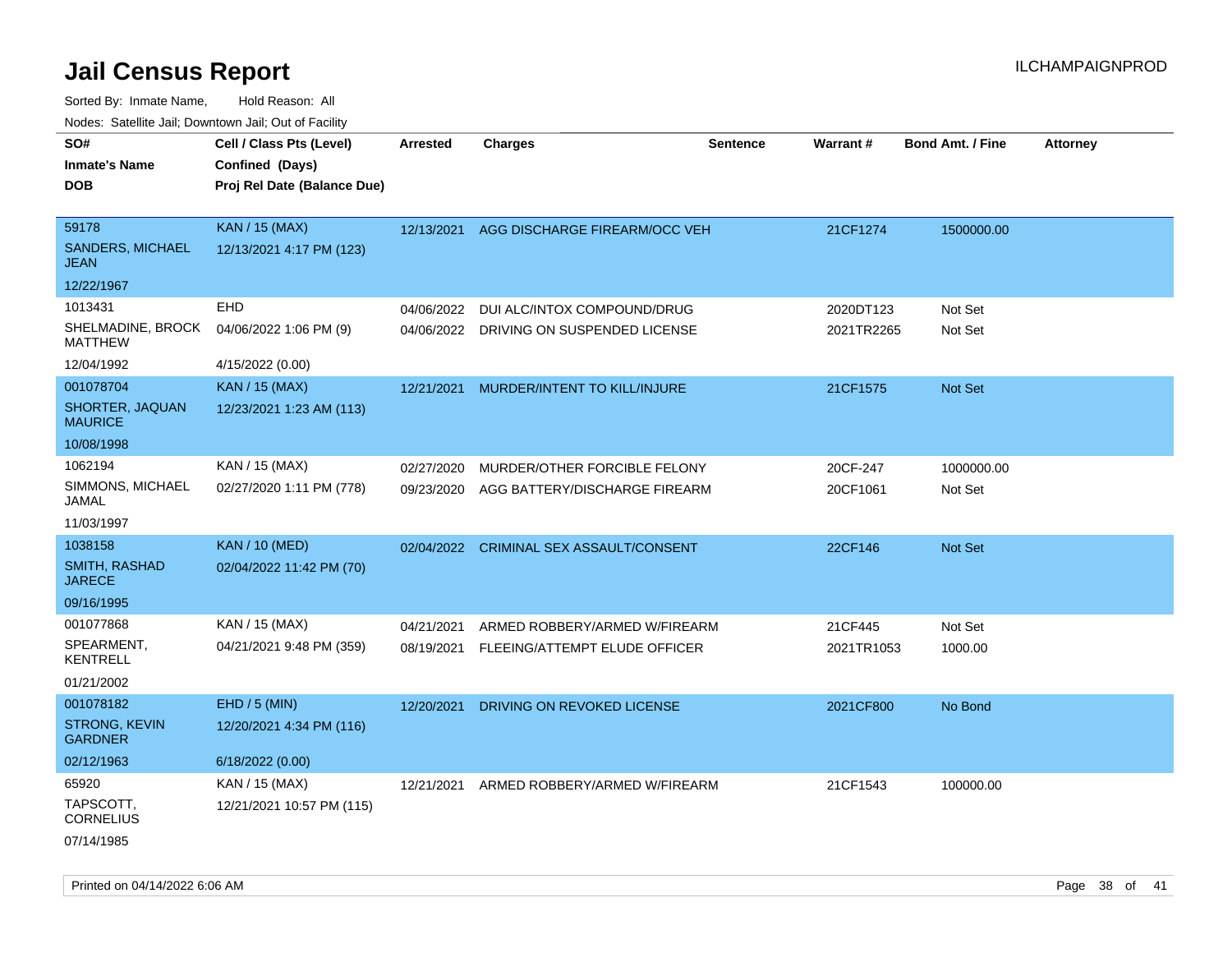| SO#<br><b>Inmate's Name</b><br><b>DOB</b>              | Cell / Class Pts (Level)<br>Confined (Days)<br>Proj Rel Date (Balance Due) | <b>Arrested</b> | <b>Charges</b>                         | <b>Sentence</b> | Warrant#   | <b>Bond Amt. / Fine</b> | <b>Attorney</b> |
|--------------------------------------------------------|----------------------------------------------------------------------------|-----------------|----------------------------------------|-----------------|------------|-------------------------|-----------------|
| 1046632                                                | <b>KAN / 15 (MAX)</b><br>TATE, JAVON MARQUIS 09/14/2021 12:10 PM (213)     | 09/14/2021      | ARMED VIOLENCE/CATEGORY II             |                 | 21CF912    | 750000.00               |                 |
| 08/10/1996                                             |                                                                            |                 |                                        |                 |            |                         |                 |
| 1033031<br>TOMS, ANDREW<br><b>CHUCKY</b><br>09/28/1978 | KAN / 15 (MAX)<br>08/19/2020 5:59 PM (604)                                 | 08/19/2020      | *AGG BATTERY W/FIREARM/PERSON          |                 | 2020-CF923 | 500000.00               |                 |
| 1004142                                                | <b>KAN / 15 (MAX)</b>                                                      | 10/27/2021      | POSSESSION OF METH/15<100GRAMS         |                 | 2021CF1298 | 1500000.00              |                 |
| TOY, KAYON LARENZ                                      | 10/22/2021 1:01 PM (175)                                                   |                 |                                        |                 |            |                         |                 |
| 09/12/1991                                             |                                                                            |                 |                                        |                 |            |                         |                 |
| 001078386                                              | KAN / 10 (MED)                                                             | 09/14/2021      | POSSESSION OF STOLEN FIREARM           | 3y (DOC)        | 2021CF1099 | No Bond                 |                 |
| TURNER, AMARIO                                         | 09/14/2021 11:42 PM (213)                                                  |                 |                                        |                 |            |                         |                 |
| 09/23/2002                                             |                                                                            |                 |                                        |                 |            |                         |                 |
| 1040722                                                | <b>EHD</b>                                                                 |                 | 04/06/2022 AGG DUI/LIC SUSP OR REVOKED |                 | 2021CF577  | <b>Not Set</b>          |                 |
| <b>WARD, DEON</b><br><b>DECARLOS</b>                   | 04/06/2022 9:13 AM (9)                                                     |                 |                                        |                 |            |                         |                 |
| 04/28/1994                                             | 4/14/2022 (0.00)                                                           |                 |                                        |                 |            |                         |                 |
| 961786                                                 | KAN / 15 (ADS)                                                             | 01/24/2022      | ARMED HABITUAL CRIMINAL                |                 | 22CF104    | Not Set                 |                 |
| <b>WARREN, DESIE</b><br><b>ARNEZ</b>                   | 01/24/2022 7:23 AM (81)                                                    |                 |                                        |                 |            |                         |                 |
| 04/28/1988                                             |                                                                            |                 |                                        |                 |            |                         |                 |
| 1062558                                                | <b>KAN / 10 (MED)</b>                                                      | 10/02/2021      | FELON POSS/USE WEAPON/FIREARM          |                 | 21CF1185   | <b>Not Set</b>          |                 |
| <b>WELLS, JIAMANTE</b><br><b>AMORE</b>                 | 10/02/2021 8:29 PM (195)                                                   |                 |                                        |                 |            |                         |                 |
| 09/02/1995                                             |                                                                            |                 |                                        |                 |            |                         |                 |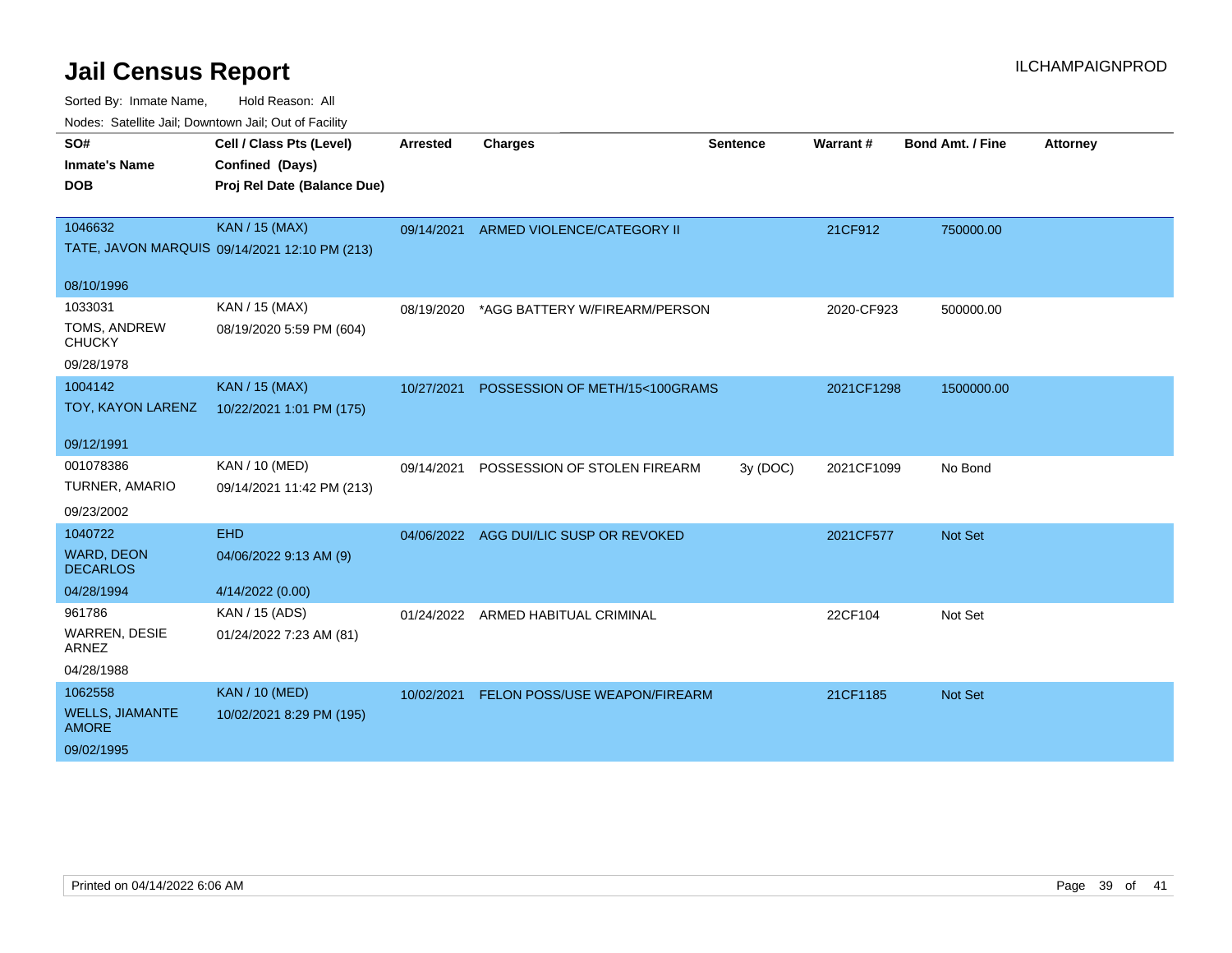| SO#                                        | Cell / Class Pts (Level)    | Arrested   | <b>Charges</b>                       | <b>Sentence</b> | <b>Warrant#</b> | <b>Bond Amt. / Fine</b> | <b>Attorney</b> |
|--------------------------------------------|-----------------------------|------------|--------------------------------------|-----------------|-----------------|-------------------------|-----------------|
| <b>Inmate's Name</b>                       | Confined (Days)             |            |                                      |                 |                 |                         |                 |
| <b>DOB</b>                                 | Proj Rel Date (Balance Due) |            |                                      |                 |                 |                         |                 |
|                                            |                             |            |                                      |                 |                 |                         |                 |
| 1002033                                    | <b>KAN / 15 (MAX)</b>       | 09/08/2021 | DRIVING ON SUSPENDED LICENSE         |                 | 2019-TR-11944   | 5000.00                 |                 |
| <b>WEST, ANTONIO</b><br><b>DEONTA</b>      | 09/08/2021 11:01 PM (219)   | 09/08/2021 | ARMED ROBBERY/ARMED W/FIREARM        |                 | 2020-CF-1406    | 500000.00               |                 |
|                                            |                             | 09/08/2021 | AGG UNLAWFUL USE OF WEAPON/VEH       |                 | 2021-CF-AWOW    | <b>Not Set</b>          |                 |
| 04/15/1992                                 |                             | 09/08/2021 | <b>OBSTRCT JUSTICE/LEAVE STATE</b>   |                 | 2021-CF-AWOW    | <b>Not Set</b>          |                 |
|                                            |                             | 09/08/2021 | ARMED VIOLENCE/CATEGORY I            |                 | 2021-CF-AWOW    | <b>Not Set</b>          |                 |
| 1022068                                    | KAN / 15 (ADS)              | 10/10/2021 | FELON POSS/USE WEAPON/FIREARM        |                 | 21CF1212        | Not Set                 |                 |
| <b>WILKINS, MICHAEL</b><br>CARL            | 10/10/2021 5:07 AM (187)    |            |                                      |                 |                 |                         |                 |
| 07/10/1992                                 |                             |            |                                      |                 |                 |                         |                 |
| 001078709                                  | <b>KAN / 15 (MAX)</b>       | 12/22/2021 | ARMED VIOLENCE/CATEGORY I            |                 | 21CF1586        | Not Set                 |                 |
| <b>WILLIAMS, DAVID LEE</b>                 | 12/22/2021 11:00 AM (114)   |            |                                      |                 |                 |                         |                 |
| 12/18/1989                                 |                             |            |                                      |                 |                 |                         |                 |
| 1075313                                    | KAN / 15 (ADS)              | 01/29/2022 | POSSESSION OF STOLEN FIREARM         | 3y (DOC)        | 22CF132         | Not Set                 |                 |
| <b>WILLIAMS, EARDIS</b><br>ANTONIO, Junior | 01/29/2022 1:23 AM (76)     |            |                                      |                 |                 |                         |                 |
| 01/21/1999                                 |                             |            |                                      |                 |                 |                         |                 |
| 539662                                     | <b>KAN / 10 (MED)</b>       | 08/14/2021 | DOM BTRY/CONTACT/1-2 PRECONV         | 7y (DOC)        | 2021CF770       | 250000.00               |                 |
| WILLIAMS, JAVONTAE<br><b>DEMAR</b>         | 08/14/2021 1:28 AM (244)    | 08/14/2021 | <b>CITY OV ARREST</b>                |                 | 2017OV893       | 1000.00                 |                 |
| 07/28/1991                                 |                             |            |                                      |                 |                 |                         |                 |
| 1049234                                    | KAN / 10 (MED)              | 01/22/2022 | AGGRAVATED DOMESTIC BATTERY          |                 | 22CF94          | Not Set                 |                 |
| <b>WILLIAMS, KHAMRON</b><br><b>MARCELL</b> | 01/22/2022 9:30 AM (83)     |            |                                      |                 |                 |                         |                 |
| 08/15/1995                                 |                             |            |                                      |                 |                 |                         |                 |
| 1037579                                    | <b>KAN / 10 (MED)</b>       | 08/17/2021 | <b>FELON POSS/USE WEAPON/FIREARM</b> |                 | 2019CF73        | No Bond                 |                 |
| <b>WILLIAMS, STEVEN</b><br>PATRICK, Second | 08/17/2021 8:16 PM (241)    |            |                                      |                 |                 |                         |                 |
| 11/25/1994                                 |                             |            |                                      |                 |                 |                         |                 |